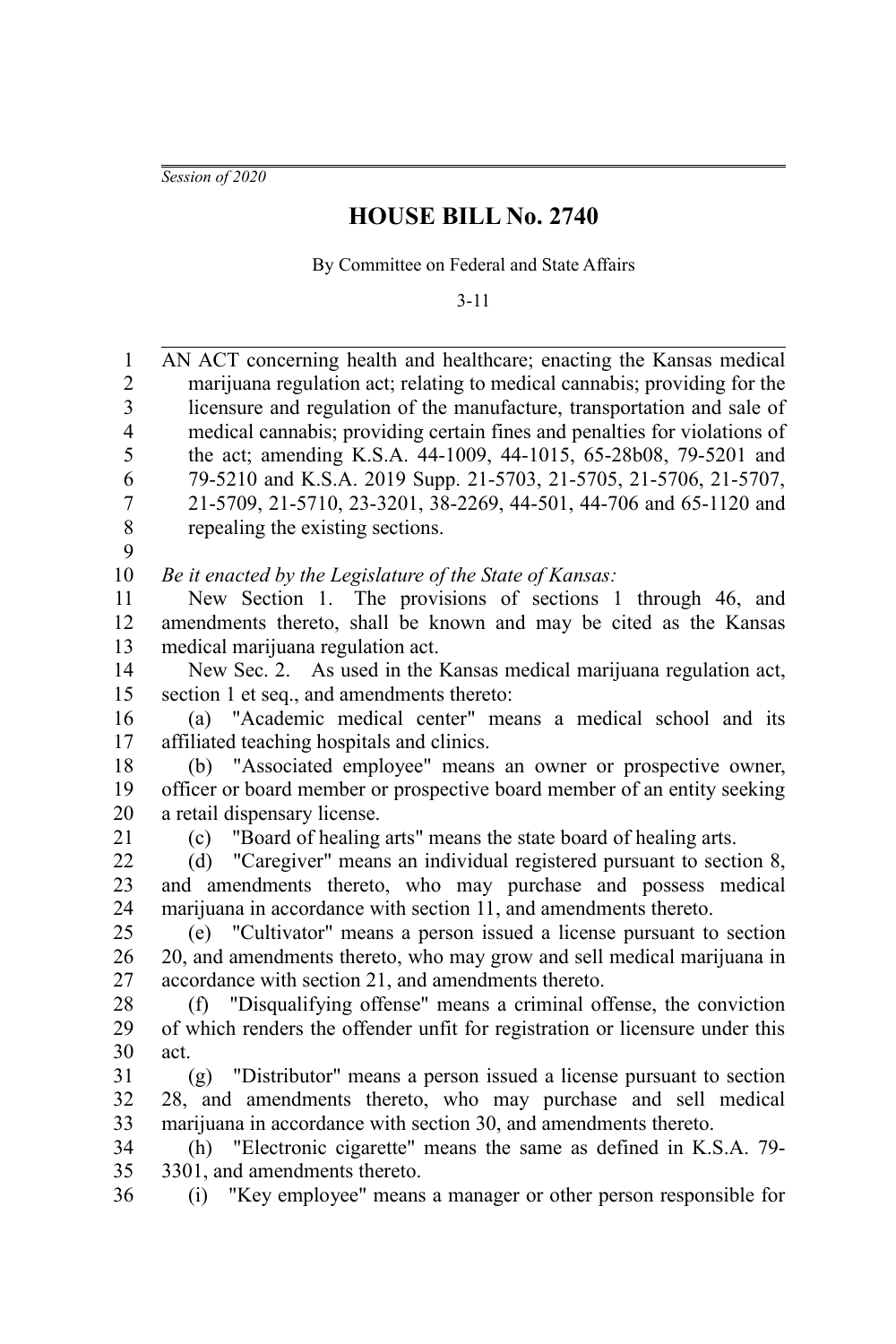1

the daily operation of a licensed retail dispensary.

(j) "Marijuana" means the same as defined in K.S.A. 65-4101, and amendments thereto. 2 3

(k) "Medical marijuana" means marijuana that is cultivated, processed, tested, dispensed, possessed or used for a medical purpose. 4 5

(l) "Owned and controlled" means ownership of at least 51% of the business, including corporate stock if a corporation, control over the management and day-to-day operations of the business and an interest in the capital, assets and profits and losses of the business proportionate to such owner's percentage of ownership. 6 7 8 9 10

(m) "Patient" means an individual registered pursuant to section 8, and amendments thereto, who may purchase and possess medical marijuana in accordance with section 10, and amendments thereto. 11 12 13

(n) "Postsecondary educational institution" means the same as defined in K.S.A. 74-3201b, and amendments thereto. 14 15

(o) "Processor" means a person issued a license pursuant to section 28, and amendments thereto, who may purchase, process and sell medical marijuana in accordance with section 29, and amendments thereto. 16 17 18

(p) "Physician" means an individual licensed to practice medicine and surgery in this state and who is certified by the board of healing arts to recommend treatment with medical marijuana pursuant to section 17, and amendments thereto. 19 20 21  $22$ 

(q) "Qualifying medical condition" means any of the following:

(1) Acquired immune deficiency syndrome; 24

- (2) Alzheimer's disease;  $25$
- (3) amyotrophic lateral sclerosis; 26
- (4) cancer; 27

23

- (5) chronic traumatic encephalopathy; 28
- (6) Crohn's disease; 29
- (7) epilepsy or another seizure disorder; 30
- (8) fibromyalgia; 31
- (9) glaucoma; 32
- $(10)$  hepatitis C; 33
- (11) inflammatory bowel disease; 34
- (12) multiple sclerosis; 35
- (13) pain that is either chronic and severe or intractable; 36
- (14) Parkinson's disease; 37
- (15) positive status for HIV; 38
- (16) post-traumatic stress disorder; 39
- (17) sickle cell anemia; 40
- (18) spinal cord disease or injury; 41
- (19) Tourette's syndrome; 42
- (20) traumatic brain injury; 43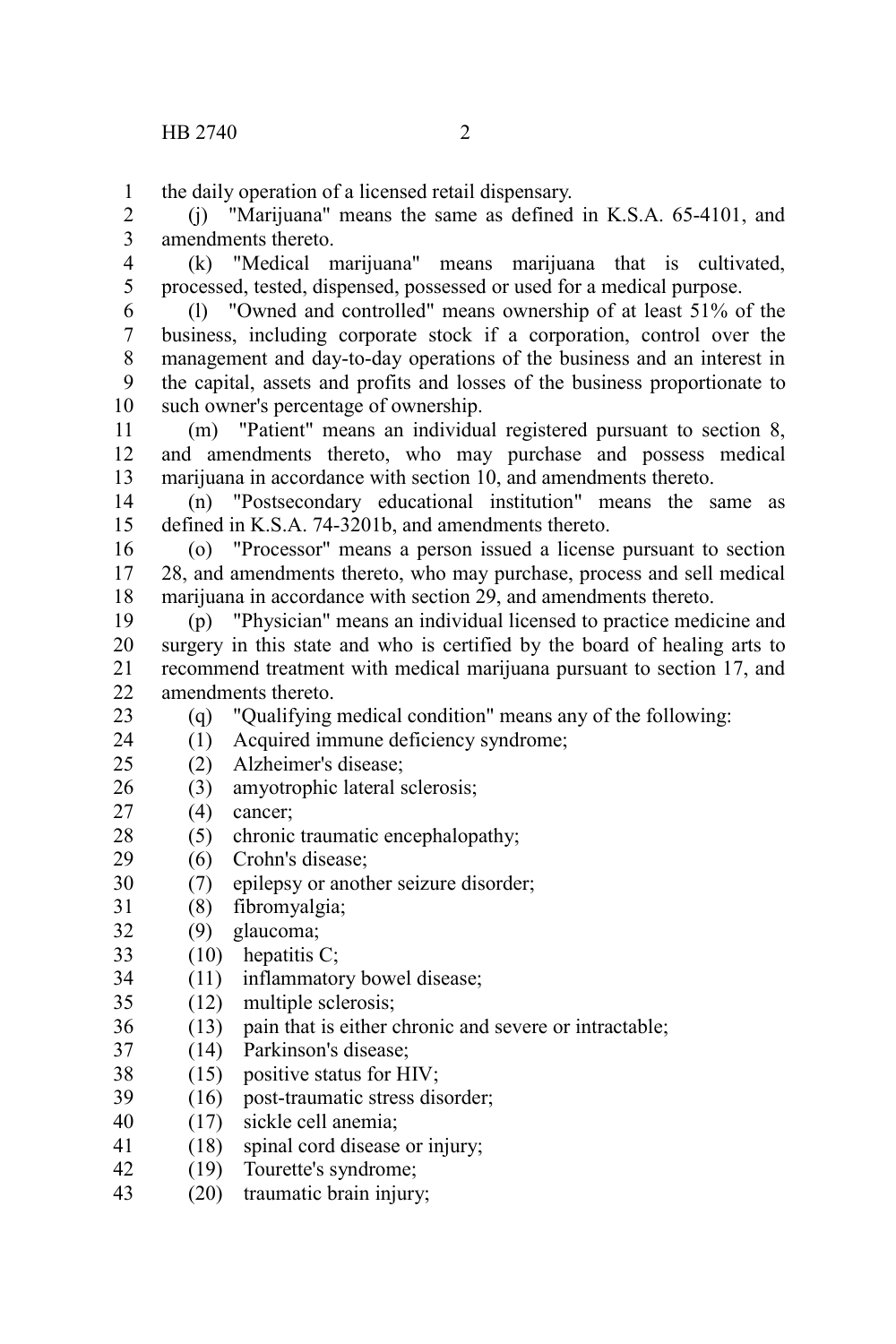(21) ulcerative colitis; or 1

(22) any other disease or condition approved by the secretary of health and environment pursuant to section 19, and amendments thereto. 2 3

(r) "Retail dispensary" means a person issued a license pursuant to section 31, and amendments thereto, who may purchase and sell medical marijuana in accordance with section 32, and amendments thereto. 4 5 6

(s) "Smoking" means the use of a lighted cigarette, cigar or pipe or otherwise burning marijuana in any other form for the purpose of consuming such marijuana. 7 8 9

(t) "Support employee" means an individual employed by a licensed retail dispensary who does not have authority to make operational decisions. 10 11 12

(u) "Vaporization" means the use of an electronic cigarette for the purpose of consuming marijuana. 13 14

15

(v) "Veteran" means a person who:

(1) Has served in the army, navy, marine corps, air force, coast guard, air or army national guard or any branch of the military reserves of the United States; and 16 17 18

(2) has been separated from the branch of service in which the person was honorably discharged or received a general discharge under honorable conditions. 19 20 21

New Sec. 3. (a) No person shall grow, harvest, process, sell, barter, transport, deliver, furnish or otherwise possess any form of marijuana, except as specifically provided in the Kansas medical marijuana regulation act or the commercial industrial hemp act, K.S.A. 2019 Supp. 2-3901 et seq., and amendments thereto.  $22$ 23 24 25 26

(b) Nothing in the Kansas medical marijuana regulation act shall be construed to: 27 28

(1) Require a physician to recommend that a patient use medical marijuana to treat a qualifying medical condition; 29 30

(2) permit the use, possession or administration of medical marijuana other than as authorized by this act; 31 32

(3) permit the use, possession or administration of medical marijuana on federal land located in this state; 33 34

(4) require any public place to accommodate a registered patient's use of medical marijuana; 35 36

(5) prohibit any public place from accommodating a registered patient's use of medical marijuana; or 37 38

(6) restrict research related to marijuana conducted at a postsecondary educational institution, academic medical center or private research and development organization as part of a research protocol approved by an institutional review board or equivalent entity. 39 40 41 42

New Sec. 4. (a) There is hereby established a Kansas medical 43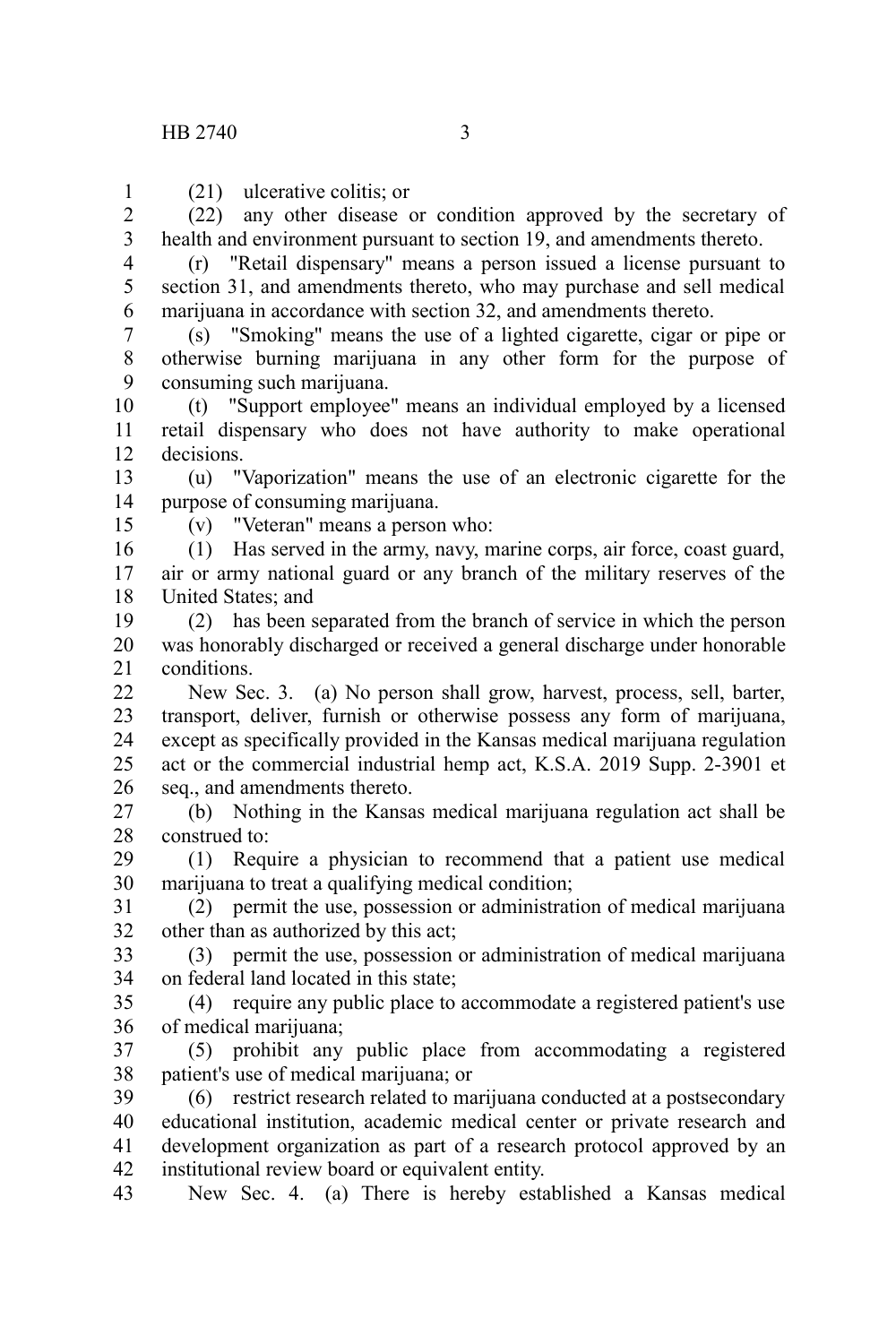marijuana regulation program. 1

(b) The secretary of health and environment shall administer the program in accordance with the provisions of this act and provide for the registration of patients and caregivers, including the issuance of identification cards to registered patients and caregivers. 2 3 4 5

(c) The secretary of agriculture shall administer the program in accordance with the provisions of this act and provide for the licensure of cultivators and laboratories that test medical marijuana. 6 7 8

(d) The director of alcoholic beverage control shall administer the program in accordance with the provisions of this act and provide for the licensure of processors, distributors and retail dispensaries.  $\mathbf{Q}$ 10 11

 New Sec. 5. (a) The medical marijuana advisory committee is hereby created in the department of health and environment. The committee shall consist of the following: 12 13 14

(1) Eight members appointed by the governor as follows:

(A) Two members who are practicing pharmacists, at least one of whom supports the use of medical marijuana and at least one of whom is a member of the state board of pharmacy; 16 17 18

(B) two members who are practicing physicians, at least one of whom supports the use of medical marijuana and at least one of whom is a member of the board of healing arts; 19 20 21

 $22$ 23

15

(C) one member who represents employers;

(D) one member who represents agriculture;

(E) one member who represents persons involved in the treatment of alcohol and drug addiction; and 24 25

(F) one member who engages in academic research on the use or regulation of medical marijuana; 26 27

28 29

37

(2) two members appointed by the president of the senate as follows: (A) One member who represents law enforcement; and

(B) one member who represents caregivers; 30

(3) one member, who is a nurse, appointed by the minority leader of the senate; 31 32

(4) two members appointed by the speaker of the house of representatives as follows: 33 34

(A) One member who represents persons involved in mental health treatment; and 35 36

(B) one member who represents patients;

(5) one member, who represents employees, appointed by the minority leader of the house of representatives; and 38 39

(6) the secretary of health and environment, who shall serve as chairperson. 40 41

(b) The initial appointments to the committee shall be made on or before July 31, 2020. 42 43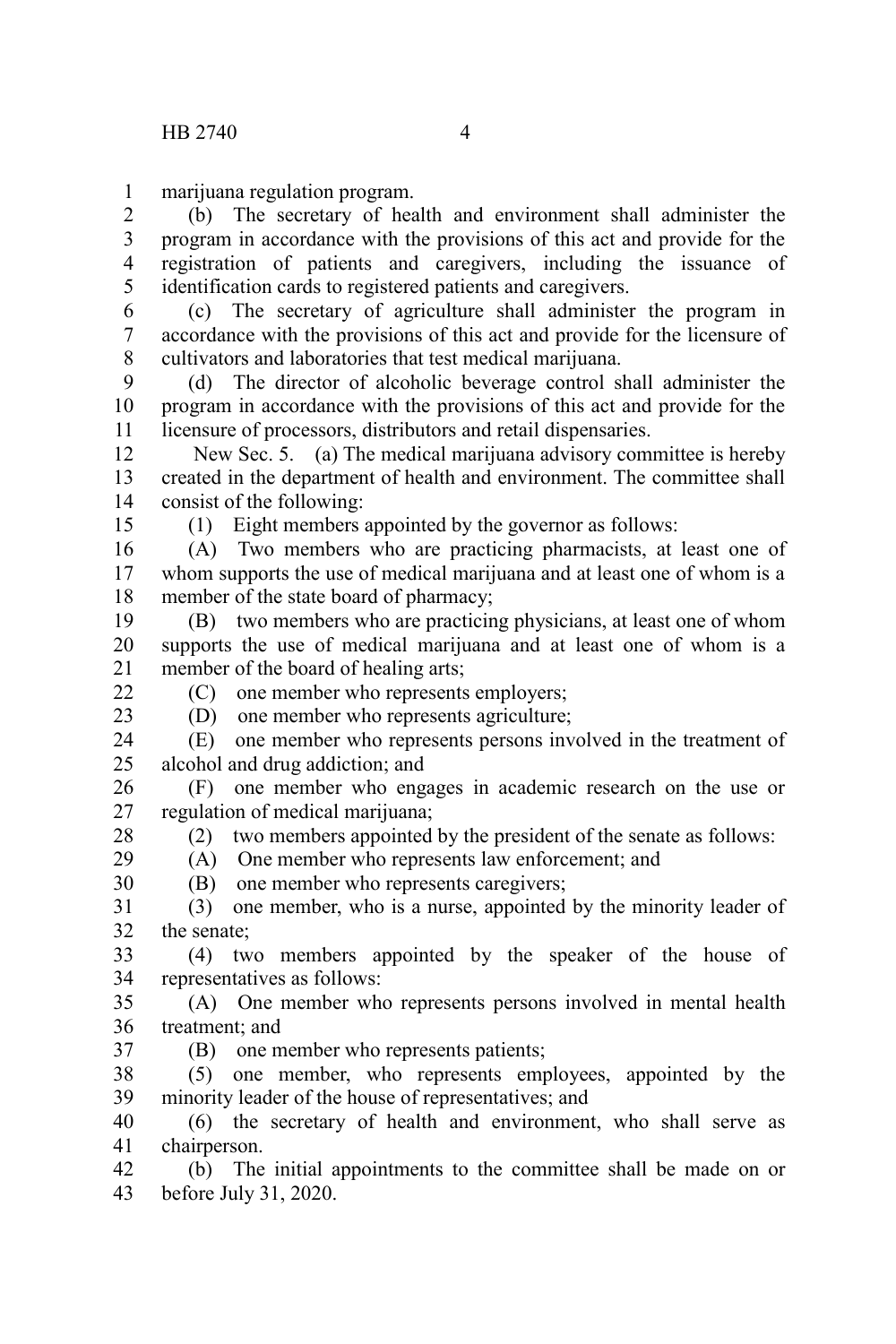(c) Except for the secretary of health and environment, each member of the committee shall serve from the date of appointment until the committee ceases to exist, except that members shall serve at the pleasure of the appointing authority. A vacancy shall be filled in the same manner as the original appointment. 1 2 3 4 5

(d) Each member of the committee shall be paid compensation, subsistence allowances, mileage and other expenses as provided in K.S.A. 75-3223(e), and amendments thereto. 6 7 8

(e) The committee shall hold its initial meeting not later than 30 days after the last member of the committee is appointed. The committee may develop and submit to the secretary of health and environment, the secretary of agriculture and the director of alcoholic beverage control any recommendations related to the Kansas medical marijuana regulation program and the implementation and enforcement of this act. 9 10 11 12 13 14

(f) The medical marijuana advisory committee shall develop policies and procedures for the review, approval and denial of petitions for approval of a qualifying medical condition submitted pursuant to section 19, and amendments thereto. 15 16 17 18

(g) The medical marijuana advisory committee shall make recommendations to the secretary of health and environment, the secretary of agriculture and the director of alcoholic beverage control regarding those offenses that would disqualify an applicant from registration or licensure by the respective state agency. The committee shall annually review such offenses and make any subsequent recommendations the committee deems necessary. 19 20 21 22 23 24 25

26

41

(h) The provisions of this section shall expire on July 1, 2025.

New Sec. 6. (a) Except as permitted under subsection (c), the following individuals shall not solicit or accept, directly or indirectly, any gift, gratuity, emolument or employment from any person who is an applicant for any license or is a licensee under the provisions of the Kansas medical marijuana regulation act or any officer, agent or employee thereof, or solicit requests from or recommend, directly or indirectly, to any such person, the appointment of any individual to any place or position: 27 28 29 30 31 32 33

(1) The secretary of health and environment or any officer, employee or agent of the department of health and environment; 34 35

(2) the secretary of agriculture or any officer, employee or agency of the department of agriculture; 36 37

(3) the secretary of revenue, the director of alcoholic beverage control or any officer, employee or agent of the division of alcoholic beverage control; or 38 39 40

(4) any member of the board of healing arts.

(b) Except as permitted under subsection (c), an applicant for a license or a licensee under the provisions of the Kansas medical marijuana 42 43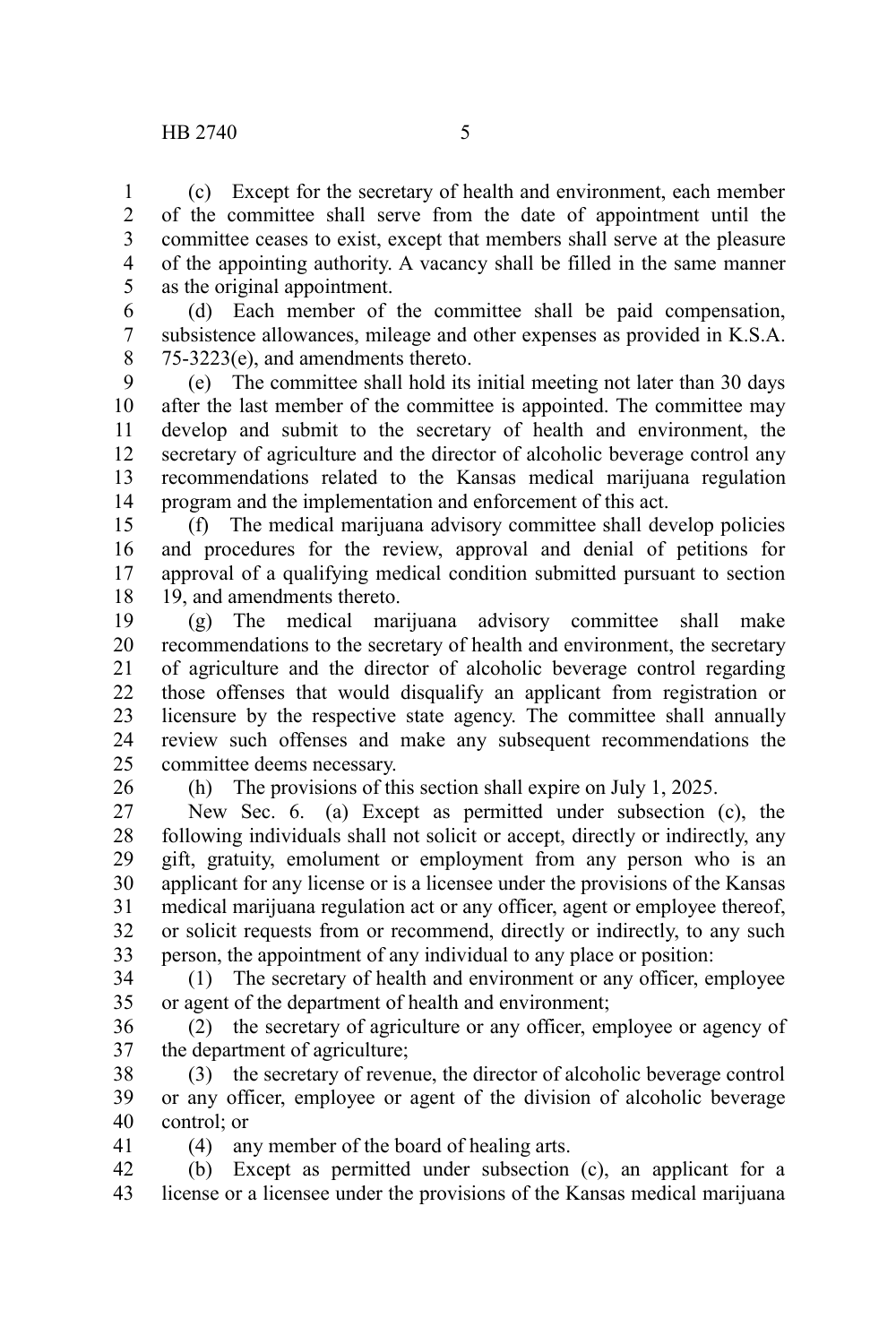regulation act shall not offer any gift, gratuity, emolument or employment to any of the following: 1 2

(1) The secretary of health and environment or any officer, employee or agent of the department of health and environment; 3 4

(2) the secretary of agriculture or any officer, employee or agency of the department of agriculture; 5 6

(3) the secretary of revenue, the director of alcoholic beverage control or any officer, employee or agent of the division of alcoholic beverage control; or 7 8 9

10

42

(4) any member of the board of healing arts.

(c) The board of healing arts and the secretaries of health and environment, agriculture and revenue may adopt rules and regulations for their respective agencies allowing the acceptance of official hospitality by members of the board of healing arts or the respective secretary and employees of each such respective agency, subject to any limits as prescribed by such rules and regulations. 11 12 13 14 15 16

(d) If any member of the board of healing arts, the secretary of health and environment, the secretary of agriculture, the secretary of revenue or any employee of each such respective agency violates any provision of this section, such person shall be removed from such person's office or employment. 17 18 19 20 21

(e) Violation of any provision of this section is a misdemeanor punishable by a fine of not to exceed \$500 or imprisonment of not less than 60 days nor more than six months, or both such fine and imprisonment.  $22$ 23 24 25

(f) Nothing in this section shall be construed to prohibit the prosecution and punishment of any person for bribery as defined in the Kansas criminal code. 26 27 28

New Sec. 7. All actions taken by the board of healing arts, the secretary of health and environment, the secretary of agriculture or the director of alcoholic beverage control under the Kansas medical marijuana regulation act shall be in accordance with the Kansas administrative procedure act and reviewable in accordance with the Kansas judicial review act. 29 30 31 32 33 34

New Sec. 8. (a) A patient seeking to use medical marijuana or a caregiver seeking to assist a patient in the use or administration of medical marijuana shall apply to the department of health and environment for registration. The physician who is treating the patient, or such physician's designee, shall submit the application on the patient's or caregiver's behalf in such form and manner as prescribed by the secretary of health and environment. 35 36 37 38 39 40 41

(b) The application for registration shall include the following:

(1) A statement from the physician certifying that: 43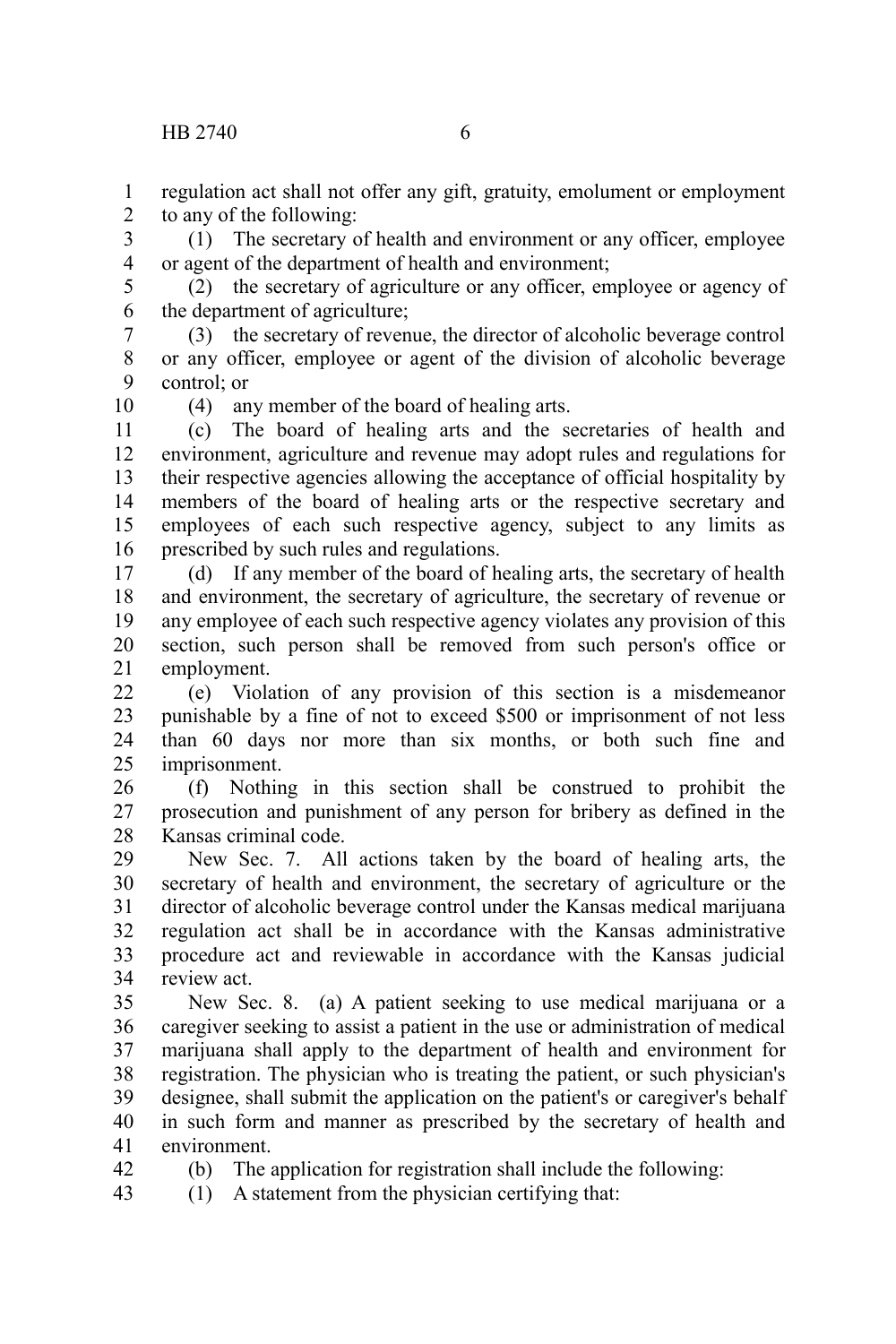(A) A bona fide physician-patient relationship exists between the physician and patient; 1 2

(B) the patient has been diagnosed with a qualifying medical condition; 3 4

(C) the physician, or such physician's designee, has requested from the prescription monitoring program database a report of information related to the patient that covers at least the 12 months immediately preceding the date of the report; 5 6 7 8

(D) the physician has informed the patient of the risks and benefits of medical marijuana as it pertains to the patient's qualifying medical condition and medical history; and 9 10 11

(E) the physician has informed the patient that it is the physician's opinion that the benefits of medical marijuana outweigh its risks; 12 13

(2) in the case of an application submitted on behalf of a patient, the name or names of one or more caregivers, if any, who will assist the patient in the use or administration of medical marijuana; 14 15 16

(3) in the case of an application submitted on behalf of a caregiver, the name of the patient or patients whom the caregiver seeks to assist in the use or administration of medical marijuana; and 17 18 19

(4) in the case of a patient who is a minor, the name of the patient's parent or legal guardian who has consented to treatment with medical marijuana and who shall be designated as the patient's caregiver. 20 21 22

(c) If the application is complete and meets the requirements of this act and rules and regulations adopted thereunder and the patient or caregiver has paid the required fee, the secretary of health and environment shall register the patient or caregiver and issue to the patient or caregiver an identification card. 23 24 25 26 27

(d) (1) A registered caregiver must be at least 21 years of age, except that, if the caregiver is the parent or legal guardian of a patient who is a minor, then the registered caregiver must be at least 18 years of age. 28 29 30

(2) A registered patient may designate up to two registered caregivers. If the patient is a minor, a parent or legal guardian of such patient shall be designated as a registered caregiver for such patient. 31 32 33

(3) A registered caregiver may provide assistance to not more than two registered patients, unless the secretary approves a greater number of registered patients. 34 35 36

(4) A physician who submits an application on behalf of a patient may not also serve as such patient's registered caregiver. 37 38

(e) Any information collected by the department of health and environment pursuant to this section is confidential and not a public record. The department may share information identifying a specific patient with a licensed retail dispensary or any law enforcement agency for the purpose of confirming that such patient has a valid registration. 39 40 41 42 43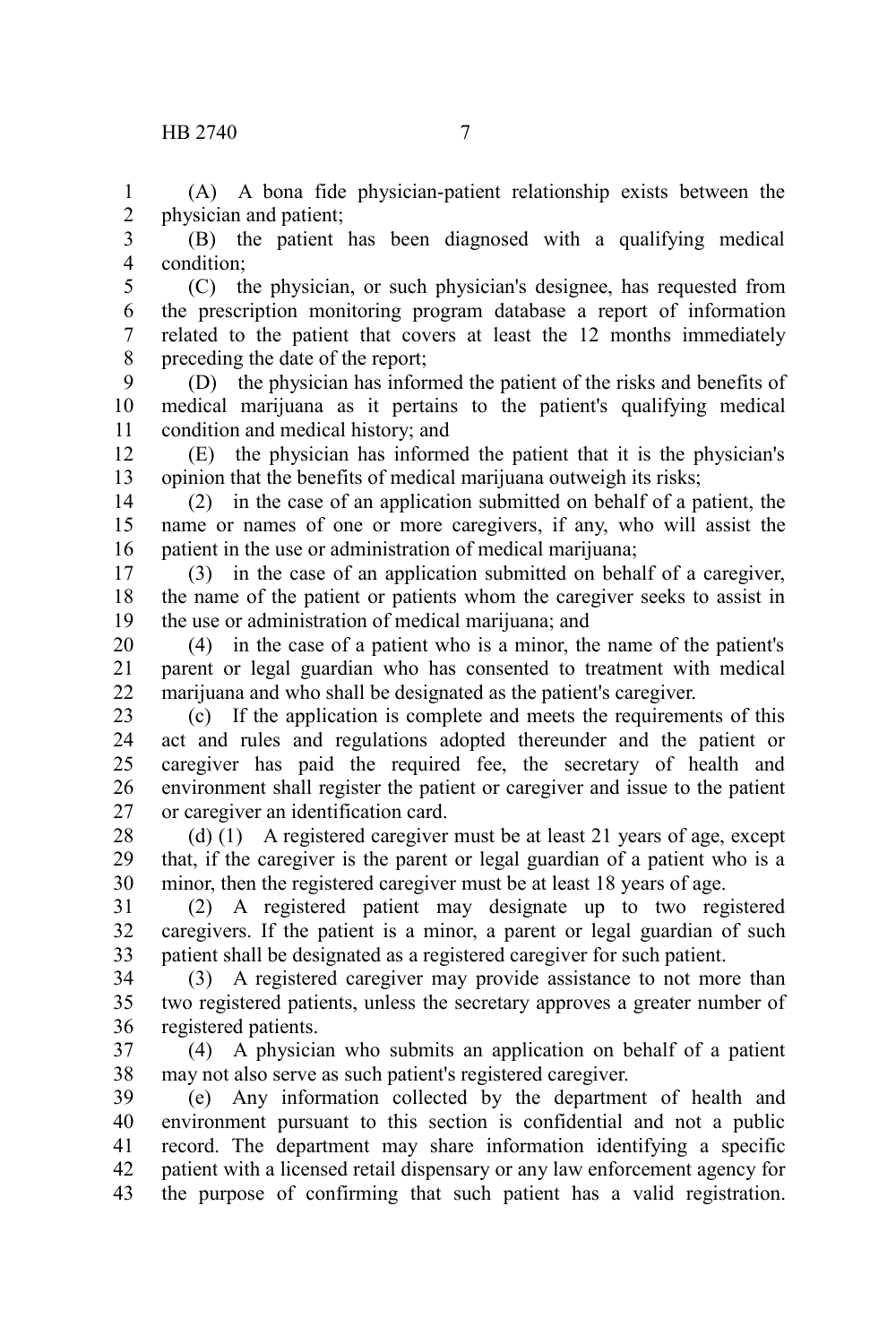Information that does not identify a person may be released in summary, statistical or aggregate form. The provisions of this subsection shall expire on July 1, 2025, unless the legislature reviews and reenacts such 1 2 3

provisions in accordance with K.S.A. 45-229, and amendments thereto, prior to July 1, 2025. 4 5

(f) The fees for a patient or caregiver registration, or the renewal thereof, shall be set by rules and regulations adopted by the secretary of health and environment in an amount not to exceed. 6 7 8 9

(1) Except as specified in paragraph (2), \$50 for a patient registration;

(2) \$25 for a patient registration if the patient is indigent or is a veteran; and 10 11

12

24  $25$  (3) \$25 for a caregiver registration.

(g) A registration shall be valid for a period of one year from the date the identification card is issued and may be renewed by submitting a registration renewal application and paying the required fee. 13 14 15

New Sec. 9. The department of health and environment shall assign a unique 24-character identification number to each registered patient and caregiver when issuing an identification card. Licensed retail dispensaries may request verification by the department that a patient or caregiver has a valid registration. 16 17 18 19 20

New Sec. 10. (a) A patient registered pursuant to section 8, and amendments thereto, who obtains medical marijuana from a licensed retail dispensary may: 21 22 23

(1) Use medical marijuana;

(2) subject to subsection (b), possess medical marijuana; and

(3) possess any paraphernalia or accessories as specified in rules and regulations adopted by the secretary of health and environment. 26 27

(b) A registered patient may possess medical marijuana in an amount not to exceed a 90-day supply. 28 29

(c) Nothing in this section shall be construed to authorize a registered patient to operate a motor vehicle, watercraft or aircraft while under the influence of medical marijuana. 30 31 32

New Sec. 11. (a) A caregiver registered pursuant to section 8, and amendments thereto, who obtains medical marijuana from a licensed retail dispensary may: 33 34 35

(1) Subject to subsection (b), possess medical marijuana on behalf of a registered patient under the caregiver's care; 36 37

(2) assist a registered patient under the caregiver's care in the use or administration of medical marijuana; and 38 39

(3) possess any paraphernalia or accessories as specified in rules and regulations adopted by the secretary of health and environment. 40 41

(b) A registered caregiver may possess medical marijuana on behalf of a registered patient in an amount not to exceed a 90-day supply. If a 42 43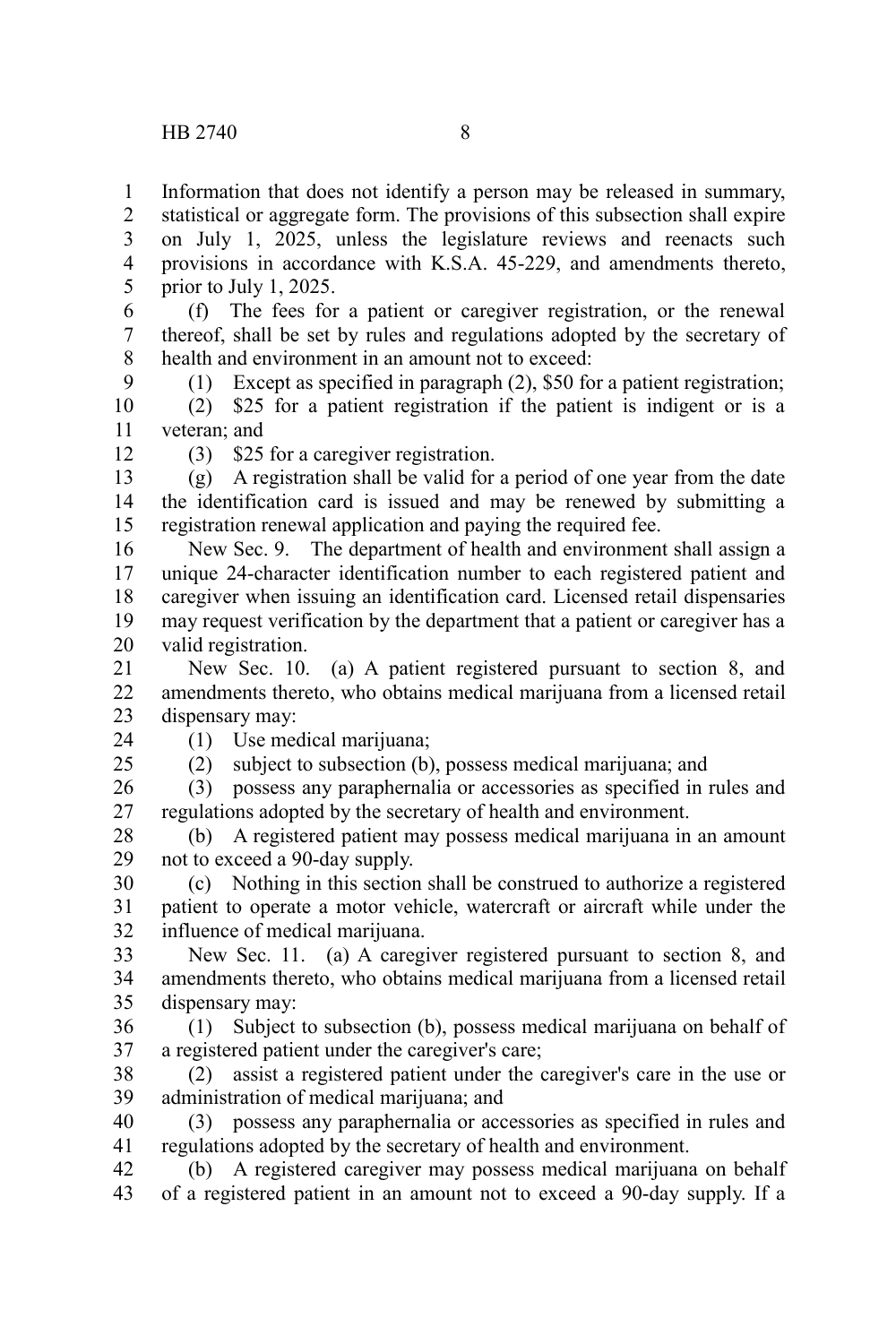caregiver provides care to more than one registered patient, the caregiver shall maintain separate inventories of medical marijuana for each patient. 1 2

(c) Nothing in this section shall be construed to permit a registered caregiver to personally use medical marijuana unless the caregiver is also a registered patient. 3 4 5

New Sec. 12. (a) In addition to or in lieu of any other civil or criminal penalty as provided by law, the secretary of health and environment may impose a civil penalty or suspend or revoke a registration upon a finding that the patient or caregiver committed a violation as provided in this section. 6 7 8 9 10

(b) Nothing in this act shall be construed to require the secretary to enforce minor violations if the secretary determines that the public interest is adequately served by a notice or warning to the alleged offender. 11 12 13

(c) Upon a finding that a registrant has submitted fraudulent information or otherwise falsified or misrepresented information required to be submitted by such registrant, the secretary may impose a civil fine of not to exceed \$500 for a first offense and may suspend or revoke the individual's registration for a second or subsequent offense. 14 15 16 17 18

(d) If the secretary suspends, revokes or refuses to renew any registration issued pursuant to this act and determines that there is clear and convincing evidence of a danger of immediate and serious harm to any person, the secretary may place under seal all medical marijuana owned by or in the possession, custody or control of the affected registrant. Except as provided in this section, the secretary shall not dispose of the sealed medical marijuana until a final order is issued authorizing such disposition. During the pendency of an appeal from any order issued by the secretary, a court may order the secretary to sell medical marijuana that is perishable, and the proceeds of any such sale shall be deposited with the court. 19 20 21 22 23 24 25 26 27 28

New Sec. 13. (a) There is hereby established the medical marijuana registration fund in the state treasury. The secretary of health and environment shall administer the medical marijuana registration fund and shall remit all moneys collected from the payment of all fees and fines imposed by the secretary pursuant to the Kansas medical marijuana regulation act and any other moneys received by or on behalf of the secretary pursuant to such act to the state treasurer in accordance with the provisions of K.S.A. 75-4215, and amendments thereto. Upon receipt of each such remittance, the state treasurer shall deposit the entire amount in the state treasury to the credit of the medical marijuana registration fund. Moneys credited to the medical marijuana registration fund shall only be expended or transferred as provided in this section. Expenditures from such fund shall be made in accordance with appropriation acts upon warrants of the director of accounts and reports issued pursuant to vouchers approved by the secretary or the secretary's designee. 29 30 31 32 33 34 35 36 37 38 39 40 41 42 43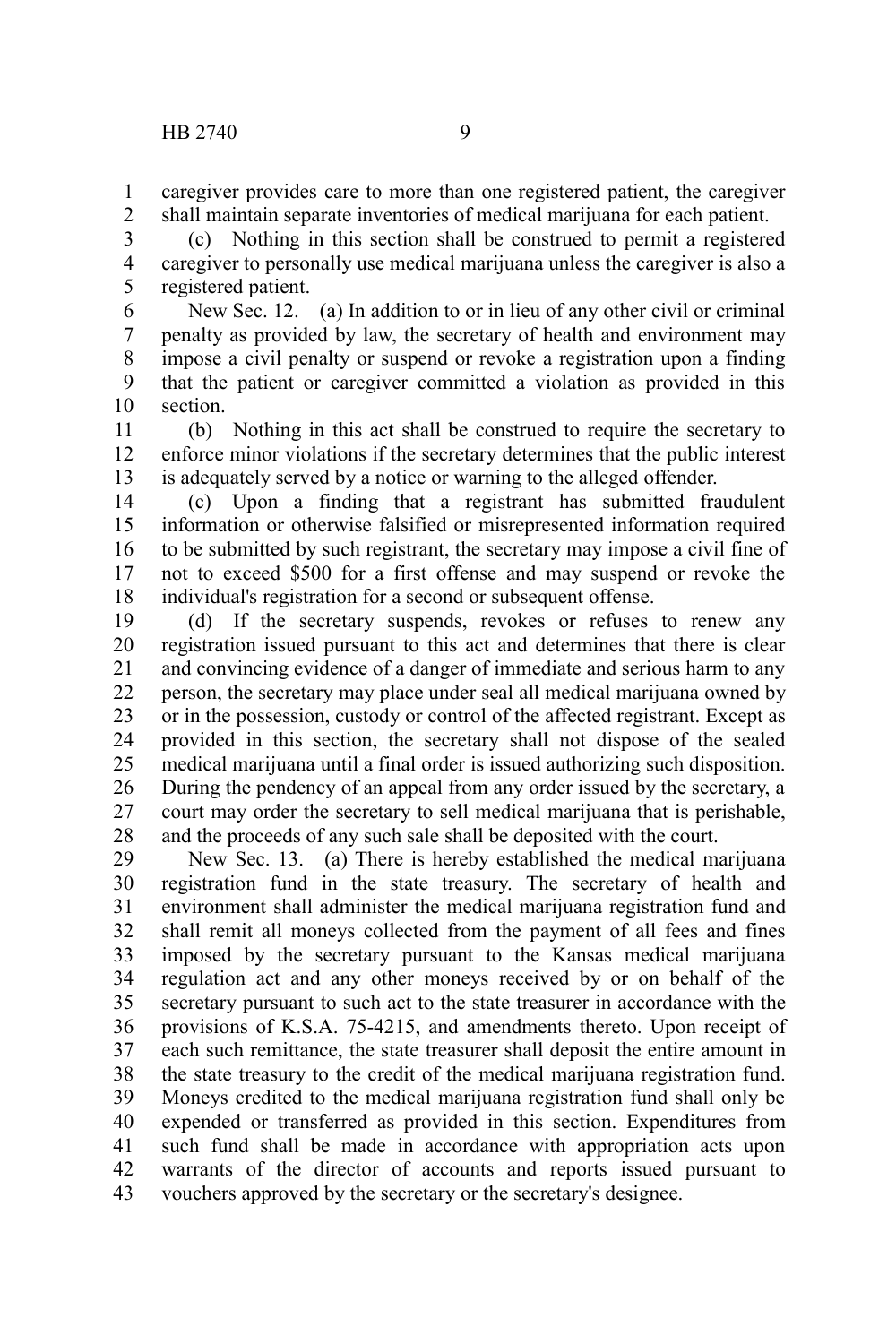(b) Moneys in the medical marijuana registration fund shall be used for the payment or reimbursement of costs related to the regulation and enforcement of the possession and use of medical marijuana by the secretary. 1 2 3 4

New Sec. 14. (a) On or before July 1, 2021, the secretary of health and environment shall adopt rules and regulations to administer the Kansas medical marijuana regulation program and implement and enforce the provisions of the Kansas medical marijuana regulation act. Such rules and regulations shall: 5 6 7 8 9

(1) Establish procedures for registration of patients and caregivers and eligibility requirements for registration; 10 11

(2) establish procedures for the issuance of patient or caregiver identification cards; 12 13

(3) establish a renewal schedule, renewal procedures and renewal fees for registrations; 14 15

(4) specify, by form and tetrahydrocannabinol content, a maximum 90-day supply of medical marijuana that may be possessed; 16 17

(5) specify the paraphernalia or other accessories that may be used in the administration to a registered patient of medical marijuana; 18 19

(6) specify the forms or methods of using medical marijuana that are attractive to children; 20 21

(7) establish procedures for reviewing, approving and denying petitions for approval of new forms or methods of using medical marijuana: 22 23 24

(8) establish a program to assist patients who are indigent or who are veterans in obtaining medical marijuana; and 25 26

(9) establish procedures for reviewing, approving and denying a petition for approval of a qualifying medical condition submitted pursuant to section 19, and amendments thereto. 27 28 29

(b) When adopting rules and regulations under this section, the secretary shall consider standards and procedures that have been found to be best practices relative to the use and regulation of medical marijuana. 30 31 32

New Sec. 15. On or before July 1, 2021, the department of health and environment shall make a website available for the public to access information regarding patient and caregiver registration under the Kansas medical marijuana regulation act. 33 34 35 36

New Sec. 16. (a) The secretary of health and environment shall negotiate in good faith to enter into a reciprocity agreement with any other state under which a medical marijuana registry identification card or equivalent authorization that is issued by the other state is recognized in this state. A reciprocity agreement may be entered into only if the secretary determines that the following apply: 37 38 39 40 41 42

(1) The eligibility requirements imposed by the other state for 43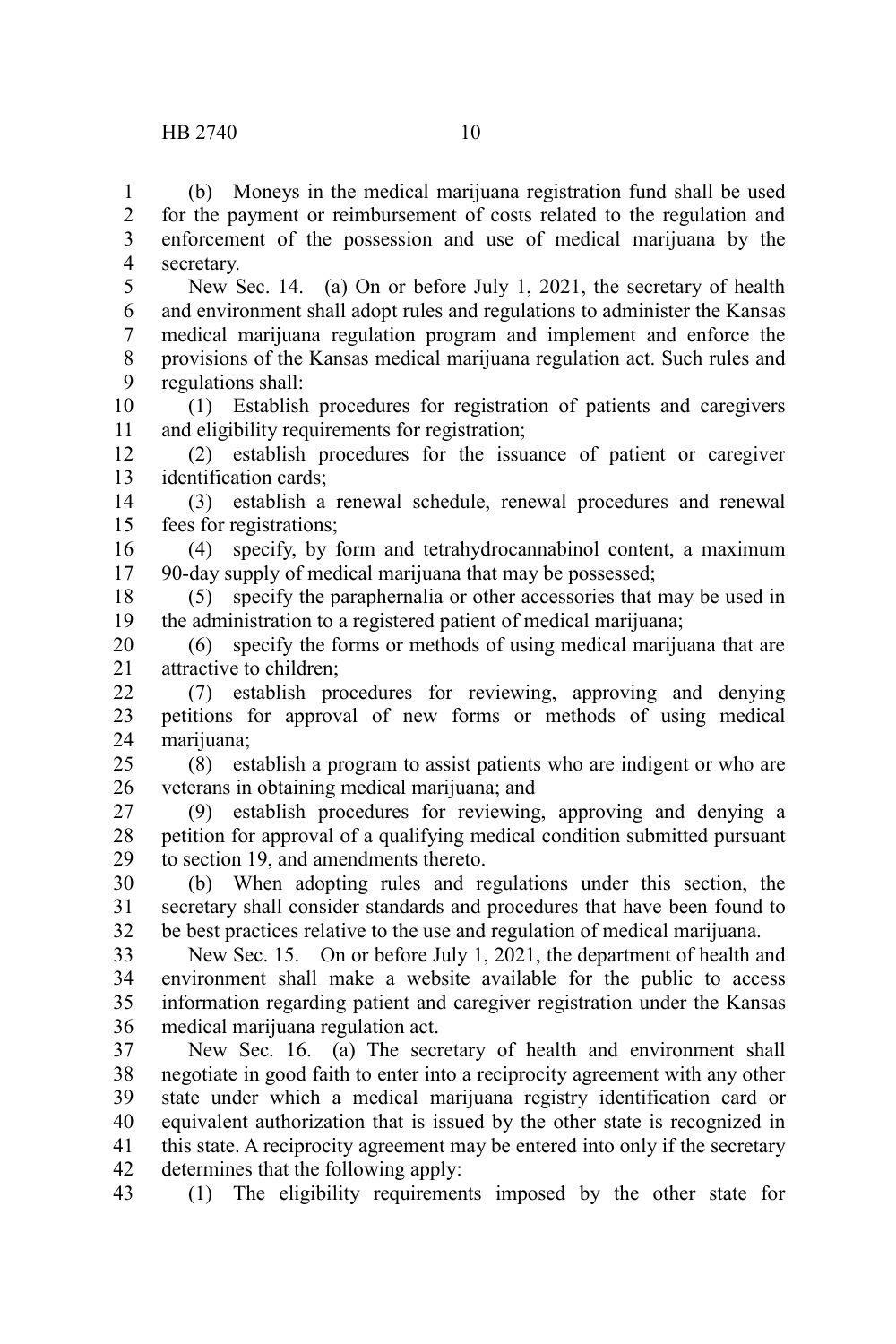authorization to purchase, possess and use medical marijuana are substantially comparable to the eligibility requirements for a patient or caregiver registration and identification card issued under section 8, and amendments thereto; and 1 2 3 4

(2) the other state recognizes a patient or caregiver registration and identification card issued under section 8, and amendments thereto. 5 6

(b) If a reciprocity agreement is entered into in accordance with this section, the authorization issued by the other state shall be recognized in this state, shall be accepted and valid in this state and shall grant the patient or caregiver the same right to use, possess, obtain or administer medical marijuana in this state as a patient or caregiver who was registered and issued an identification card under section 8, and amendments thereto. 7 8 9 10 11 12

New Sec. 17. (a) Except as provided in subsection (j), a physician seeking to recommend treatment with medical marijuana shall apply to the board of healing arts for a certificate authorizing such physician to recommend treatment with medical marijuana. The application shall be submitted in such form and manner as prescribed by the board. The board shall grant a certificate to recommend if the following conditions are satisfied: 13 14 15 16 17 18 19

(1) The application is complete and meets the requirements established in rules and regulations adopted by the board of healing arts; and 20 21  $22$ 

(2) the applicant demonstrates that the applicant does not have an ownership or investment interest in or compensation arrangement with an entity licensed by the department of health and environment, the department of agriculture or the director of alcoholic beverage control under this act or an applicant for such licensure. 23 24 25 26 27

(b) A certificate to recommend shall be renewed when the holder's license to practice medicine and surgery is renewed, conditioned upon the holder's certification of having met the requirements in subsection (a) and having completed at least two hours of continuing medical education in medical marijuana annually in accordance with subsection (g). 28 29 30 31 32

(c) A physician who holds a certificate to recommend treatment with medical marijuana may recommend that a patient be treated with medical marijuana if: 33 34 35

(1) The patient has been diagnosed with a qualifying medical condition; 36 37

(2) a bona fide physician-patient relationship has existed for a minimum of 12 months, or as otherwise specified by rules and regulations adopted by the board; 38 39 40

(3) an in-person physical examination of the patient was performed by the physician; and 41 42

(4) the physician, or the physician's designee, has requested from the 43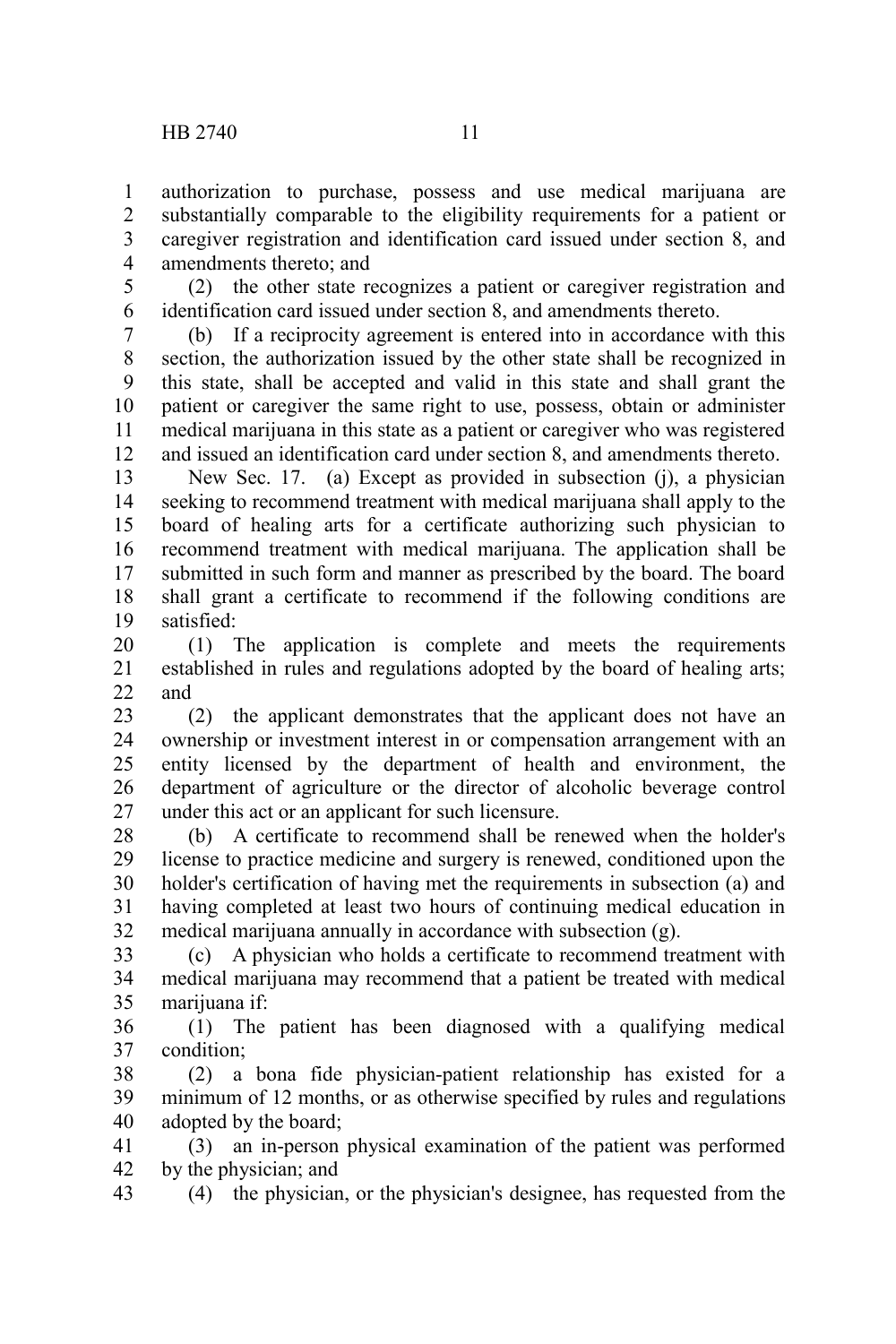prescription monitoring program database a report of information related to the patient that covers at least the 12 months immediately preceding the date of the report, and the physician has reviewed such report. 1 2 3

(d) In the case of a patient who is a minor, the physician may recommend treatment with medical marijuana only after obtaining the consent of the patient's parent or other person responsible for providing consent to treatment. 4 5 6 7

(e) When issuing a written recommendation to a patient, the physician shall specify any information required by rules and regulations adopted by the board of healing arts. A written recommendation issued to a patient under this section is valid for a period of not more than 90 days. The physician may renew the recommendation for not more than three additional periods of not more than 90 days each. Thereafter, the physician may issue another recommendation to the patient only upon a physical examination of the patient. 8 9 10 11 12 13 14 15

(f) Each year a physician holding a certificate to recommend treatment with medical marijuana shall submit to the board of healing arts a report that describes the physician's observations regarding the effectiveness of medical marijuana in treating the physician's patients during the year covered by the report. When submitting reports, a physician shall not include any information that identifies or would tend to identify any specific patient. 16 17 18 19 20 21 22

(g) Annually, each physician who holds a certificate to recommend treatment with medical marijuana shall complete at least two hours of continuing medical education in the treatment with and use of medical marijuana as approved by the board of healing arts. 23 24 25 26

(h) A physician shall not issue a recommendation for treatment with medical marijuana for a family member or the physician's self, or personally furnish or otherwise dispense medical marijuana. 27 28 29

(i) A physician who holds a certificate to recommend treatment with medical marijuana shall be immune from civil liability, shall not be subject to professional disciplinary action by the board of healing arts and shall not be subject to criminal prosecution for any of the following actions: 30 31 32 33

(1) Advising a patient, patient representative or caregiver about the benefits and risks of medical marijuana to treat a qualifying medical condition; 34 35 36

(2) recommending that a patient use medical marijuana to treat or alleviate a qualifying medical condition; and 37 38

39

(3) monitoring a patient's treatment with medical marijuana.

(j) This section shall not apply to a physician who recommends treatment with marijuana or a drug derived from marijuana under any of the following that is approved by an institutional review board or equivalent entity, the United States food and drug administration or the 40 41 42 43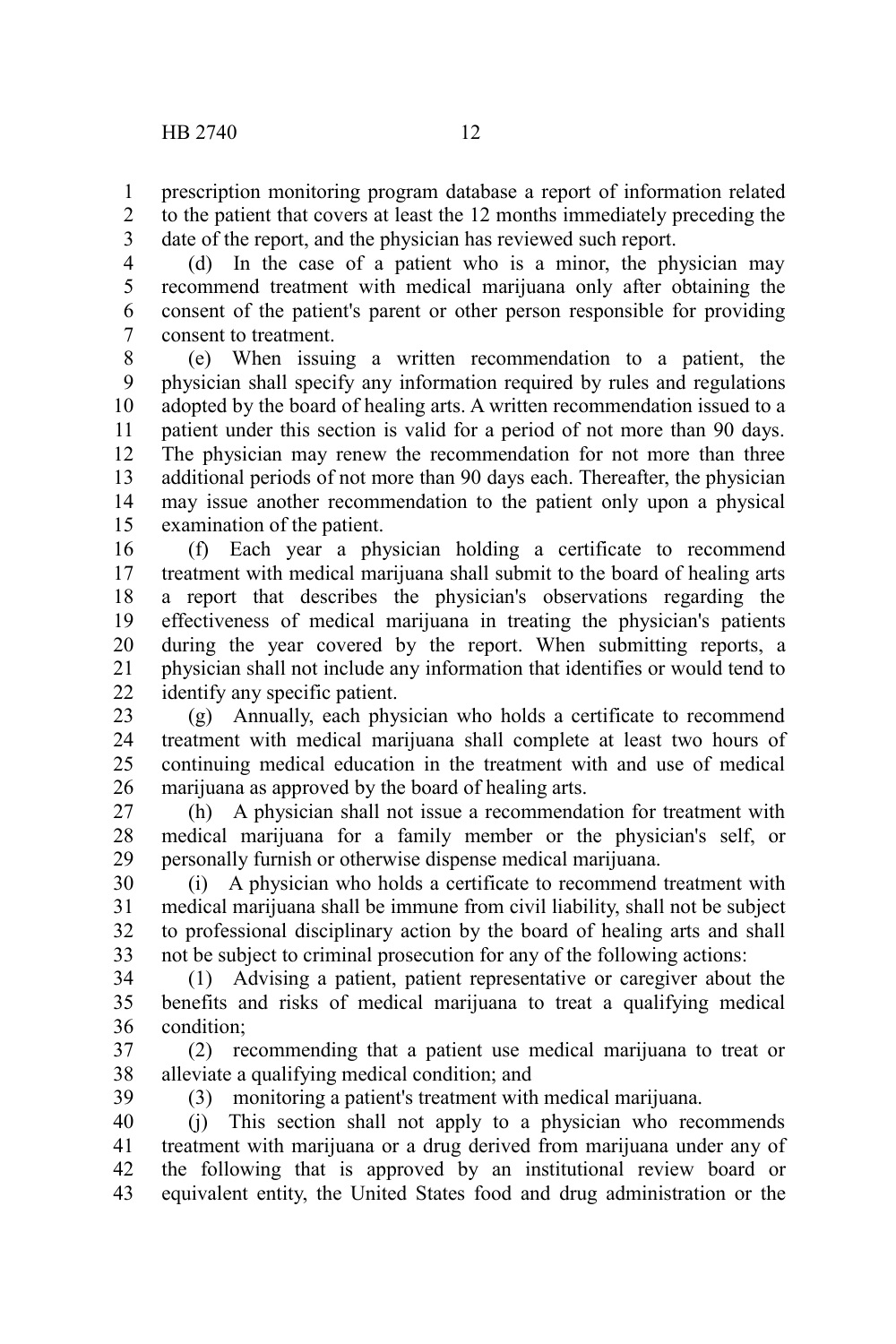national institutes of health or one of its cooperative groups or centers under the United States department of health and human services: 1 2

- (1) A research protocol; 3
- (2) a clinical trial; 4 5
	- (3) an investigational new drug application; or
	- (4) an expanded access submission.

New Sec. 18. (a) On or before July 1, 2021, the board of healing arts shall adopt rules and regulations to implement and enforce the provisions of section 17, and amendments thereto. Such rules and regulations shall include: 7 8 9 10

(1) The procedures for applying for a certificate to recommend treatment with medical marijuana; 11 12

(2) the conditions for eligibility for a certificate to recommend treatment with medical marijuana; 13 14

- (3) the schedule and procedures for renewing such a certificate;
- 15 16

(4) the reasons for which a certificate may be suspended or revoked;

(5) the standards under which a certificate suspension may be lifted; and 17 18

(6) the minimum standards of care when recommending treatment with medical marijuana. 19 20

(b) The board of healing arts shall approve one or more continuing medical education courses of study that assist physicians holding certificates to recommend treatment with medical marijuana in diagnosing and treating qualifying medical conditions with medical marijuana. 21 22 23 24

New Sec. 19. (a) Any person may submit a petition to the medical marijuana advisory committee requesting that a disease or condition be added as a qualifying medical condition for the purposes of this act. The petition shall be submitted in such form and manner as prescribed by the secretary of health and environment. A petition shall not seek to add a broad category of diseases or conditions, but shall be limited to one disease or condition and shall include a description of such disease or condition. 25 26 27 28 29 30 31 32

(b) Upon receipt of a petition, the committee shall review such petition to determine whether to recommend the approval or denial of the disease or condition described in the petition as an addition to the list of qualifying medical conditions. The committee may consolidate the review of petitions for the same or similar diseases or conditions. In making its determination, the committee shall: 33 34 35 36 37 38

(1) Consult with one or more experts who specialize in the study of the disease or condition; 39 40

(2) review any relevant medical or scientific evidence pertaining to the disease or condition; 41 42

(3) consider whether conventional medical therapies are insufficient 43

6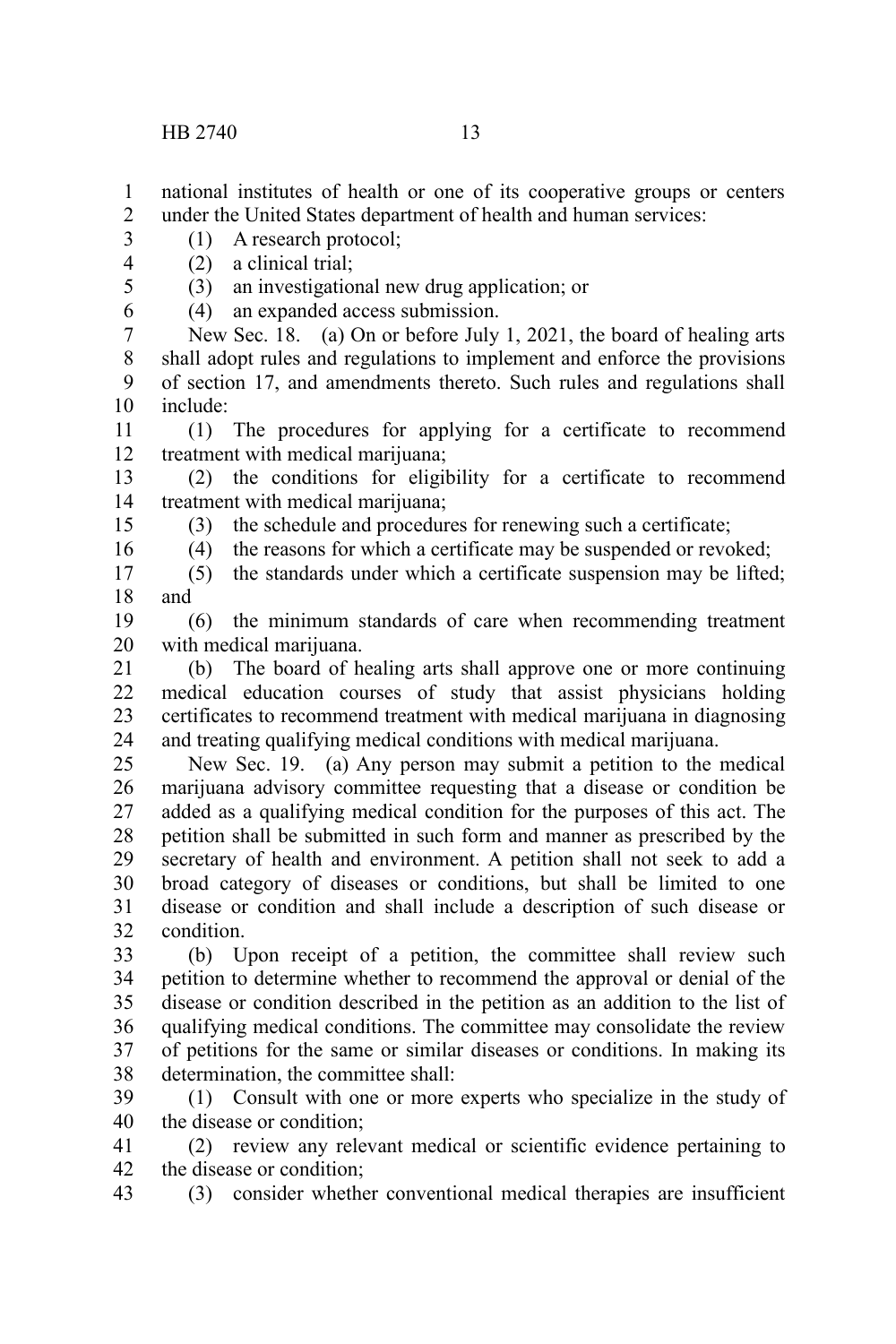to treat or alleviate the disease or condition; 1

(4) review evidence supporting the use of medical marijuana to treat or alleviate the disease or condition; and 2 3

(5) review any letters of support provided by physicians with knowledge of the disease or condition, including any letter provided by a physician treating the petitioner. 4 5 6

(c) Upon completion of its review, the committee shall make a recommendation to the secretary of health and environment whether to approve or deny the addition of the disease or condition to the list of qualifying medical conditions. The secretary shall adopt rules and regulations in accordance with the recommendation of the committee. 7 8 9 10 11

New Sec. 20. (a) Any entity that seeks to cultivate medical marijuana or to conduct laboratory testing of medical marijuana shall submit an application for the appropriate license to the department of agriculture in such form and manner as prescribed by the secretary of agriculture. A separate license application shall be submitted for each location to be operated by the licensee. 12 13 14 15 16 17

18

(b) The secretary shall issue a license to an applicant if:

(1) The criminal history record check conducted pursuant to section 43, and amendments thereto, with respect to the applicant demonstrates the following: 19 20 21

(A) Subject to subparagraph (B), that the individual subject to the criminal history record check requirement has not been convicted of or pleaded guilty to any of the disqualifying offenses as specified in rules and regulations adopted by the secretary; or  $22$ 23 24 25

(B) that the disqualifying offense such individual was convicted of or pleaded guilty to is one of the offenses specified in rules and regulations as one that will not disqualify the applicant if the applicant was convicted of or pleaded guilty to the offense more than five years prior to the date the application for licensure is submitted; 26 27 28 29 30

(2) the applicant is not applying for a laboratory license and demonstrates that it does not have an ownership or investment interest in or compensation arrangement with a laboratory licensed under this section or an applicant for such license; 31 32 33 34

(3) the applicant is not applying for a laboratory license and demonstrates that it does not share any corporate officers or employees with a laboratory licensed under this section or an applicant for such license; 35 36 37 38

(4) the applicant demonstrates that it will not violate the provisions of section 42, and amendments thereto: 39 40

(5) the applicant has submitted a tax clearance certificate issued by the department of revenue; and 41 42

(6) the applicant meets all other licensure eligibility conditions 43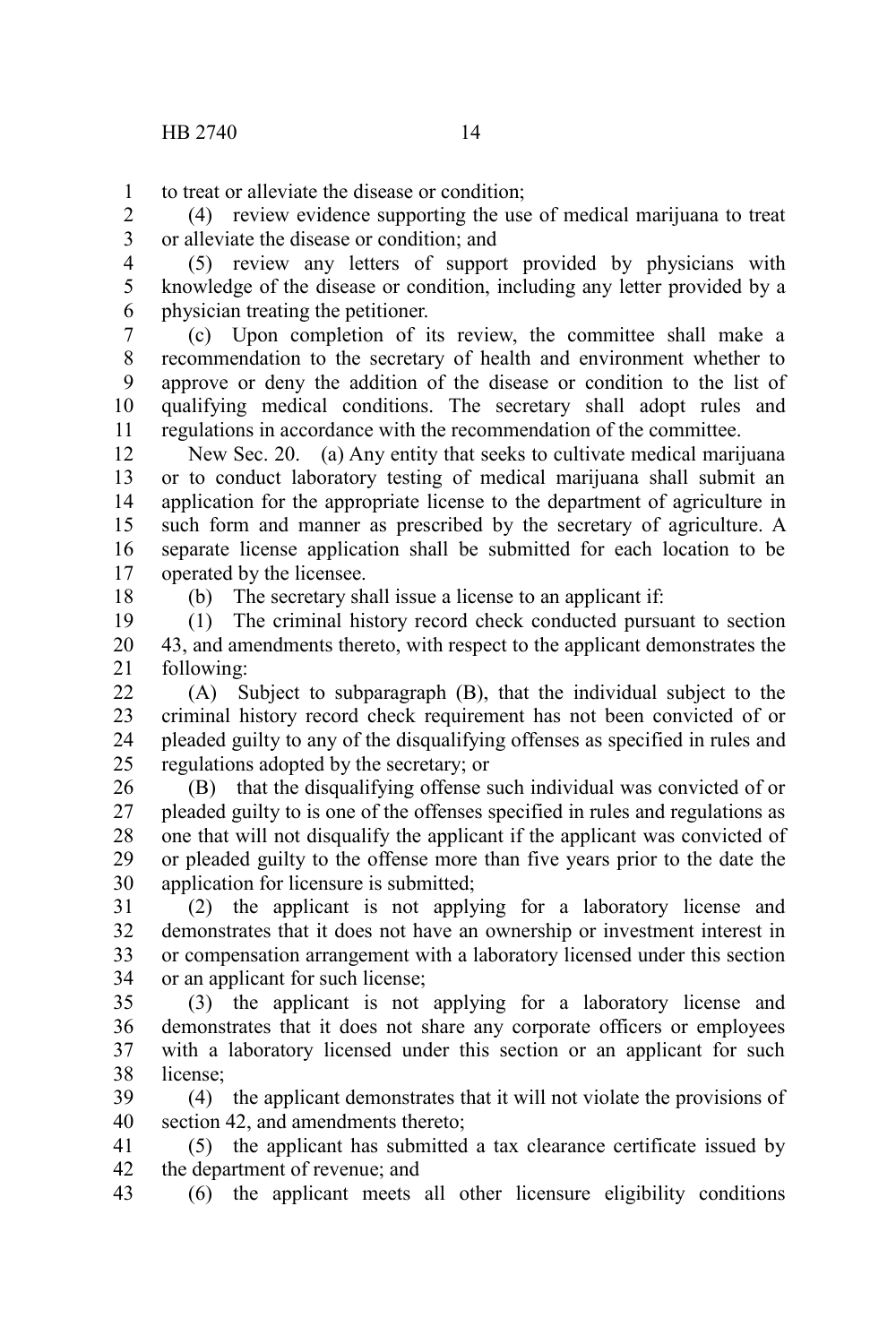established in rules and regulations adopted by the secretary and has paid all required fees. 1 2

(c) The secretary shall issue not less than 15% of cultivator and laboratory licenses to entities that are owned and controlled by United States citizens who are residents of this state and are members of one of the following economically disadvantaged groups: Blacks or African Americans, American Indians, Hispanics or Latinos and Asians. If no applications or an insufficient number of applications are submitted by such entities that meet the conditions set forth in subsection (b), licenses shall be issued in accordance with subsections (a) and (b). 3 4 5 6 7 8 9 10

(d) A license shall be valid for a period of one year from the date such license is issued and may be renewed by submitting a license renewal application and paying the required fee. 11 12 13

New Sec. 21. (a) (1) A level I cultivator licensee may cultivate medical marijuana in an area that shall not exceed 25,000 square feet and may deliver or sell medical marijuana to one or more licensed processors. 14 15 16

(2) A level II cultivator licensee may cultivate medical marijuana in an area that shall not exceed 3,000 square feet and may deliver or sell medical marijuana to one or more licensed processors. 17 18 19

(b) (1) A licensee may submit an application to the department of agriculture for approval of an expansion of such licensee's cultivation area. Expansion approval applications shall be submitted in such form and manner as prescribed by the secretary and shall include an expansion plan that shall include the following: 20 21 22 23 24

(A) Specifications for the expansion or alteration that demonstrate compliance with all applicable zoning ordinances, building codes and any other state and local laws and rules and regulations adopted thereunder; 25 26 27

(B) a proposed timeline for completion of the expansion that, if approved, will become a mandatory condition; and 28 29

(C) a history of compliance with the Kansas medical marijuana regulation act and all rules and regulations adopted thereunder, including a history of enforcement actions and sanctions issued by the department or any law enforcement agency against the licensee. 30 31 32 33

(2) The secretary shall review all expansion approval applications. In determining whether to approve or deny any application, the secretary shall consider the population of this state and the number of patients seeking to use medical marijuana. No licensee may submit an application for expansion more than once during any 12-month period. 34 35 36 37 38

(3) In no event shall the aggregate area of cultivation of a licensee exceed 75,000 square feet if the licensee holds a level I cultivator license or 9,000 square feet if the licensee holds a level II cultivator license. 39 40 41

(c) When establishing the number of cultivator licenses that will be permitted at any one time, the secretary shall consider the population of 42 43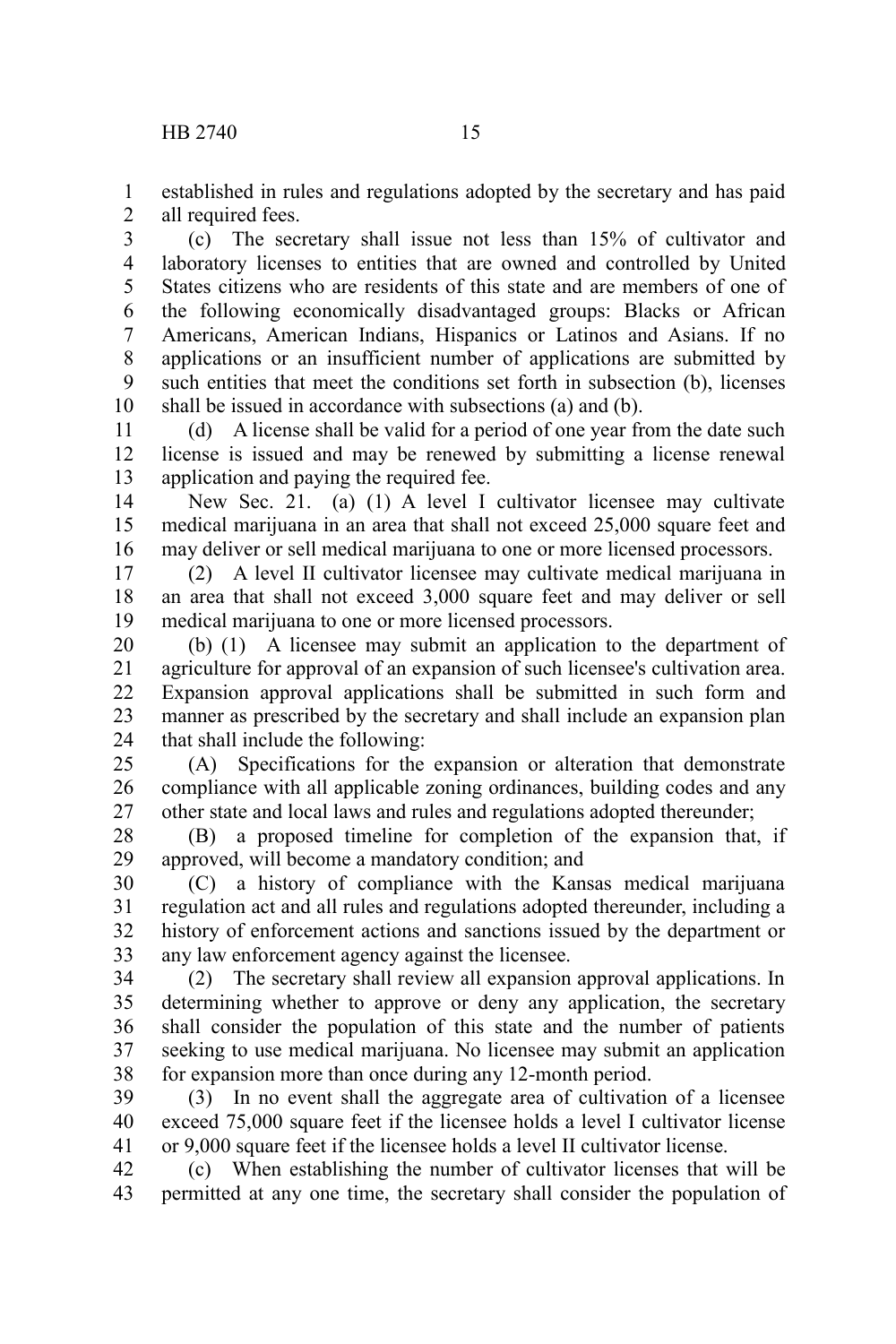this state and the number of patients seeking to use medical marijuana. (d) A licensed cultivator shall not cultivate medical marijuana for personal, family or household use or on any public land. New Sec. 22. (a) A laboratory licensee may: (1) Obtain medical marijuana from one or more licensed cultivators, processors or retail dispensaries; and (2) conduct medical marijuana testing in accordance with rules and regulations adopted by the secretary of agriculture. (b) When testing medical marijuana, a licensed laboratory shall: (1) Test the marijuana for potency, homogeneity and contamination; and (2) prepare and submit a report of the test results to the licensee requesting such testing. New Sec. 23. (a) The fees for a cultivator license shall be set by rules and regulations adopted by the secretary of agriculture in an amount not to exceed: (1) (A) \$20,000 for a level I cultivator license application; (B) \$180,000 for a level I cultivator license; and (C) \$200,000 for a renewal of a level I cultivator license; and (2) (A) \$2,000 for a level II cultivator license application; (B) \$18,000 for a level II cultivator license; and (C) \$20,000 for a renewal of a level II cultivator license. (b) The fees for a laboratory license shall be set by rules and regulations adopted by the secretary of agriculture in an amount not to exceed: (1) \$2,000 for a laboratory license application; (2) \$18,000 for a laboratory license; and (3) \$20,000 for a renewal of a laboratory license. New Sec. 24. The secretary of agriculture may refuse to issue or renew a license, or may revoke or suspend a license for any of the following reasons: (a) The applicant has failed to comply with any provision of the Kansas medical marijuana regulation act or any rules and regulations adopted thereunder; (b) the applicant has falsified or misrepresented any information submitted to the secretary in order to obtain a license; (c) the applicant has failed to adhere to any acknowledgment, verification or other representation made to the secretary when applying for a license; or (d) the applicant has failed to submit or disclose information requested by the secretary. New Sec. 25. (a) In addition to or in lieu of any other civil or criminal penalty as provided by law, the secretary of agriculture may impose a civil 1 2 3 4 5 6 7 8 9 10 11 12 13 14 15 16 17 18 19 20 21  $22$ 23 24 25 26 27 28 29 30 31 32 33 34 35 36 37 38 39 40 41 42 43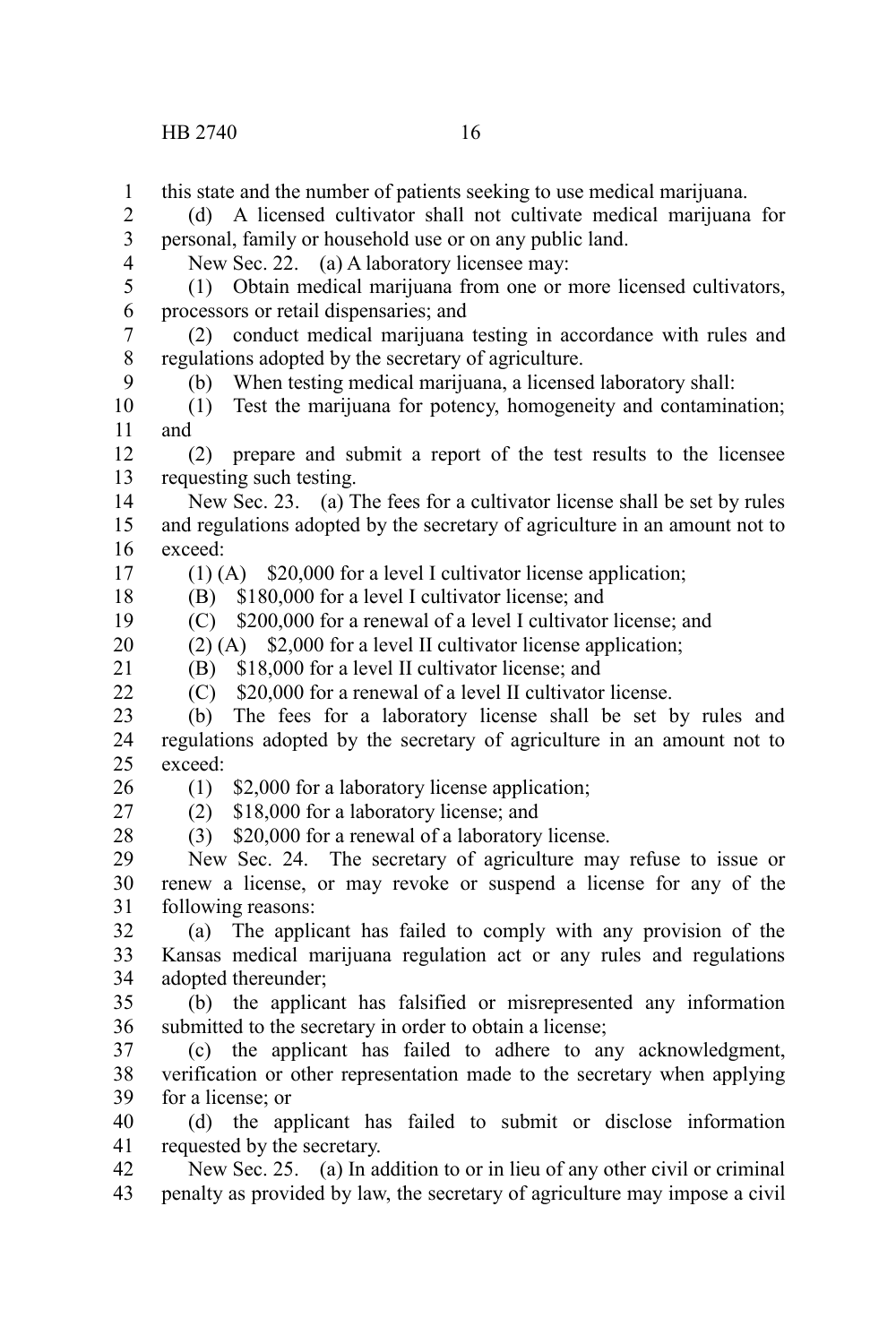penalty or suspend or revoke a license upon a finding that the licensee committed a violation as provided in this section. 1 2

(b) (1) Upon a finding that a licensee has submitted fraudulent information or otherwise falsified or misrepresented information required to be submitted by such licensee, the secretary may impose a civil fine not to exceed \$5,000 for a first offense and may suspend or revoke such licensee's license for a second or subsequent offense. 3 4 5 6 7

(2) Upon a finding that a licensee has sold, transferred or otherwise distributed medical marijuana in violation of this act, the secretary may impose a civil fine not to exceed \$5,000 for a first offense and may suspend or revoke such licensee's license for a second or subsequent offense. 8 9 10 11 12

(c) If the secretary suspends, revokes or refuses to renew any license issued pursuant to this act and determines that there is clear and convincing evidence of a danger of immediate and serious harm to any person, the secretary may place under seal all medical marijuana owned by or in the possession, custody or control of the affected license holder. Except as provided in this section, the secretary shall not dispose of the sealed medical marijuana until a final order is issued authorizing such disposition. During the pendency of an appeal from any order by the secretary, a court may order the secretary to sell medical marijuana that is perishable, and the proceeds of any such sale shall be deposited with the court. 13 14 15 16 17 18 19 20 21 22 23

New Sec. 26. (a) There is hereby established the medical marijuana cultivation regulation fund in the state treasury. The secretary of agriculture shall administer the medical marijuana cultivation regulation fund and shall remit all moneys collected from the payment of all fees and fines imposed by the secretary pursuant to the Kansas medical marijuana regulation act and any other moneys received by or on behalf of the secretary pursuant to such act to the state treasurer in accordance with the provisions of K.S.A. 75-4215, and amendments thereto. Upon receipt of each such remittance, the state treasurer shall deposit the entire amount in the state treasury to the credit of the medical marijuana cultivation regulation fund. Moneys credited to the medical marijuana cultivation regulation fund shall only be expended or transferred as provided in this section. Expenditures from such fund shall be made in accordance with appropriation acts upon warrants of the director of accounts and reports issued pursuant to vouchers approved by the secretary or the secretary's designee. 24 25 26 27 28 29 30 31 32 33 34 35 36 37 38 39

(b) Moneys in the medical marijuana cultivation regulation fund shall be used for the payment or reimbursement of costs related to the regulation and enforcement of the cultivation, possession, testing and sale of medical marijuana by the department of agriculture. 40 41 42 43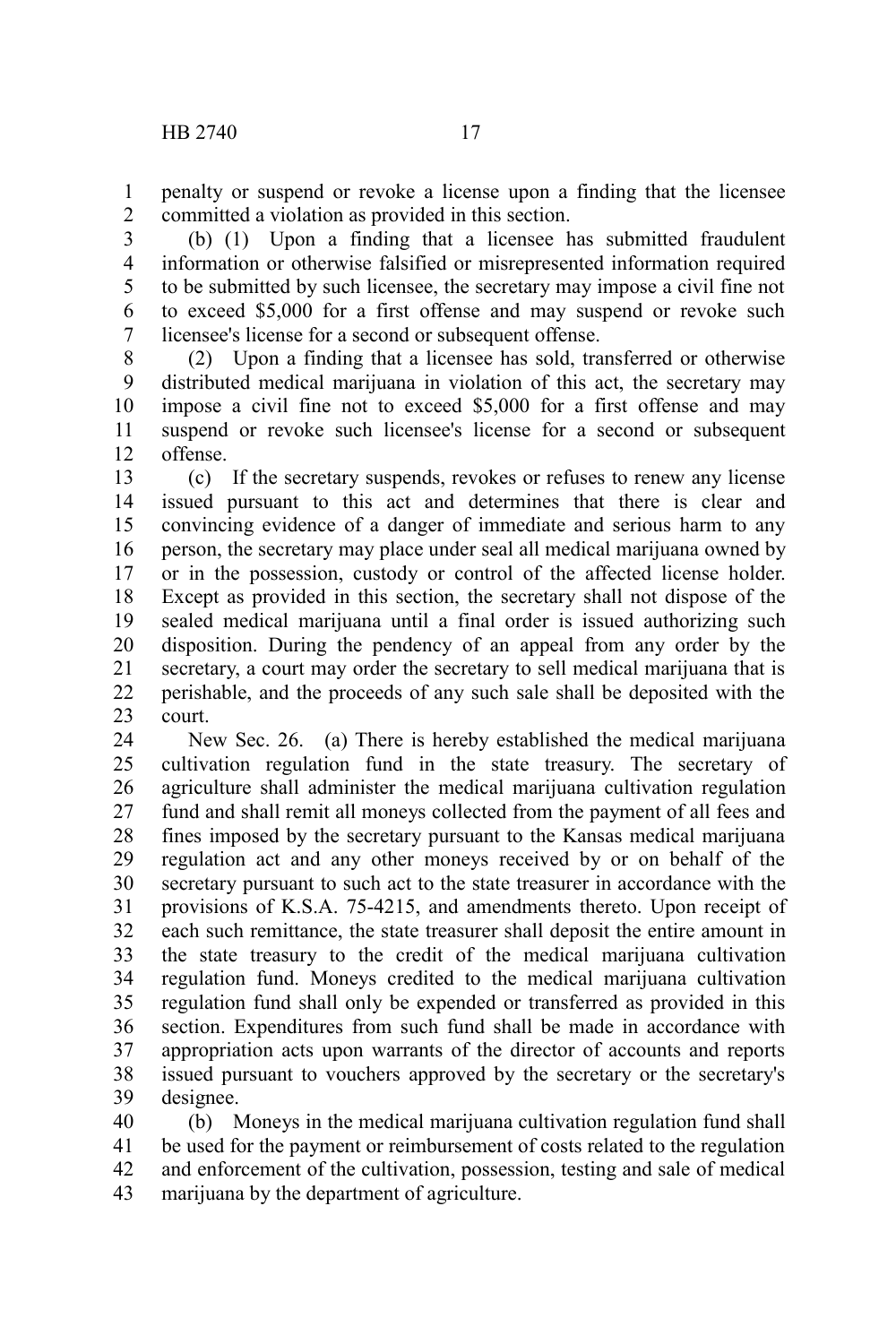New Sec. 27. (a) On or before July 1, 2021, the secretary of agriculture shall adopt rules and regulations to administer the Kansas medical marijuana regulation program and implement and enforce the provisions of the Kansas medical marijuana regulation act. Such rules and regulations shall: 1 2 3 4 5

(1) Establish application procedures and fees for licenses issued under section 20, and amendments thereto; 6 7

8 9

29

(A) The conditions for eligibility for licensure;

(2) specify the following:

(B) subject to paragraph (C), the criminal offenses for which an applicant will be disqualified from licensure; and 10 11

(C) the criminal offenses that will not disqualify an applicant from licensure if the applicant was convicted of or pleaded guilty to the offense more than five years prior to the date the application for licensure is filed; 12 13 14

(3) establish the number of cultivator licenses that will be permitted at any one time in accordance with section 21, and amendments thereto; 15 16

(4) establish a license renewal schedule, renewal procedures and renewal fees; and 17 18

(5) establish standards and procedures for the testing of medical marijuana by a licensed laboratory. 19 20

(b) When adopting rules and regulations under this section, the secretary shall consider standards and procedures that have been found to be best practices relative to the use and regulation of medical marijuana. 21  $22$ 23

New Sec. 28. (a) Any entity that seeks to process or distribute medical marijuana shall submit an application for the appropriate license to the director of alcoholic beverage control in such form and manner as prescribed by the director. A separate license application shall be submitted for each location to be operated by the licensee. 24 25 26 27 28

(b) The director shall issue a license to an applicant if:

(1) The criminal history record check conducted pursuant to section 43, and amendments thereto, with respect to the applicant demonstrates the following: 30 31 32

(A) Subject to subparagraph (B), that the individual subject to the criminal history record check requirement has not been convicted of or pleaded guilty to any of the disqualifying offenses as specified in rules and regulations adopted by the secretary; or 33 34 35 36

(B) that the disqualifying offense such individual was convicted of or pleaded guilty to is one of the offenses specified in rules and regulations as one that will not disqualify the applicant if the applicant was convicted of or pleaded guilty to the offense more than five years prior to the date the application for licensure is submitted; 37 38 39 40 41

(2) the applicant demonstrates that it does not have an ownership or investment interest in or compensation arrangement with a laboratory 42 43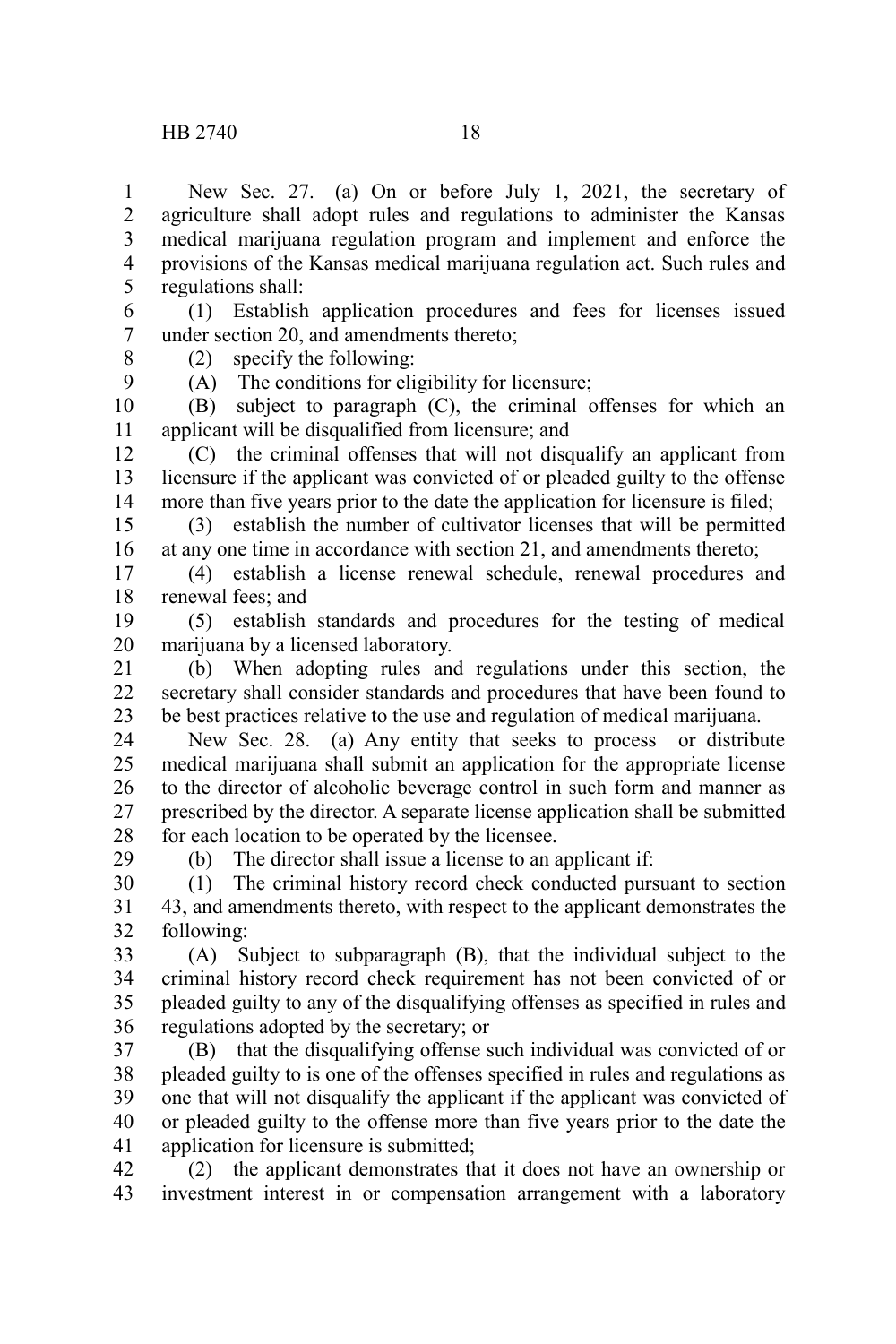licensed under section 20, and amendments thereto, or an applicant for such license; 1  $\mathcal{L}$ 

(3) the applicant demonstrates that it does not share any corporate officers or employees with a laboratory licensed under section 20, and amendments thereto, or an applicant for such license; 3 4 5

(4) the applicant demonstrates that it will not violate the provisions of section 42, and amendments thereto; 6 7

(5) the applicant has submitted a tax clearance certificate issued by the department of revenue; and 8 9

(6) the applicant meets all other licensure eligibility conditions established in rules and regulations adopted by the secretary and has paid all required fees. 10 11 12

(c) The director shall issue not less than 15% of processor and distributor licenses to entities that are owned and controlled by United States citizens who are residents of this state and are members of one of the following economically disadvantaged groups: Blacks or African Americans, American Indians, Hispanics or Latinos and Asians. If no applications or an insufficient number of applications are submitted by such entities that meet the conditions set forth in subsection (b), licenses shall be issued in accordance with subsections (a) and (b). 13 14 15 16 17 18 19 20

(d) A license shall be valid for a period of one year from the date such license is issued, and may be renewed by submitting a license renewal application and paying the required fee. 21 22 23 24

New Sec. 29. (a) A processor licensee may:

(1) Obtain medical marijuana from one or more licensed cultivators or processors;  $25$ 26

(2) subject to subsection (b), process medical marijuana obtained from one or more licensed cultivators into a form described in section 20, and amendments thereto; and 27 28 29

(3) deliver or sell processed medical marijuana to one or more licensed processors, distributors or retail dispensaries. 30 31 32

(b) When processing medical marijuana, a licensed processor shall:

(1) Package the medical marijuana in accordance with child-resistant effectiveness standards described in 16 C.F.R. § 1700.15(b) in effect on July 1, 2020; 33 34 35

(2) label the medical marijuana packaging with the product's tetrahydrocannabinol and cannabidiol content; and 36 37

(3) comply with any packaging or labeling requirements established by rules and regulations adopted by the secretary of revenue. 38 39

(c) When establishing the number of processor licenses that will be permitted at any one time, the director of alcoholic beverage control shall consider the population of this state and the number of patients seeking to use medical marijuana. 40 41 42 43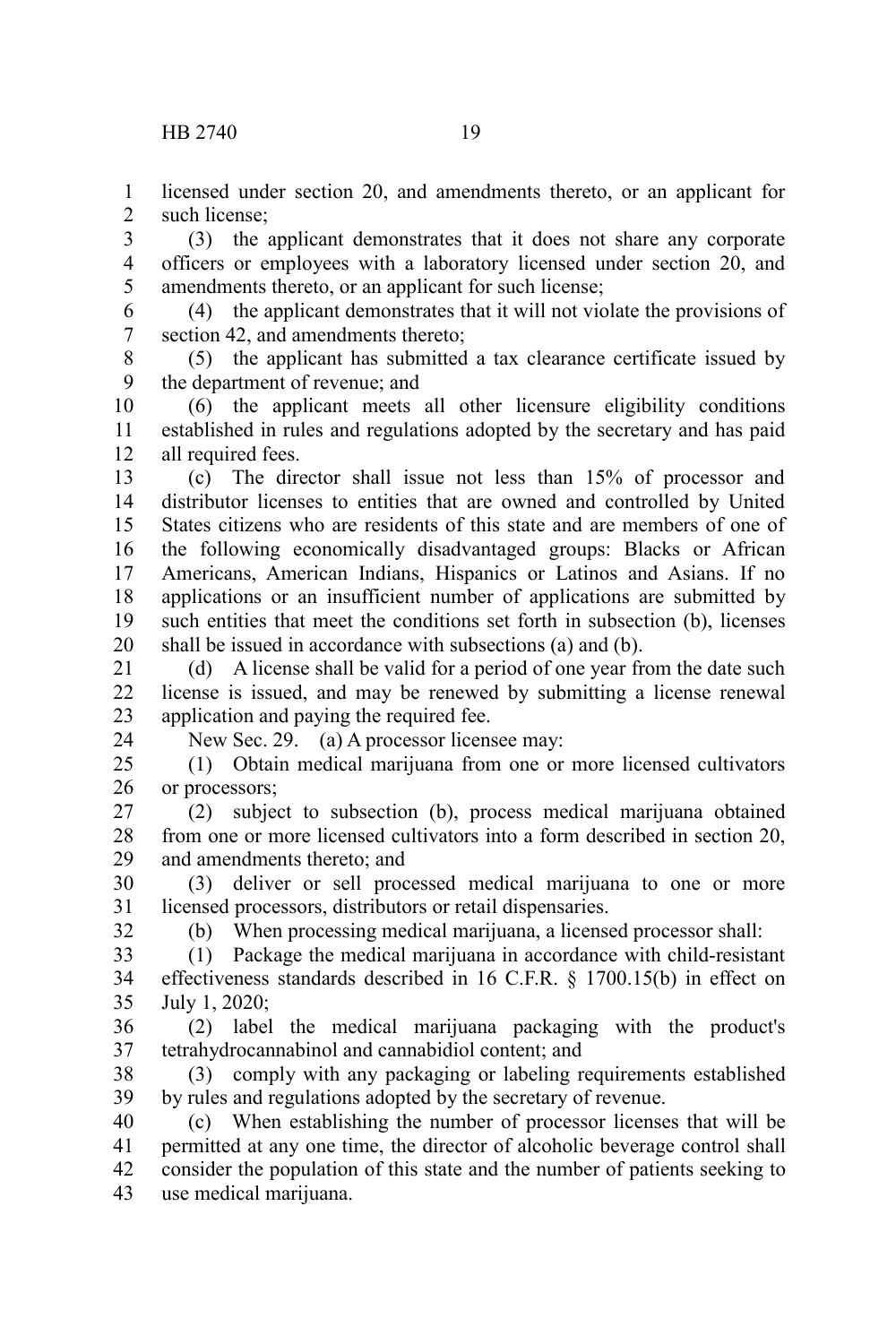New Sec. 30. (a) A distributor licensee may: (1) Purchase at wholesale medical marijuana from one or more licensed processors; (2) store medical marijuana obtained from one or more licensed processors in a form described in section 33, and amendments thereto; and (3) deliver or sell processed medical marijuana to one or more licensed retail dispensaries. (b) When storing or selling medical marijuana, a licensed distributor shall ensure that such medical marijuana meets the packaging and labeling requirements established by rules and regulations adopted by the secretary of revenue. (c) When establishing the number of distributor licenses that will be permitted at any one time, the director shall consider the population of this state and the number of patients seeking to use medical marijuana. New Sec. 31. (a) Any entity that seeks to dispense at retail medical marijuana shall submit an application for a retail dispensary license in such form and manner as prescribed by the director of alcoholic beverage control. A separate license application shall be submitted for each location to be operated by the licensee. (b) The director shall issue a license to an applicant if: (1) The criminal history record check conducted pursuant to section 43, and amendments thereto, with respect to the applicant demonstrates the following: (A) Subject to subparagraph (B), that the individual subject to the criminal history record check requirement has not been convicted of or pleaded guilty to any of the disqualifying offenses as specified in rules and regulations adopted by the secretary of revenue; or (B) that the disqualifying offense such individual was convicted of or pleaded guilty to is one of the offenses specified in rules and regulations as one that will not disqualify the applicant if the applicant was convicted of or pleaded guilty to the offense more than five years prior to the date the application for licensure is submitted; (2) the applicant demonstrates that it does not have an ownership or investment interest in or compensation arrangement with a laboratory licensed under section 20, and amendments thereto, or an applicant for such license; (3) the applicant demonstrates that it does not share any corporate officers or employees with a laboratory licensed under section 20, and amendments thereto, or an applicant for such license; (4) the applicant demonstrates that it will not violate the provisions of section 42, and amendments thereto; (5) the applicant has submitted a tax clearance certificate issued by the department of revenue; and 1 2 3 4 5 6 7 8 9 10 11 12 13 14 15 16 17 18 19 20 21 22 23 24 25 26 27 28 29 30 31 32 33 34 35 36 37 38 39 40 41 42 43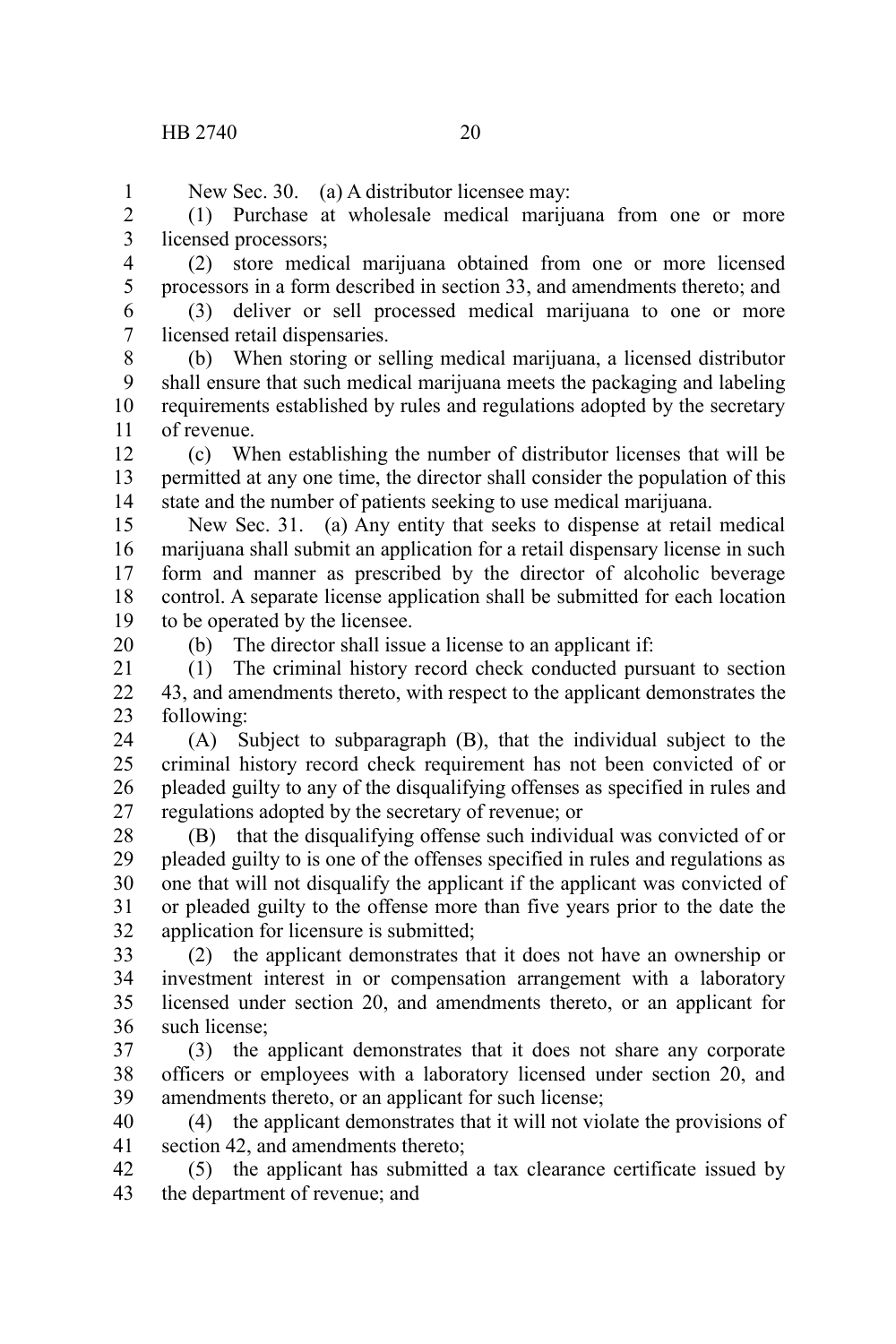(6) the applicant meets all other licensure eligibility conditions established in rules and regulations adopted by the secretary and has paid all required fees. 1 2 3

(c) The director shall issue not less than 15% of retail dispensary licenses to entities that are owned and controlled by United States citizens who are residents of this state and are members of one of the following economically disadvantaged groups: Blacks or African Americans, American Indians, Hispanics or Latinos and Asians. If no application or an insufficient number of applications are submitted by such entities that meet the conditions set forth in subsection (b), licenses shall be issued in accordance with subsections (a) and (b). 4 5 6 7 8 9 10 11

(d) Each associated, key and support employee of a licensed retail dispensary shall submit an application for an employee license for such employee in such form and manner as prescribed by the director. A separate license application shall be submitted for each employee. The director shall issue a license to an applicant if all of the following conditions are met: 12 13 14 15 16 17

(1) The criminal history record check conducted pursuant to section 43, and amendments thereto, with respect to the applicant demonstrates the following: 18 19 20

(A) Subject to subparagraph (B), that the individual subject to the criminal history record check requirement has not been convicted of or pleaded guilty to any of the disqualifying offenses as specified in rules and regulations adopted by the secretary of revenue; or 21 22 23 24

(B) that the disqualifying offense such individual was convicted of or pleaded guilty to is one of the offenses specified in rules and regulations as one that will not disqualify the applicant if the applicant was convicted of or pleaded guilty to the offense more than five years prior to the date the application for licensure is submitted; and 25 26 27 28 29

(2) the applicant meets all other licensure eligibility conditions established in rules and regulations adopted by the secretary and has paid all required fees. 30 31 32

(e) A license shall be valid for a period of two years from the date such license is issued and may be renewed by submitting a license renewal application and paying the required fee. 33 34 35

(f) When establishing the number of retail dispensary licenses that will be permitted at any one time, the director shall consider all of the following: 36 37 38

(1) The population of this state; 39

40

(2) the number of patients seeking to use medical marijuana; and

(3) the geographic distribution of retail dispensaries in an effort to ensure patient access to medical marijuana. 41 42

New Sec. 32. (a) A retail dispensary licensee may: 43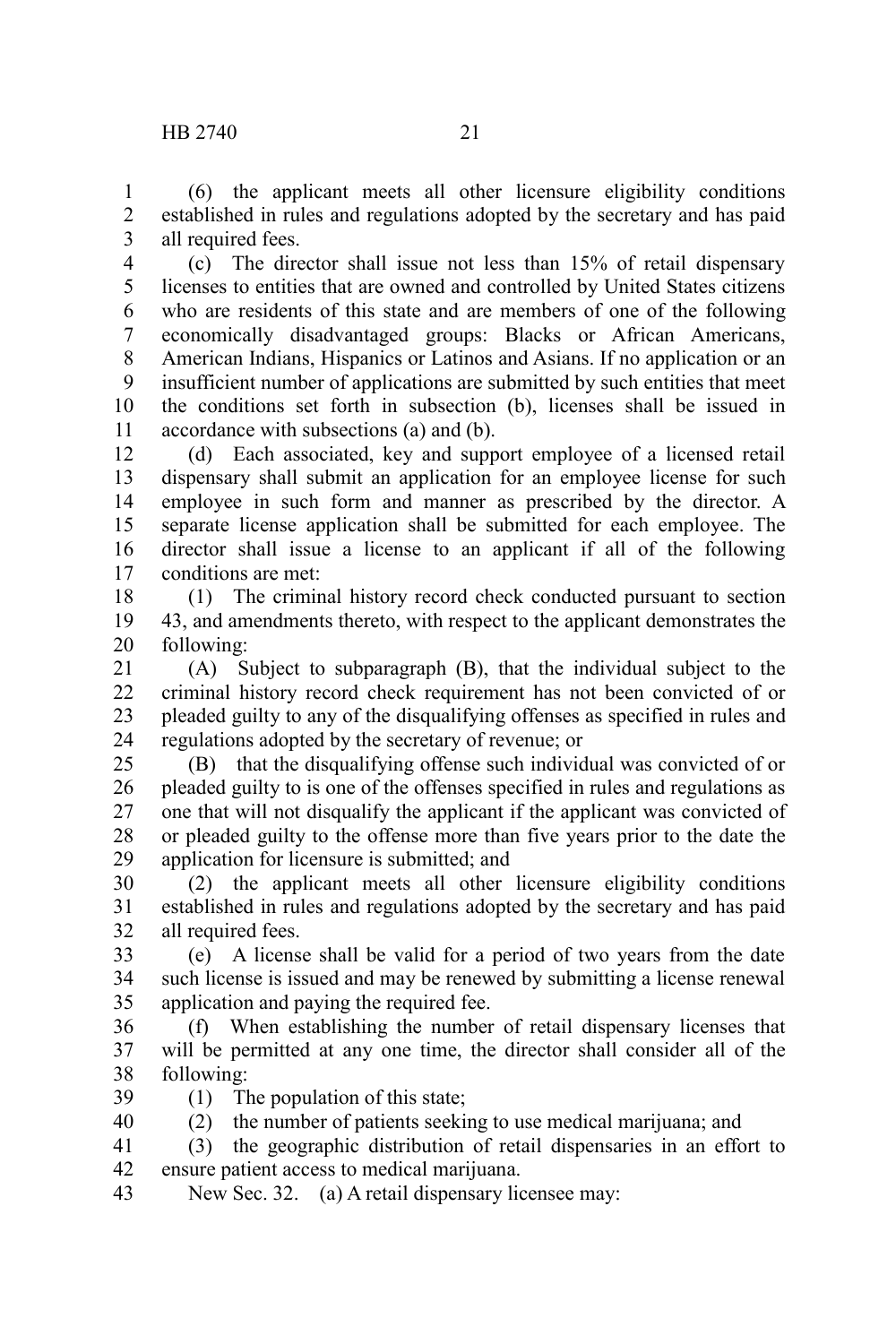or distributors; and

(1) Obtain medical marijuana from one or more licensed processors

(2) dispense or sell medical marijuana in accordance with subsection (b). (b) When dispensing or selling medical marijuana, a retail dispensary shall: (1) Dispense or sell medical marijuana only to a person who shows a current, valid identification card and only in accordance with a written recommendation issued by a physician; (2) report to the prescription monitoring program database the information required by K.S.A. 65-1683, and amendments thereto; 3 4 5 6 7 8 9 10 11

(3) label the package containing medical marijuana with the following information: 12 13

(A) The name and address of the licensed processor that produced the product and the retail dispensary; 14 15

16

1 2

(B) the name of the patient and caregiver, if any;

(C) the name of the physician who recommended treatment with medical marijuana: 17 18

19

(D) the directions for use, if any, as recommended by the physician;

(E) a health warning as specified in rules and regulations adopted by the secretary of health and environment; 20 21 22

(F) the date on which the medical marijuana was dispensed; and

(G) the quantity, strength, kind or form of medical marijuana contained in the package. 23 24

(c) A retail dispensary shall employ only those individuals who hold a current, valid employee license issued pursuant to section 31, and amendments thereto, and who have completed the training requirements established by rules and regulations adopted by the secretary of revenue. 25 26 27 28

(d) A retail dispensary shall not make public any information it collects that identifies or would tend to identify any specific patient. 29 30

New Sec. 33. (a) Only the following forms of medical marijuana may be dispensed under the Kansas medical marijuana regulation act: 31 32

(1) Oils; 33

(2) tinctures; 34

(3) plant material; 35

- (4) edibles; 36
- (5) patches; or 37

(6) any other form approved by the secretary of revenue under section 34, and amendments thereto. 38 39

(b) The smoking, combustion or vaporization of medical marijuana is prohibited. 40 41

(c) Any form or method of using medical marijuana that is considered attractive to children is prohibited. 42 43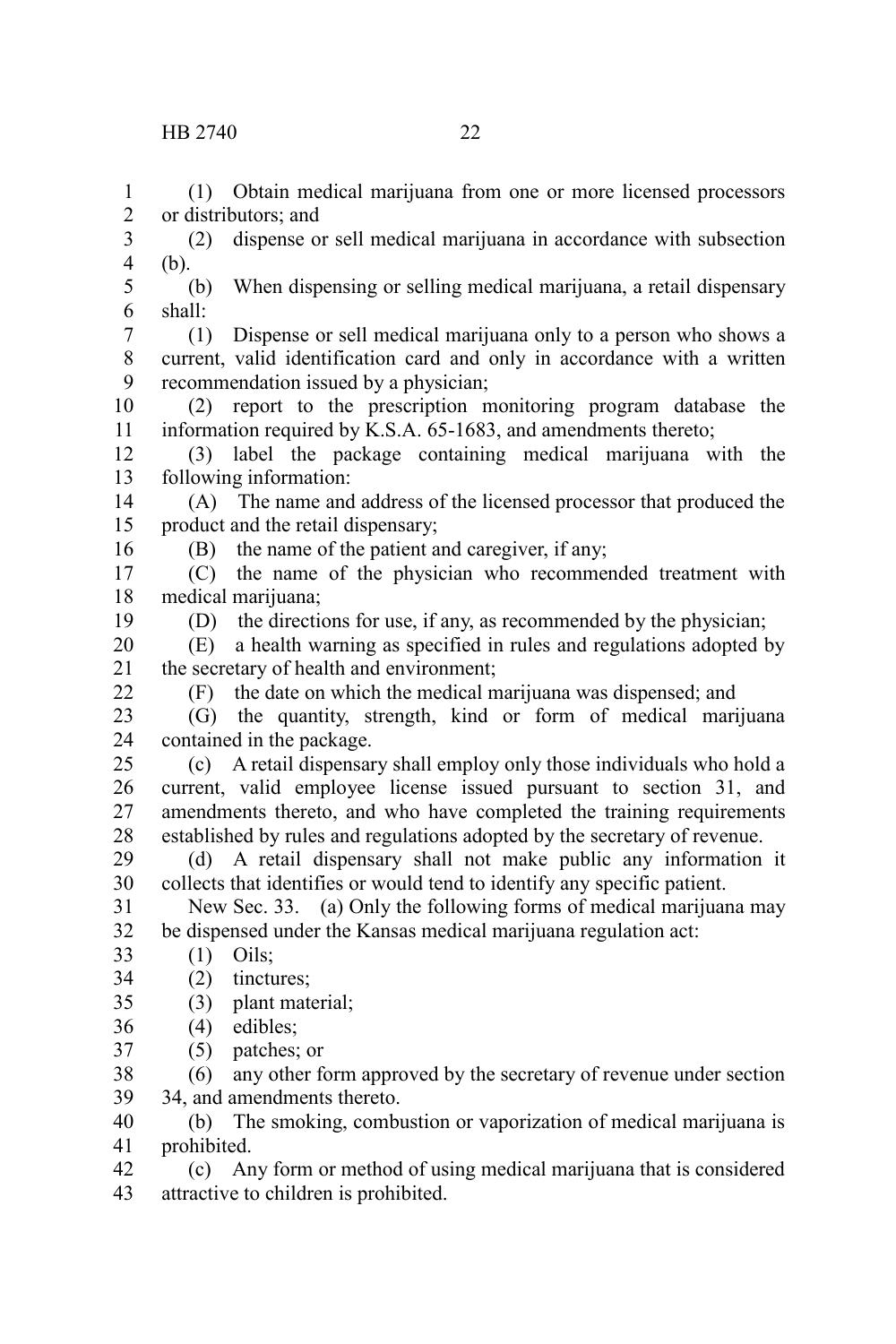## HB 2740 23

(d) Plant material shall have a tetrahydrocannabinol content of not more than 35%. 1  $\mathcal{L}$ 

(e) Extracts shall have a tetrahydrocannabinol content of not more than 70%. 3 4

(f) No form of medical marijuana shall be dispensed from a vending machine or through electronic commerce. 5 6

New Sec. 34. (a) Any person may submit a petition to the director of alcoholic beverage control requesting that a form or method of using medical marijuana be approved for the purposes of section 33, and amendments thereto. The petition shall be submitted in such form and manner as prescribed by the director. 7 8 9 10 11

(b) Upon receipt of a petition, the director shall review such petition to determine whether to recommend approval of the form or method of using medical marijuana described in the petition. The director may consolidate the review of petitions for the same or similar forms or methods. The director shall consult with the medical marijuana advisory committee and review any relevant scientific evidence when reviewing a petition. The director shall recommend to the secretary of revenue whether to approve or deny the proposed form or method of using medical marijuana. The secretary shall approve or deny such proposed form or method. The secretary's decision is final. 12 13 14 15 16 17 18 19 20 21

(c) The secretary shall not approve any petition that seeks approval of a form or method of using medical marijuana that involves smoking, combustion or vaporization.  $22$ 23 24

New Sec. 35. (a) The fees for a processor license shall be set by rules and regulations adopted by the secretary of revenue in an amount not to exceed: 25 26 27

(1) \$10,000 for a processor license application; 28

(2) \$90,000 for a processor license; and 29

- (3) \$100,000 for a renewal of a processor license. 30
- (b) The fees for a distributor license shall be set by rules and regulations adopted by the secretary of revenue in an amount not to exceed: 31 32 33
- (1) \$10,000 for a distributor license application; 34
- (2) \$90,000 for a distributor license; and 35
- (3) \$100,000 for a renewal of a distributor license. 36
- (c) The fees for a retail dispensary license shall be set by rules and regulations adopted by the secretary of revenue in an amount not to exceed: 37 38 39
- (1) \$5,000 for a retail dispensary license application; 40
- (2) \$70,000 for a retail dispensary license and any renewal thereof; 41
- (3) \$500 for each associated employee license application; 42
- (4) \$250 for each key employee license application; and 43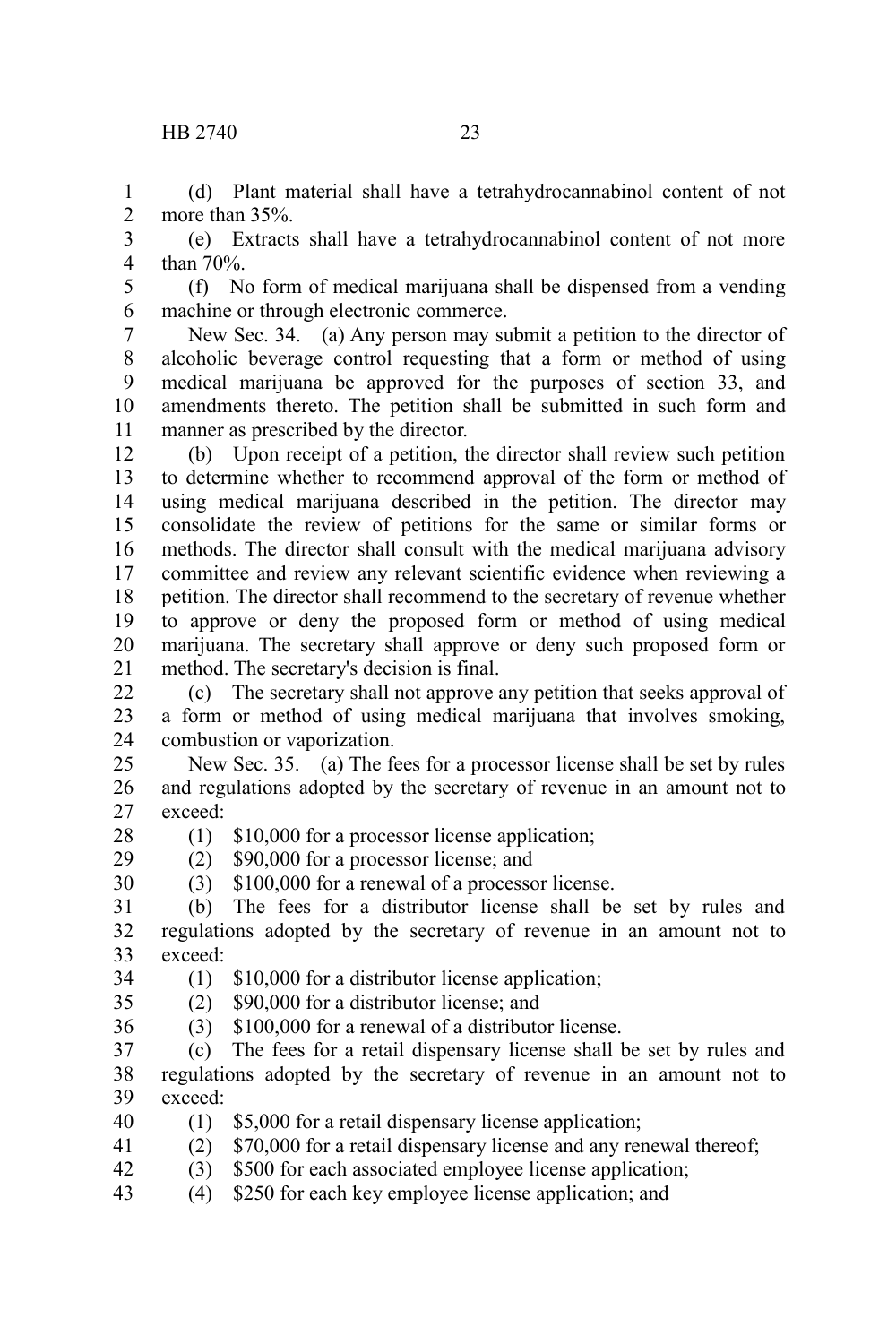1

(5) \$100 for each support employee license application.

New Sec. 36. The director of alcoholic beverage control may refuse to issue or renew a license, or may revoke or suspend a license for any of the following reasons:  $\mathcal{L}$ 3 4

(a) The applicant has failed to comply with any provision of the Kansas medical marijuana regulation act or any rules and regulations adopted thereunder; 5 6 7

(b) the applicant has falsified or misrepresented any information submitted to the director in order to obtain a license; 8 9

(c) the applicant has failed to adhere to any acknowledgment, verification or other representation made to the director when applying for a license; or 10 11 12

(d) the applicant has failed to submit or disclose information requested by the director. 13 14

New Sec. 37. (a) In addition to or in lieu of any other civil or criminal penalty as provided by law, the director of alcoholic beverage control may impose a civil penalty or suspend or revoke a license upon a finding that the licensee committed a violation as provided in this section. 15 16 17 18

(b) (1) Upon a finding that a licensee has submitted fraudulent information or otherwise falsified or misrepresented information required to be submitted by such licensee, the director may impose a civil fine not to exceed \$5,000 for a first offense and may suspend or revoke such licensee's license for a second or subsequent offense. 19 20 21 22 23

(2) Upon a finding that a licensee has sold, transferred or otherwise distributed medical marijuana in violation of this act, the director may impose a civil fine not to exceed \$5,000 for a first offense and may suspend or revoke such licensee's license for a second or subsequent offense. 24 25 26 27 28

(c) If the director suspends, revokes or refuses to renew any license issued pursuant to this act and determines that there is clear and convincing evidence of a danger of immediate and serious harm to any person, the director may place under seal all medical marijuana owned by or in the possession, custody or control of the affected license holder. Except as provided in this section, the director shall not dispose of the sealed medical marijuana until a final order is issued authorizing such disposition. During the pendency of an appeal from any order by the director, a court may order the director to sell medical marijuana that is perishable, and the proceeds of any such sale shall be deposited with the court. 29 30 31 32 33 34 35 36 37 38 39

New Sec. 38. (a) There is hereby established the medical marijuana business entity regulation fund in the state treasury. The director of alcoholic beverage control shall administer the medical marijuana business entity regulation fund and shall remit all moneys collected from the 40 41 42 43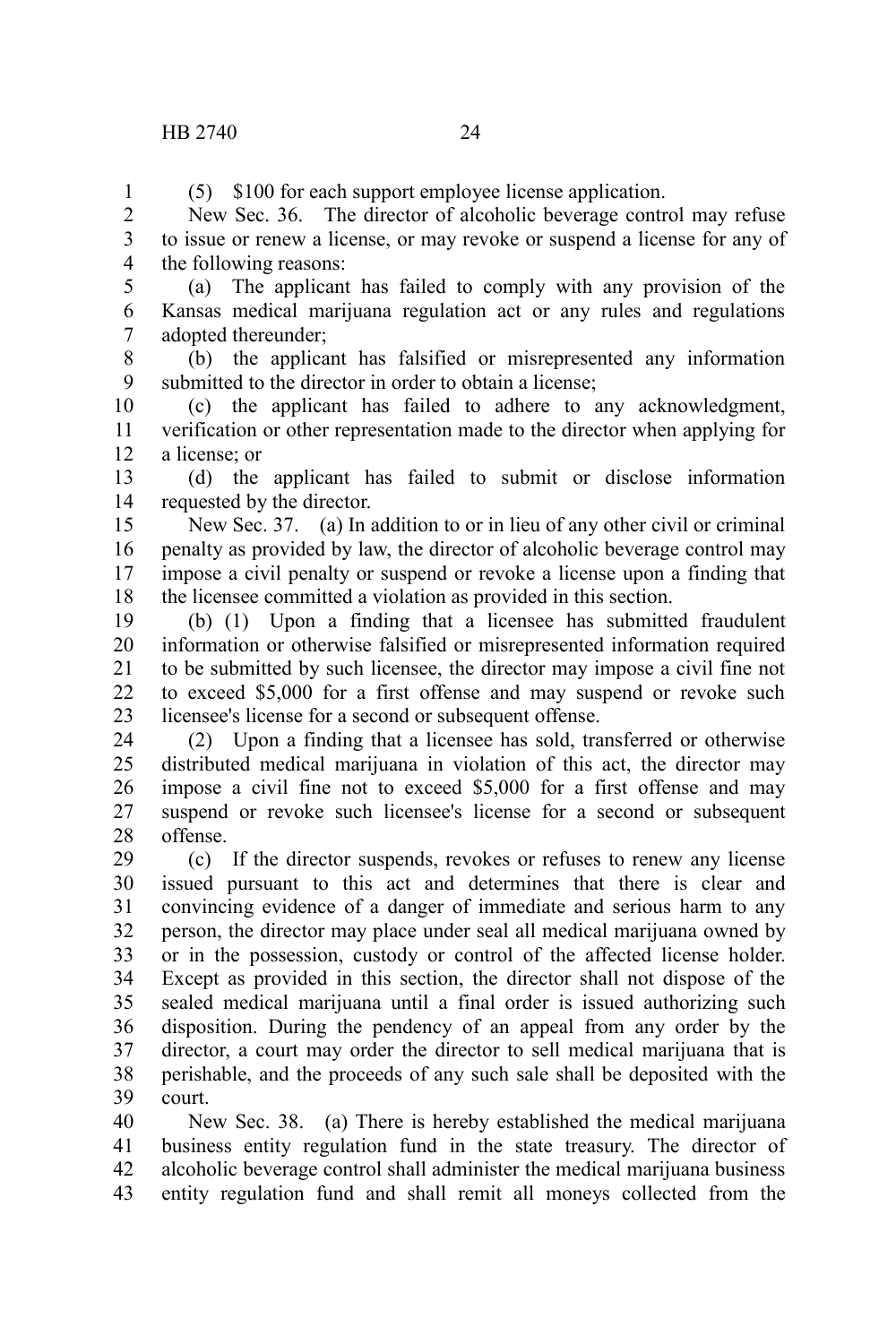payment of all fees and fines imposed by the director pursuant to the Kansas medical marijuana regulation act and any other moneys received by or on behalf of the director pursuant to such act to the state treasurer in accordance with the provisions of K.S.A. 75-4215, and amendments thereto. Upon receipt of each such remittance, the state treasurer shall deposit the entire amount in the state treasury to the credit of the medical marijuana business entity regulation fund. Moneys credited to the medical marijuana business entity regulation fund shall only be expended or transferred as provided in this section. Expenditures from such fund shall be made in accordance with appropriation acts upon warrants of the director of accounts and reports issued pursuant to vouchers approved by the director or the director's designee. 1 2 3 4 5 6 7 8 9 10 11 12

(b) Moneys in the medical marijuana business entity regulation fund shall be used for the payment or reimbursement of costs related to the regulation and enforcement of the possession, processing and sale of medical marijuana by the division of alcoholic beverage control. 13 14 15 16

New Sec. 39. (a) On or before July 1, 2021, the secretary of revenue shall adopt rules and regulations to administer the Kansas medical marijuana regulation program and implement and enforce the provisions of the Kansas medical marijuana regulation act. Such rules and regulations shall: 17 18 19 20 21

(1) Establish application procedures and fees for licenses issued under sections 28 and 31, and amendments thereto;  $22$ 23

24 25 (2) specify the following:

(A) The conditions for eligibility for licensure;

(B) subject to paragraph (C), the criminal offenses for which an applicant will be disqualified from licensure; and 26 27

(C) the criminal offenses that will not disqualify an applicant from licensure if the applicant was convicted of or pleaded guilty to the offense more than five years prior to the date the application for licensure is filed; 28 29 30

(3) establish the number of licenses that will be permitted at any one time in accordance with sections 29, 30 and 31, and amendments thereto; 31 32

(4) establish a license renewal schedule, renewal procedures and renewal fees; and 33 34

(5) establish training requirements for employees of retail dispensaries. 35 36

(b) The director shall propose such rules and regulations as necessary to carry out the intent and purposes of this act. After the hearing on a proposed rule and regulation has been held as required by law, the director shall submit the proposed rule and regulation to the secretary of revenue who, if the secretary approves it, shall adopt the rule and regulation. 37 38 39 40 41

(c) When adopting rules and regulations under this section, the secretary shall consider standards and procedures that have been found to 42 43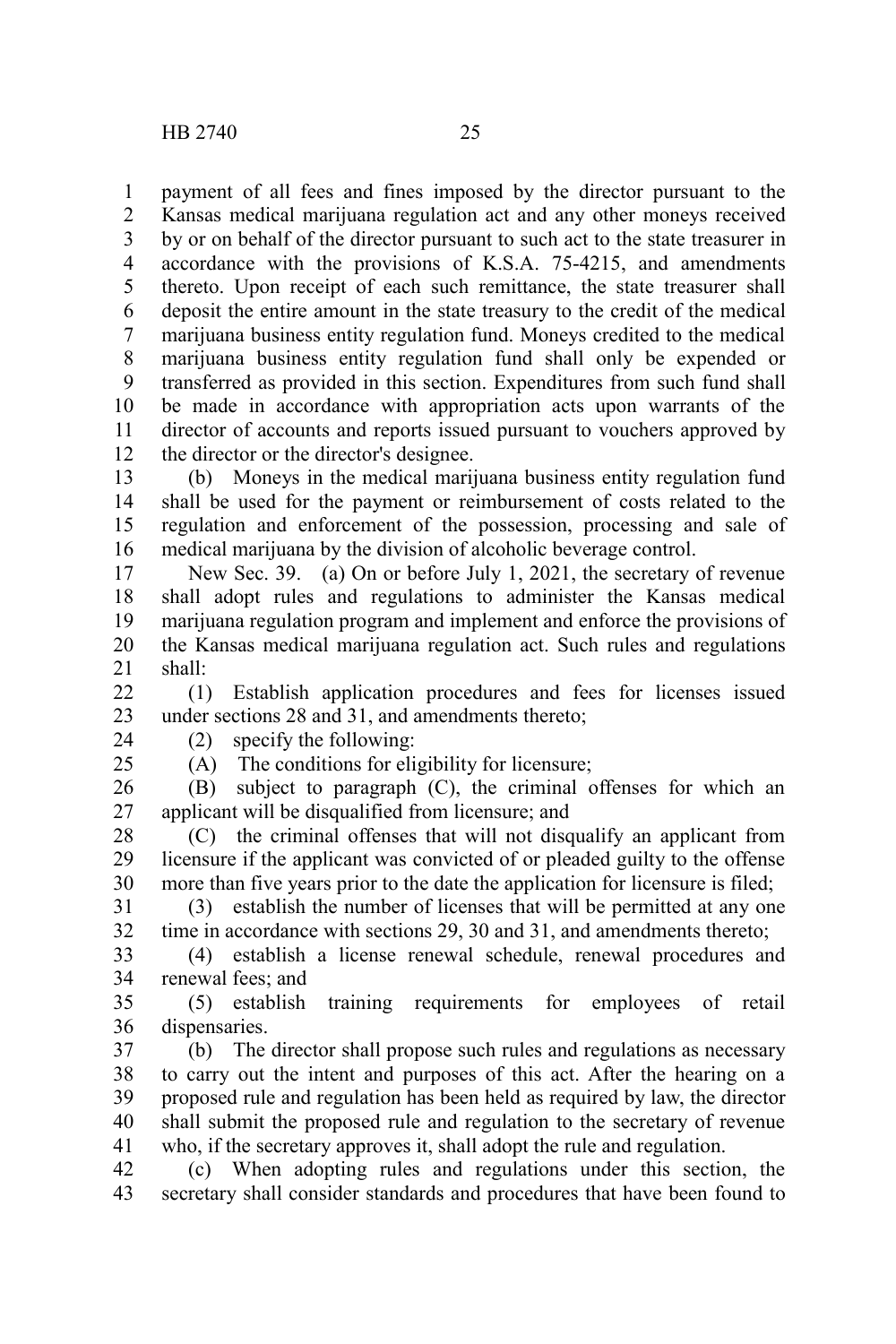be best practices relative to the use and regulation of medical marijuana. 1

New Sec. 40. (a) The director of alcoholic beverage control shall establish and maintain an electronic database to monitor medical marijuana from its seed source through its cultivation, testing, processing, distribution and dispensing. The director may contract with a separate entity to establish and maintain all or any portion of the electronic database on behalf of the division of alcoholic beverage control. 2 3 4 5 6 7

(b) The electronic database shall allow for information regarding medical marijuana to be updated instantaneously. Any licensed cultivator, laboratory, processor, distributor or retail dispensary shall submit such information to the director as the director determines is necessary for maintaining the electronic database. 8 9 10 11 12

(c) The director, any employee of the division, any entity under contract with the director and any employee or agent thereof shall not make public any information reported to or collected by the director under this section that identifies or would tend to identify any specific patient. Such information shall be kept confidential to protect the privacy of the patient. The provisions of this subsection shall expire on July 1, 2025, unless the legislature reviews and reenacts such provisions in accordance with K.S.A. 45-229, and amendments thereto, prior to July 1, 2025. 13 14 15 16 17 18 19 20

New Sec. 41. (a) The director of alcoholic beverage control may, in cooperation with the state treasurer, establish a closed-loop payment processing system whereby the state treasurer creates accounts to be used only by registered patients and caregivers at licensed retail dispensaries and all licensed cultivators, laboratories, processors and distributors. The system may include record-keeping and accounting functions that identify all parties in transactions involving the purchase and sale of medical marijuana. If established, such system shall be designed to prevent: 21 22 23 24 25 26 27 28

(1) Revenue from the sale of marijuana going to criminal enterprises, gangs and cartels; 29 30

(2) the diversion of marijuana from a state where it is legal in some form under that state's law to another state; 31 32

33

(3) the distribution of marijuana to minors; and

(4) the use of state-authorized marijuana activity as a cover or pretext for the trafficking of other illegal drugs or for other illegal activity. 34 35

(b) The information recorded by the system shall be fully accessible to the department of health and environment, the department of agriculture, the director and all state and federal law enforcement agencies, including the United States department of the treasury's financial crimes enforcement network. 36 37 38 39 40

New Sec. 42. (a) Except as provided in subsections (b) and (c), no licensed cultivator, laboratory, processor, distributor or retail dispensary shall be located within 1,000 feet of the boundaries of a parcel of real 41 42 43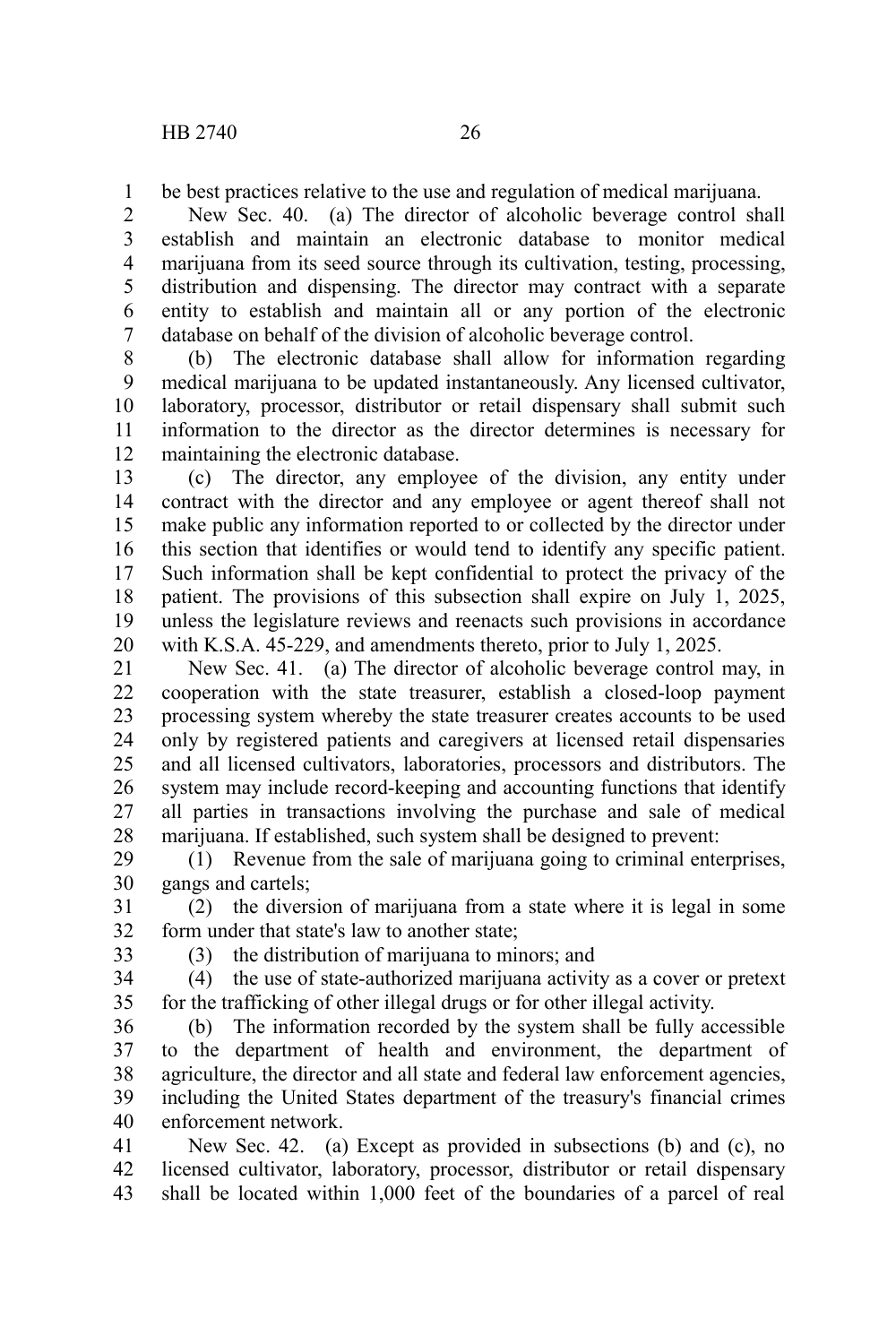estate having situated on it a school, religious organization, public library or public park. If the relocation of a licensed cultivator, laboratory, processor, distributor or retail dispensary results in such licensee being located within 1,000 feet of the boundaries of a parcel of real estate having situated on it a school, religious organization, public library or public park, the secretary of agriculture or the director shall revoke the license such agency previously issued to such cultivator, laboratory, processor, distributor or retail dispensary. 1 2 3 4 5 6 7 8

(b) The secretary or the director may, in such officer's discretion, not revoke the license of a cultivator, laboratory, processor, distributor or retail dispensary if such licensee existed at a location prior to the establishment of a school, religious organization, public library or public park within 1,000 feet of such licensee. 9 10 11 12 13

(c) This section shall not apply to research related to marijuana conducted at a postsecondary educational institution, academic medical center or private research and development organization as part of a research protocol approved by an institutional review board or equivalent entity. 14 15 16 17 18

19

(d) As used in this section:

(1) "Public library" means any library established pursuant to article 12 of chapter 12 of the Kansas Statutes Annotated, and amendments thereto, and any other library that serves the general public and is funded in whole, or in part, from moneys derived from tax levies; 20 21 22 23

(2) "public park" means any park or other outdoor recreational area or facility, including, but not limited to, parks, open spaces, trails, swimming pools, playgrounds and playing courts and fields, established by the state, or any political subdivision thereof; 24 25 26 27

(3) "religious organization" means any organization, church, body of communicants or group, gathered in common membership for mutual support and edification in piety, worship and religious observances, or a society of individuals united for religious purposes at a definite place and such religious organization maintains an established place of worship within this state and has a regular schedule of services or meetings at least on a weekly basis and has been determined to be organized and created as a bona fide religious organization; and 28 29 30 31 32 33 34 35

(4) "school" means any public or private educational institution, including, but not limited to, any college, university, community college, technical college, high school, middle school, elementary school, trade school, vocational school or other professional school providing training or education. 36 37 38 39 40

New Sec. 43. Each applicant for a cultivator license, laboratory license, processor license, distributor license or retail dispensary license shall require any owner, director, officer and any employee or agent of 41 42 43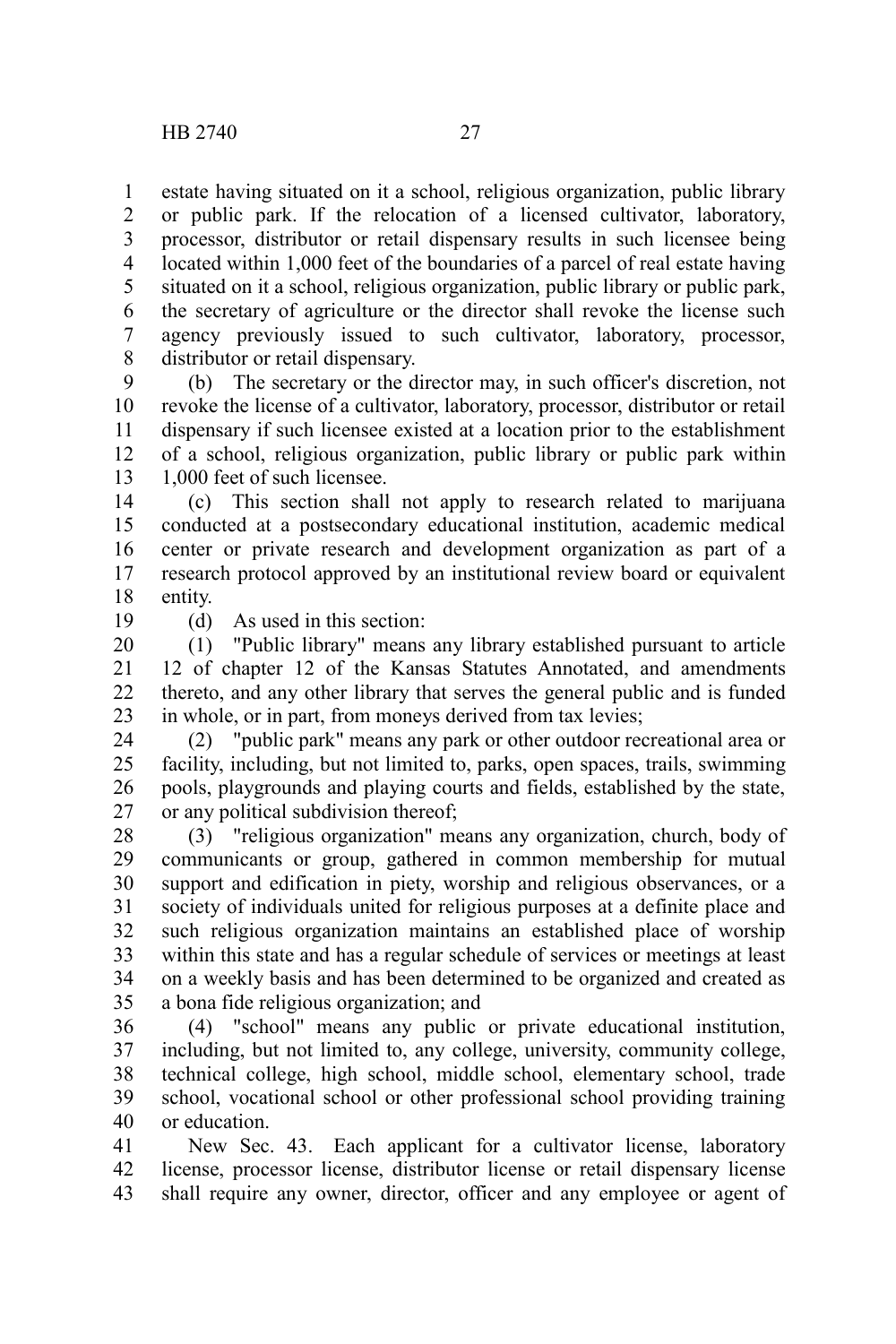such applicant to be fingerprinted and to submit to a state and national criminal history record check. The secretary of agriculture and the director of alcoholic beverage control are authorized to submit the fingerprints to the Kansas bureau of investigation and the federal bureau of investigation for a state and national criminal history record check. The department of agriculture and the director shall use the information obtained from fingerprinting and the state and national criminal history record check for purposes of verifying the identification of the applicant and for making a determination of the qualifications of the applicant for licensure. The Kansas bureau of investigation may charge a reasonable fee to the applicant for fingerprinting and conducting a criminal history record check. 1 2 3 4 5 6 7 8 9 10 11 12

New Sec. 44. (a) A financial institution that provides financial services to any licensed cultivator, laboratory, processor, distributor or retail dispensary shall be exempt from any criminal law of this state an element of which may be proven by substantiating that a person provides financial services to a person who possesses, delivers or manufactures marijuana or marijuana-derived products, including any of the offenses specified in article 53 or 57 of chapter 21 of the Kansas Statutes Annotated, and amendments thereto, if the cultivator, laboratory, processor, distributor or retail dispensary is in compliance with the provisions of this act and all applicable tax laws of this state. 13 14 15 16 17 18 19 20 21 22

(b) (1) Upon the request of a financial institution, the department of agriculture or the director of alcoholic beverage control shall provide to the financial institution the following information: 23 24 25

(A) Whether a person with whom the financial institution is seeking to do business is a licensed cultivator, laboratory, processor, distributor or retail dispensary; 26 27 28

(B) the name of any other business or individual affiliated with the person; 29 30

(C) an unredacted copy of such person's application for a license, and any supporting documentation, that was submitted by the person; 31 32

(D) if applicable, information relating to sales and volume of product sold by the person; 33 34

(E) whether the person is in compliance with the provisions of this act; and 35 36

(F) any past or pending violations of the Kansas medical marijuana regulation act or any rules and regulations adopted thereunder committed by such person, and any penalty imposed on the person for such violation. 37 38 39

(2) The secretary or the director may charge a financial institution a reasonable fee to cover the administrative cost of providing information requested under this section. 40 41 42

(c) Information received by a financial institution under subsection 43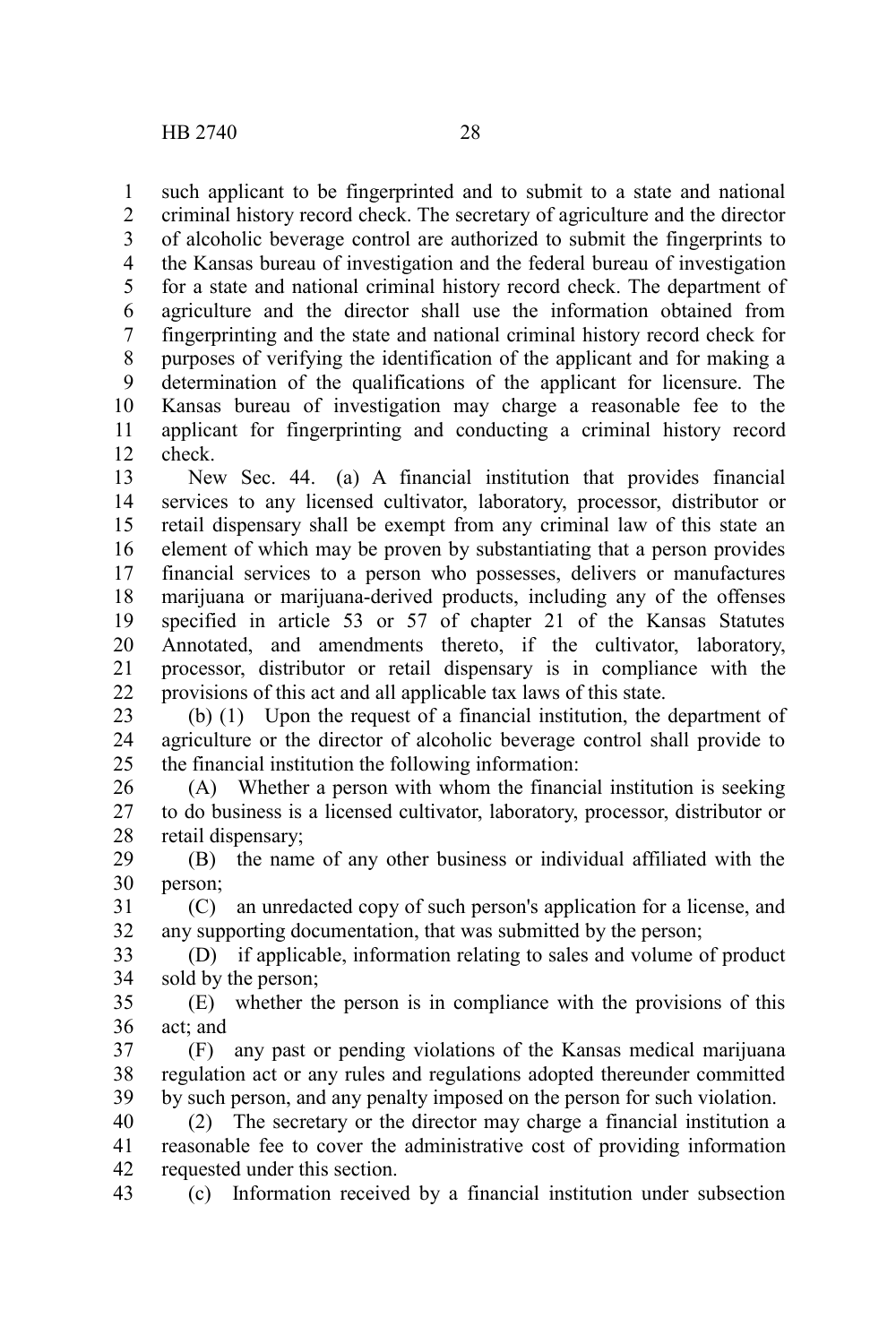(b) is confidential. Except as otherwise permitted by any other state or federal law, a financial institution shall not make the information available to any person other than the customer to whom the information applies and any trustee, conservator, guardian, personal representative or agent of that customer. 1 2 3 4 5

6

(d) As used in this section:

(1) "Financial institution" means any bank, trust company, savings bank, credit union or savings and loan association or any other financial institution regulated by the state of Kansas, any agency of the United States or other state with an office in Kansas; and 7 8 9 10

(2) "financial services" means services that a financial institution is authorized to provide under chapter nine or article 22 of chapter 17 of the Kansas Statutes Annotated, and amendments thereto, as applicable. 11 12 13

New Sec. 45. Nothing in this act authorizes the secretary of agriculture or the director of alcoholic beverage control to oversee or limit research conducted at a postsecondary educational institution, academic medical center or private research and development organization that is related to marijuana and is approved by an agency, board, center, department or institute of the United States government, including any of the following: 14 15 16 17 18 19 20

(a) The agency for health care research and quality; 21

(b) the national institutes of health;  $22$ 

(c) the national academy of sciences; 23

(d) the centers for medicare and medicaid services; 24

(e) the United States department of defense;  $25$ 

(f) the centers for disease control and prevention; 26

(g) the United States department of veterans affairs; 27

(h) the drug enforcement administration; 28

(i) the food and drug administration; and 29

(j) any board recognized by the national institutes of health for the purpose of evaluating the medical value of health care services. 30 31

New Sec. 46. The provisions of the Kansas medical marijuana regulation act are hereby declared to be severable. If any part or provision of the Kansas medical marijuana regulation act is held to be void, invalid or unconstitutional, such part or provision shall not affect or impair any of the remaining parts or provisions of the Kansas medical marijuana regulation act, and any such remaining provisions shall continue in full force and effect. 32 33 34 35 36 37 38

New Sec. 47. (a) It shall be unlawful to store, or otherwise leave medical marijuana where it is readily accessible to a child under the age of 18 years. Such conduct shall be unlawful with no requirement of a culpable mental state. 39 40 41 42

(b) Violation of this section is a class A person misdemeanor. 43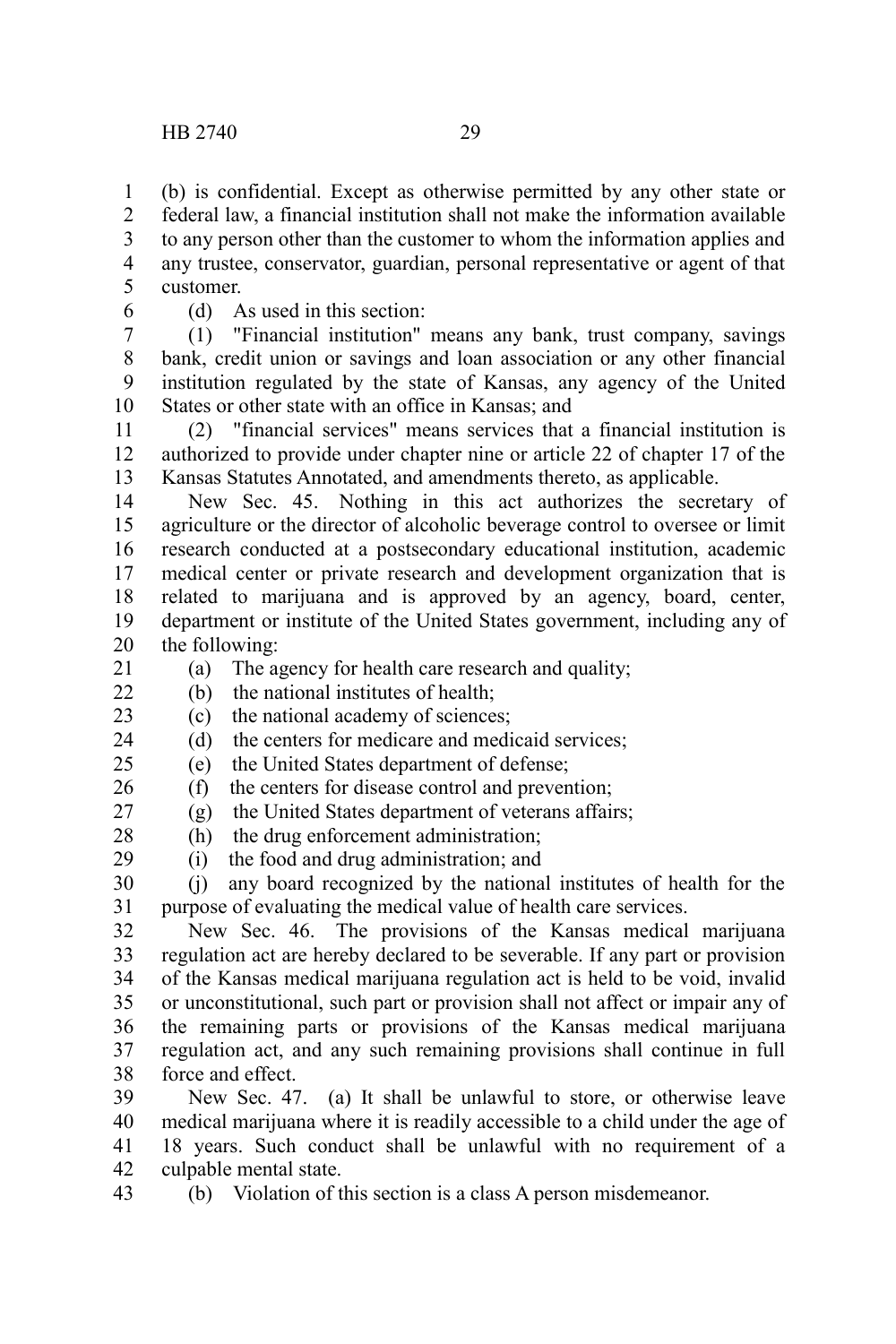(c) This section shall not apply to any person who stores or otherwise leaves medical marijuana where it is readily accessible to a child under the age of 18 years if: 1 2 3

(1) Such child is a patient registered pursuant to section 8, and amendments thereto; and 4 5

(2) such medical marijuana is not readily accessible to any child under the age of 18 years other than the child described in paragraph (1). (d) As used in this section: 6 7

8

(1) "Medical marijuana" means the same as defined in section 2, and amendments thereto; and 9 10

(2) "readily accessible" means the medical marijuana is not stored in a locked container, and that restricts entry to such container solely to individuals who are over the age of 17, or who are registered patients pursuant to section 8, and amendments thereto. 11 12 13 14

(e) This section shall be a part of and supplemental to the Kansas criminal code. 15 16

New Sec. 48. (a) Subject to the provisions of K.S.A. 44-1018, and amendments thereto, it shall be unlawful for any person: 17 18

(1) To refuse to sell or rent after the making of a bona fide offer, to fail to transmit a bona fide offer or refuse to negotiate in good faith for the sale or rental of, or otherwise make unavailable or deny, real property to any person because such person consumes medical marijuana in accordance with section 10, and amendments thereto; 19 20 21 22 23

(2) to discriminate against any person in the terms, conditions or privileges of sale or rental of real property, or in the provision of services or facilities in connection therewith, because such person consumes medical marijuana in accordance with section 10, and amendments thereto; and 24 25 26 27 28

(3) to discriminate against any person in such person's use or occupancy of real property because such person associates with another person who consumes medical marijuana in accordance with section 10, and amendments thereto. 29 30 31 32

(b) (1) It shall be unlawful for any person or other entity whose business includes engaging in real estate related transactions to discriminate against any person in making available such a transaction, or in the terms or conditions of such a transaction, because such person or any person associated with such person in connection with any real estate related transaction consumes medical marijuana in accordance with section 10, and amendments thereto. 33 34 35 36 37 38 39

(2) Nothing in this subsection prohibits a person engaged in the business of furnishing appraisals of real property to take into consideration factors other than an individual's consumption of medical marijuana in accordance with section 10, and amendments thereto. 40 41 42 43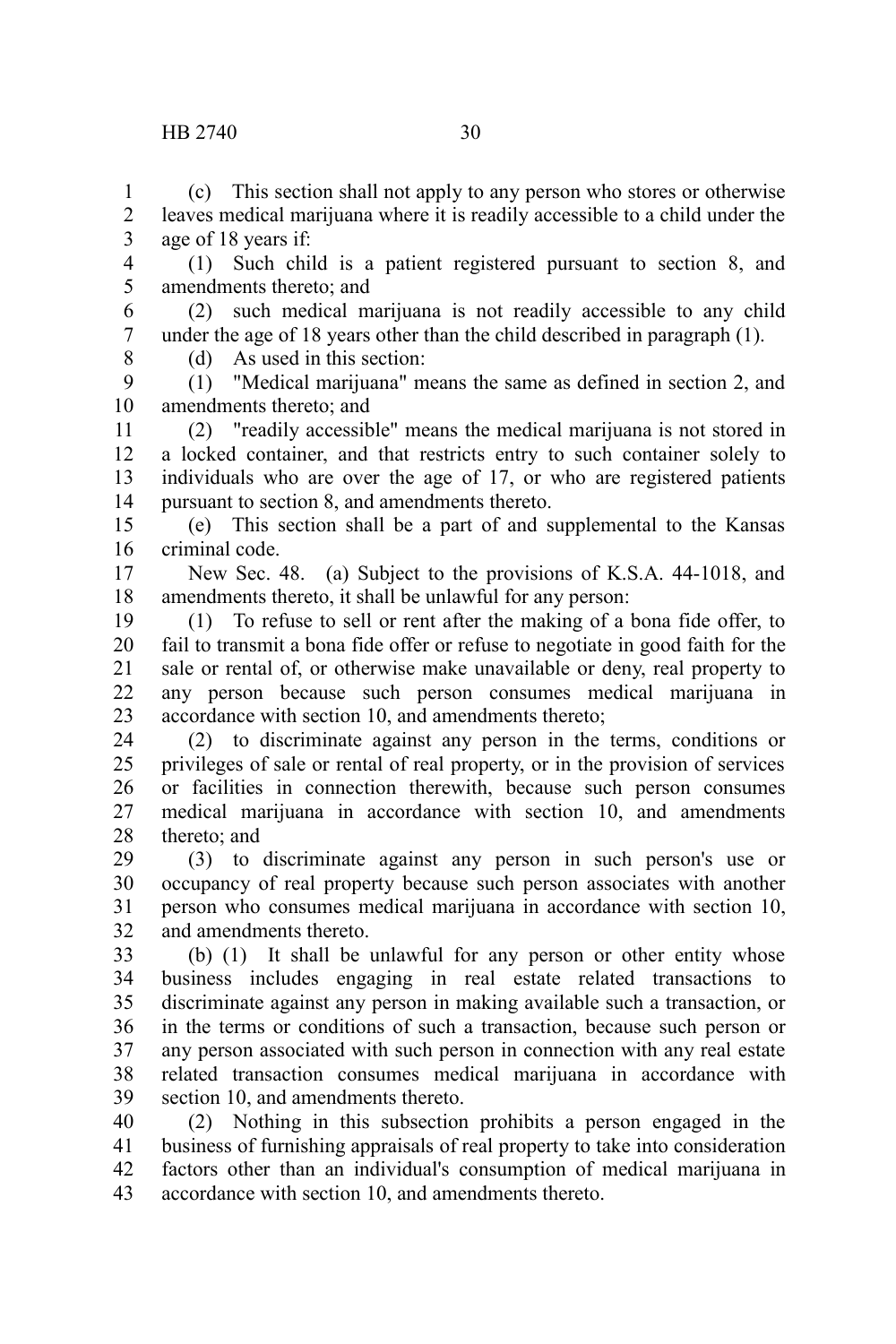(3) As used in this subsection, "real estate related transaction" means the same as that term is defined in K.S.A. 44-1017, and amendments thereto. 1 2 3

(c) It shall be unlawful to coerce, intimidate, threaten or interfere with any person in the exercise or enjoyment of, or on account of such person's having exercised or enjoyed, or on account of such person's having aided or encouraged any other person in the exercise or enjoyment of, any right granted or protected by subsection (a) or (b). 4 5 6 7 8

(d) Nothing in this section shall be construed to prohibit a person from taking any action necessary to procure or retain any monetary benefit provided under federal law, or any rules and regulations adopted thereunder, or to obtain or maintain any license, certificate, registration or other legal status issued or bestowed under federal law, or any rules and regulations adopted thereunder. 9 10 11 12 13 14

(e) The provisions of this section shall be a part of and supplement to the Kansas act against discrimination. 15 16

New Sec. 49. (a) A covered entity, solely on the basis that an individual consumes medical marijuana in accordance with section 10, and amendments thereto, shall not: 17 18 19

(1) Consider such individual ineligible to receive an anatomical gift or organ transplant; 20 21

(2) deny medical and other services related to organ transplantation, including evaluation, surgery, counseling and post-transplantation treatment and services; 22 23 24

(3) refuse to refer the individual to a transplant center or a related specialist for the purpose of evaluation or receipt of an organ transplant; 25 26

(4) refuse to place such individual on an organ transplant waiting list; or 27 28

(5) place such individual at a lower-priority position on an organ transplant waiting list than the position at which such individual would have been placed if not for such individual's consumption of medical marijuana. 29 30 31 32

(b) A covered entity may take into account an individual's consumption of medical marijuana when making treatment or coverage recommendations or decisions, solely to the extent that such consumption has been found by a physician, following an individualized evaluation of the individual, to be medically significant to the provision of the anatomical gift. 33 34 35 36 37 38

(c) Nothing in this section shall be construed to require a covered entity to make a referral or recommendation for or perform a medically inappropriate organ transplant. 39 40 41

(d) As used in this section, the terms "anatomical gift," "covered entity" and "organ transplant" mean the same as those terms are defined in 42 43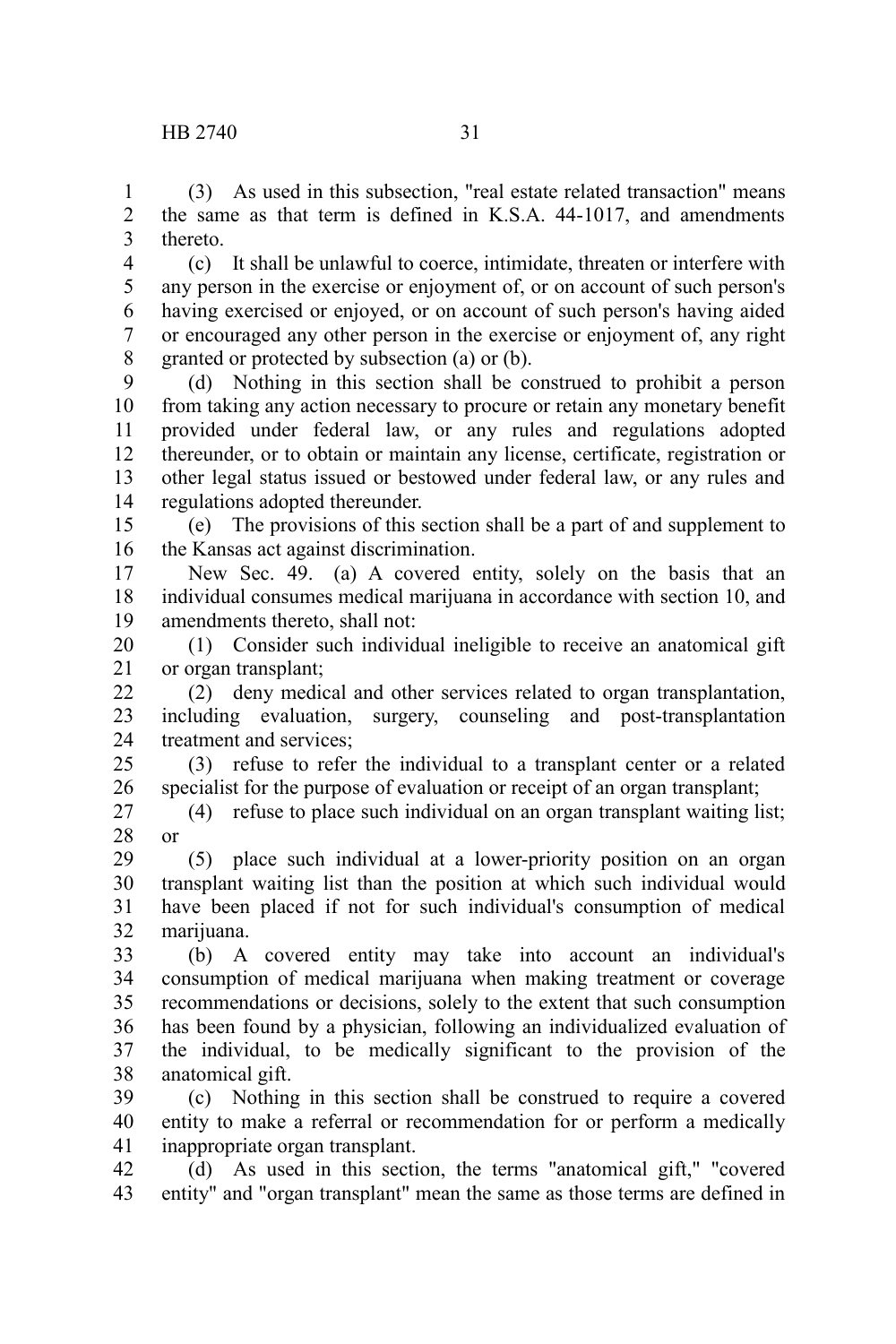K.S.A. 65-3276, and amendments thereto. 1

New Sec. 50. (a) No order shall be issued pursuant to K.S.A. 2019 Supp. 38-2242, 38-2243 or 38-2244, and amendments thereto, if the sole basis for the threat to the child's safety or welfare is that the child resides with an individual who consumes medical marijuana in accordance with section 10, and amendments thereto, or the child consumes medical marijuana in accordance with section 10, and amendments thereto. 2 3 4 5 6 7

(b) The provisions of this section shall be a part of and supplemental to the revised Kansas code for care of children. 8 9

New Sec. 51. Notwithstanding the provisions of K.S.A. 65-2836, and amendments thereto, the board shall not revoke, suspend or limit a physician's license, publicly censure a physician or place a physician's license under probationary conditions upon any of the following: 10 11 12 13

14

(a) The physician has:

(1) Advised a patient about the possible benefits and risks of using medical marijuana; 15 16

(2) advised the patient that using medical marijuana may mitigate the patient's symptoms; or 17 18

(3) submitted an application on behalf of a patient or caregiver for registration as a patient or caregiver under section 8, and amendments thereto; or 19 20 21

(b) the physician is a registered patient or caregiver pursuant to section 8, and amendments thereto, possesses or has possessed or uses or has used medical marijuana in accordance with the Kansas medical marijuana regulation act, section 1 et seq., and amendments thereto.  $22$ 23 24 25

New Sec. 52. Notwithstanding the provisions of K.S.A. 65-28a05, and amendments thereto, the board shall not revoke, suspend or limit a physician assistant's license, publicly or privately censure a physician assistant or deny an application for a license or for reinstatement of a license upon any of the following: 26 27 28 29 30

31

(a) The physician assistant has:

(1) Advised a patient about the possible benefits and risks of using medical marijuana; or 32 33

(2) advised the patient that using medical marijuana may mitigate the patient's symptoms; or 34 35

(b) the physician assistant is a registered patient or caregiver pursuant to section 8, and amendments thereto, possesses or has possessed or uses or has used medical marijuana in accordance with the Kansas medical marijuana regulation act, section 1 et seq., and amendments thereto. 36 37 38 39

New Sec. 53. (a) Notwithstanding any other provision of law, any person, board, commission or similar body that determines the qualifications of individuals for licensure, certification or registration shall not disqualify an individual from licensure, certification or registration 40 41 42 43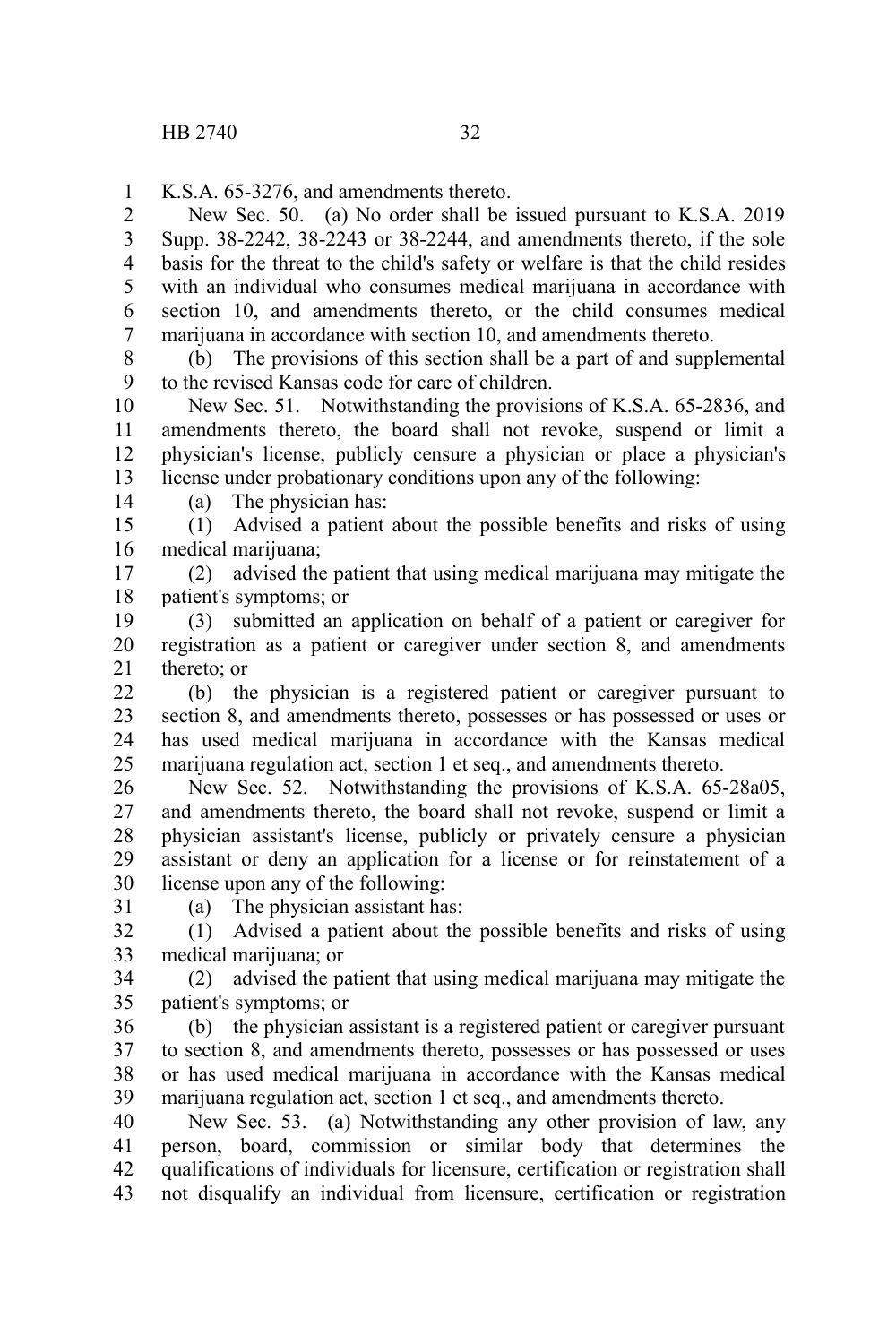(b) The provisions of this section shall not apply to the: 3

4

9

(1) Kansas commission on peace officers' standards and training;

(2) Kansas highway patrol; 5

(3) office of the attorney general; 6 7

(4) department of health and environment;

(5) department of agriculture; or 8

(6) division of alcoholic beverage control.

Sec. 54. K.S.A. 2019 Supp. 21-5703 is hereby amended to read as follows: 21-5703. (a) It shall be unlawful for any person to manufacture any controlled substance or controlled substance analog. 10 11 12

(b) Violation or attempted violation of subsection (a) is a:

(1) Drug severity level 2 felony, except as provided in subsections (b)  $(2)$  and  $(b)(3)$ ; 14 15

16

13

(2) drug severity level 1 felony if:

(A) The controlled substance is not methamphetamine, as defined by subsection  $(d)(3)$  or  $(f)(1)$  of K.S.A. 65-4107 $(d)(3)$  or  $(f)(1)$ , and amendments thereto, or an analog thereof; and 17 18 19

(B) the offender has a prior conviction for unlawful manufacturing of a controlled substance under this section, K.S.A. 65-4159, prior to its repeal, K.S.A. 2010 Supp. 21-36a03, prior to its transfer, or a substantially similar offense from another jurisdiction and the substance was not methamphetamine, as defined by subsection  $(d)(3)$  or  $(f)(1)$  of K.S.A. 65- $4107(d)(3)$  or  $(f)(1)$ , and amendments thereto, or an analog thereof, in any such prior conviction; and 20 21 22 23 24 25 26

(3) drug severity level 1 felony if the controlled substance is methamphetamine, as defined by subsection  $(d)(3)$  or  $(f)(1)$  of K.S.A. 65- $4107(d)(3)$  or  $(f)(1)$ , and amendments thereto, or an analog thereof. 27 28 29

(c) The provisions of subsection  $(d)$  of K.S.A. 2019 Supp. 21-5301*(d)*, and amendments thereto, shall not apply to a violation of attempting to unlawfully manufacture any controlled substance or controlled substance analog pursuant to this section. 30 31 32 33

(d) For persons arrested and charged under this section, bail shall be at least \$50,000 cash or surety, and such person shall not be released upon the person's own recognizance pursuant to K.S.A. 22-2802, and amendments thereto, unless the court determines, on the record, that the defendant is not likely to re-offend, the court imposes pretrial supervision, or the defendant agrees to participate in a licensed or certified drug treatment program. 34 35 36 37 38 39 40

(e) The sentence of a person who violates this section shall not be subject to statutory provisions for suspended sentence, community service work or probation. 41 42 43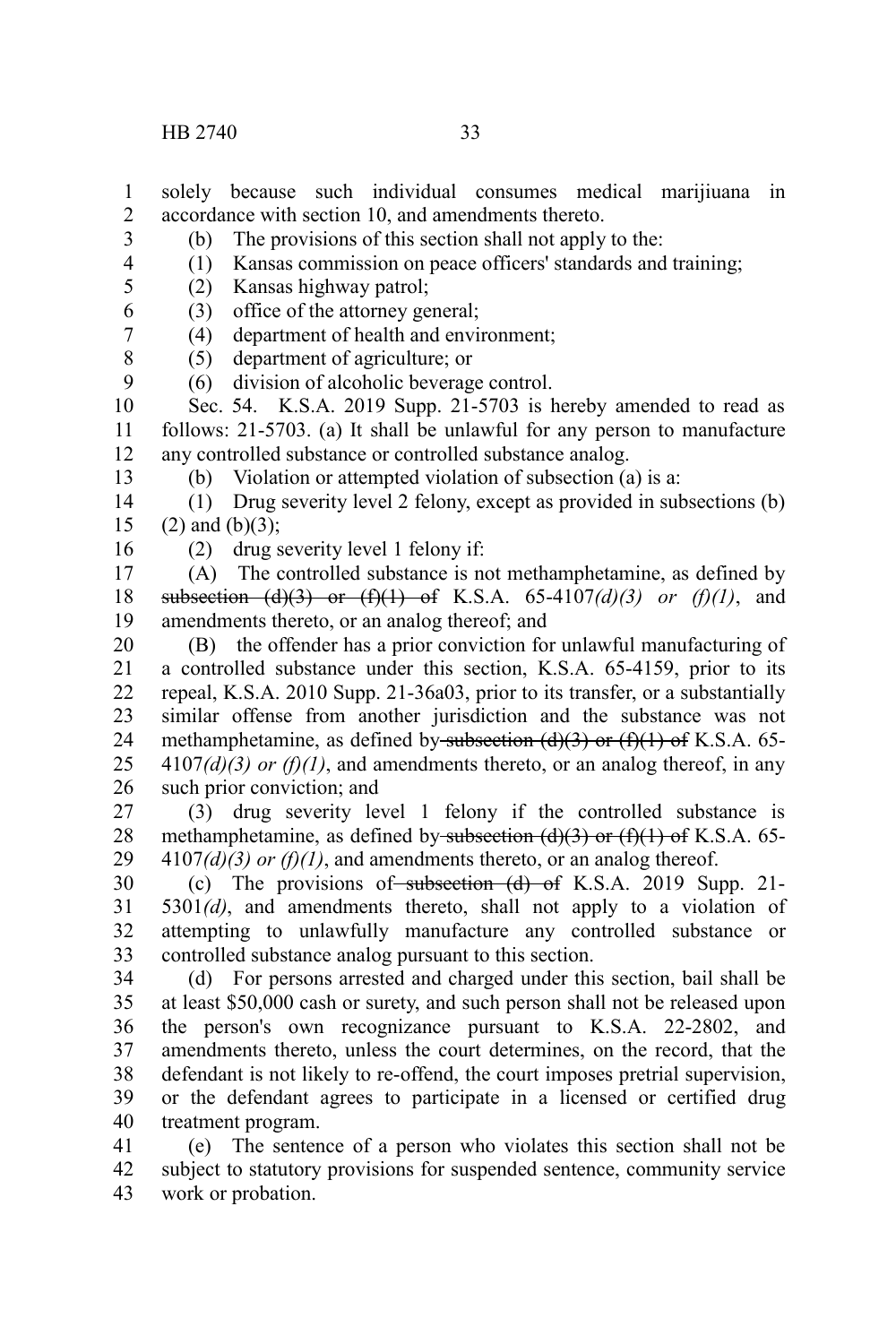(f) The sentence of a person who violates this section, K.S.A. 65- 4159, prior to its repeal or K.S.A. 2010 Supp. 21-36a03, prior to its transfer, shall not be reduced because these sections prohibit conduct identical to that prohibited by K.S.A. 65-4161 or 65-4163, prior to their repeal, K.S.A. 2010 Supp. 21-36a05, prior to its transfer, or K.S.A. 2019 Supp. 21-5705, and amendments thereto. 1 2 3 4 5 6

*(g) The provisions of this section shall not apply to a cultivator licensed by the department of agriculture pursuant to section 20, and amendments thereto, or a processor licensed by the director of alcoholic beverage control pursuant to section 28, and amendments thereto, that is producing medical marijuana, as defined in section 2, and amendments thereto, when used for acts authorized by the Kansas medical marijuana regulation act, section 1 et seq., and amendments thereto.* 7 8 9 10 11 12 13

Sec. 55. K.S.A. 2019 Supp. 21-5705 is hereby amended to read as follows: 21-5705. (a) It shall be unlawful for any person to distribute or possess with the intent to distribute any of the following controlled substances or controlled substance analogs thereof: 14 15 16 17

(1) Opiates, opium or narcotic drugs, or any stimulant designated in subsection (d)(1), (d)(3) or (f)(1) of K.S.A. 65-4107(d)(1), (d)(3) or (f)(1), and amendments thereto; 18 19 20

(2) any depressant designated in subsection (e) of K.S.A. 65-4105*(e)*, subsection (e) of K.S.A. 65-4107*(e)*, subsection (b) or (c) of K.S.A. 65- 4109 $(b)$  or  $(c)$  or subsection  $(b)$  of K.S.A. 65-4111 $(b)$ , and amendments thereto; 21 22 23 24

(3) any stimulant designated in subsection (f) of K.S.A. 65-4105*(f)*, subsection (d)(2), (d)(4), (d)(5) or (f)(2) of K.S.A. 65-4107*(d)(2), (d)(4),*  $(d)(5)$  or  $(f)(2)$  or subsection (e) of K.S.A. 65-4109 $(e)$ , and amendments thereto; 25 26 27 28

(4) any hallucinogenic drug designated in subsection  $(d)$  of K.S.A. 65-4105 $(d)$ , subsection  $(g)$  of K.S.A. 65-4107 $(g)$  or subsection  $(g)$  of K.S.A. 65-4109*(g)*, and amendments thereto; 29 30 31

(5) any substance designated in subsection  $(g)$  of K.S.A. 65-4105 $(g)$ and subsection (c), (d), (e), (f) or (g) of K.S.A. 65-4111*(c), (d), (e), (f) or (g)*, and amendments thereto; 32 33 34

(6) any anabolic steroids as defined in subsection  $(f)$  of K.S.A. 65-4109*(f)*, and amendments thereto; or 35 36

(7) any substance designated in subsection (h) of K.S.A. 65-4105*(h)*, and amendments thereto. 37 38

(b) It shall be unlawful for any person to distribute or possess with the intent to distribute a controlled substance or a controlled substance analog designated in K.S.A. 65-4113, and amendments thereto. 39 40 41

(c) It shall be unlawful for any person to cultivate any controlled substance or controlled substance analog listed in subsection (a). 42 43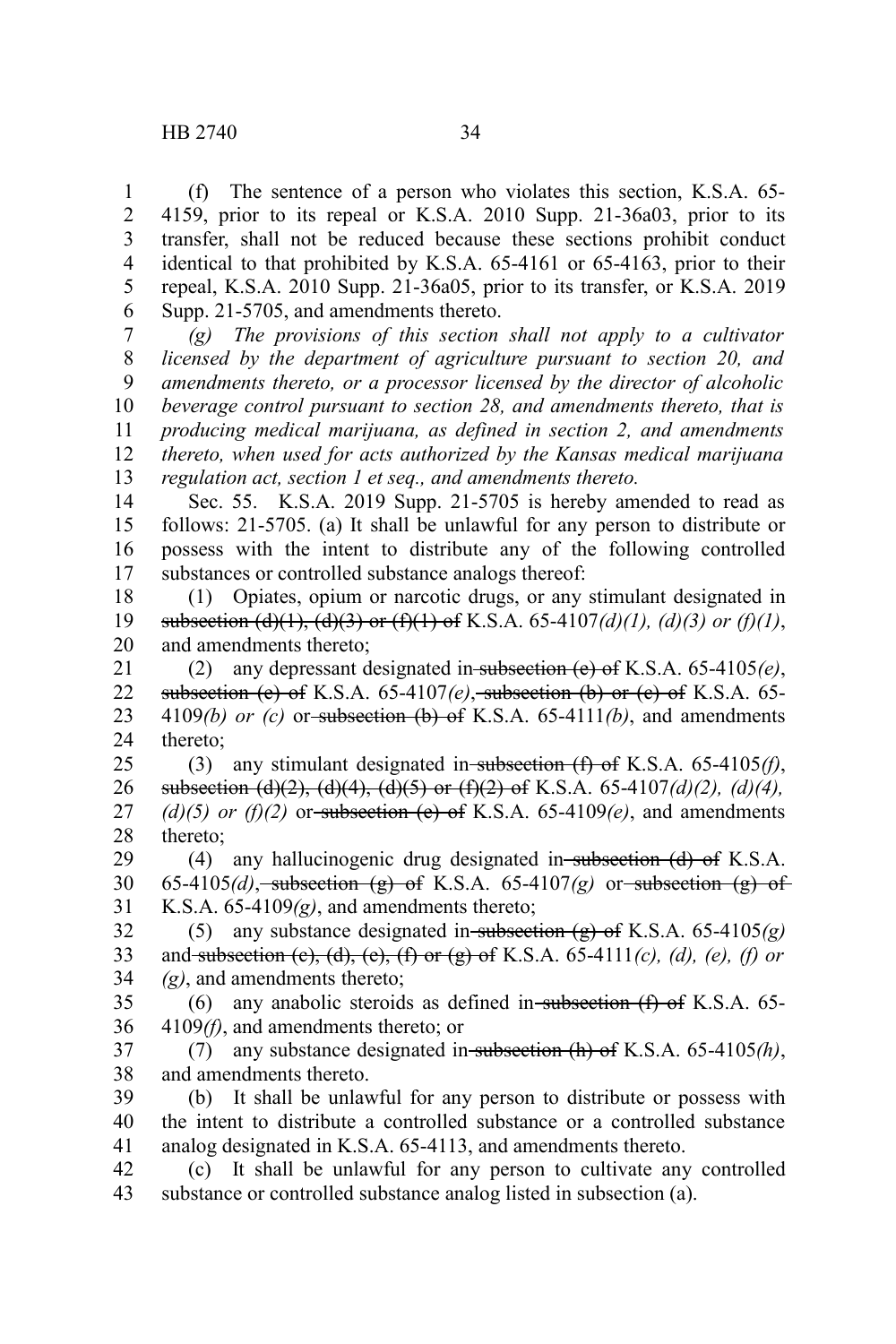(d) (1) Except as provided further, violation of subsection (a) is a: (A) Drug severity level 4 felony if the quantity of the material was less than 3.5 grams; (B) drug severity level 3 felony if the quantity of the material was at least 3.5 grams but less than 100 grams; (C) drug severity level 2 felony if the quantity of the material was at least 100 grams but less than 1 kilogram; and (D) drug severity level 1 felony if the quantity of the material was 1 kilogram or more. (2) Violation of subsection (a) with respect to material containing any quantity of marijuana, or an analog thereof, is a: (A) Drug severity level 4 felony if the quantity of the material was less than 25 grams; (B) drug severity level 3 felony if the quantity of the material was at least 25 grams but less than 450 grams; (C) drug severity level 2 felony if the quantity of the material was at least 450 grams but less than 30 kilograms; and (D) drug severity level 1 felony if the quantity of the material was 30 kilograms or more. (3) Violation of subsection (a) with respect to material containing any quantity of heroin, as defined by subsection (e)(1) of K.S.A. 65-4105*(c) (1)*, and amendments thereto, or methamphetamine, as defined by subsection  $(d)(3)$  or  $(f)(1)$  of K.S.A. 65-4107 $(d)(3)$  or  $(f)(1)$ , and amendments thereto, or an analog thereof, is a: (A) Drug severity level 4 felony if the quantity of the material was less than 1 gram; (B) drug severity level 3 felony if the quantity of the material was at least 1 gram but less than 3.5 grams; (C) drug severity level 2 felony if the quantity of the material was at least 3.5 grams but less than 100 grams; and (D) drug severity level 1 felony if the quantity of the material was 100 grams or more. (4) Violation of subsection (a) with respect to material containing any quantity of a controlled substance designated in K.S.A. 65-4105, 65-4107, 65-4109 or 65-4111, and amendments thereto, or an analog thereof, distributed by dosage unit, is a: (A) Drug severity level 4 felony if the number of dosage units was fewer than 10; (B) drug severity level 3 felony if the number of dosage units was at least 10 but less than 100; (C) drug severity level 2 felony if the number of dosage units was at least 100 but less than 1,000; and (D) drug severity level 1 felony if the number of dosage units was 1 2 3 4 5 6 7 8 9 10 11 12 13 14 15 16 17 18 19 20 21 22 23 24 25 26 27 28 29 30 31 32 33 34 35 36 37 38 39 40 41 42 43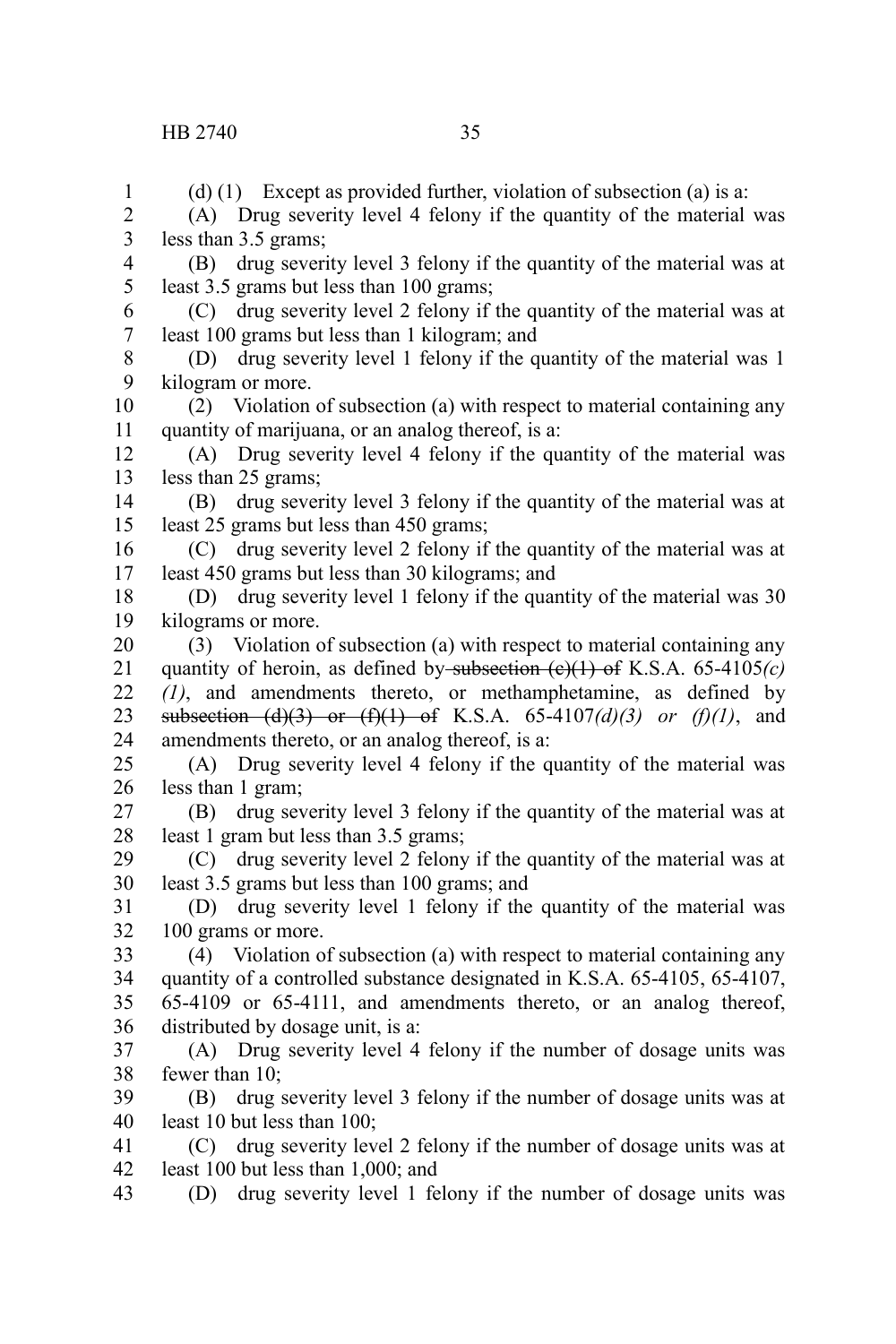1,000 or more. 1

(5) For any violation of subsection (a), the severity level of the offense shall be increased one level if the controlled substance or controlled substance analog was distributed or possessed with the intent to distribute on or within 1,000 feet of any school property. 2 3 4 5

6

(6) Violation of subsection (b) is a:

(A) Class A person misdemeanor, except as provided in subsection (d)(6)(B) *subparagraph (B)*; and 7 8

(B) nondrug severity level 7, person felony if the substance was distributed to or possessed with the intent to distribute to a minor. 9 10

11

(7) Violation of subsection (c) is a:

(A) Drug severity level 3 felony if the number of plants cultivated was more than 4 but fewer than 50; 12 13

(B) drug severity level 2 felony if the number of plants cultivated was at least 50 but fewer than 100; and 14 15

(C) drug severity level 1 felony if the number of plants cultivated was 100 or more. 16 17

(e) In any prosecution under this section, there shall be a rebuttable presumption of an intent to distribute if any person possesses the following quantities of controlled substances or analogs thereof: 18 19 20

(1) 450 grams or more of marijuana;

21  $22$ 

23 24 (2) 3.5 grams or more of heroin or methamphetamine;

(3) 100 dosage units or more containing a controlled substance; or

(4) 100 grams or more of any other controlled substance.

(f) It shall not be a defense to charges arising under this section that the defendant:  $25$ 26

(1) Was acting in an agency relationship on behalf of any other party in a transaction involving a controlled substance or controlled substance analog; 27 28 29

(2) did not know the quantity of the controlled substance or controlled substance analog; or 30 31

(3) did not know the specific controlled substance or controlled substance analog contained in the material that was distributed or possessed with the intent to distribute. 32 33 34

35

(g) *The provisions of subsections (a)(4) and (a)(5) shall not apply to:*

*(1) Any cultivator licensed by the department of agriculture pursuant to section 20, and amendments thereto, or any employee or agent thereof, that is growing medical marijuana for the purpose of sale to a licensed processor as authorized by section 21, and amendments thereto;* 36 37 38 39

*(2) any processor licensed by the director of alcoholic beverage control pursuant to section 28, and amendments thereto, or any employee or agent thereof, that is processing medical marijuana for the purpose of* 40 41 42

*sale or distribution to a licensed processor, distributor or retail dispensary* 43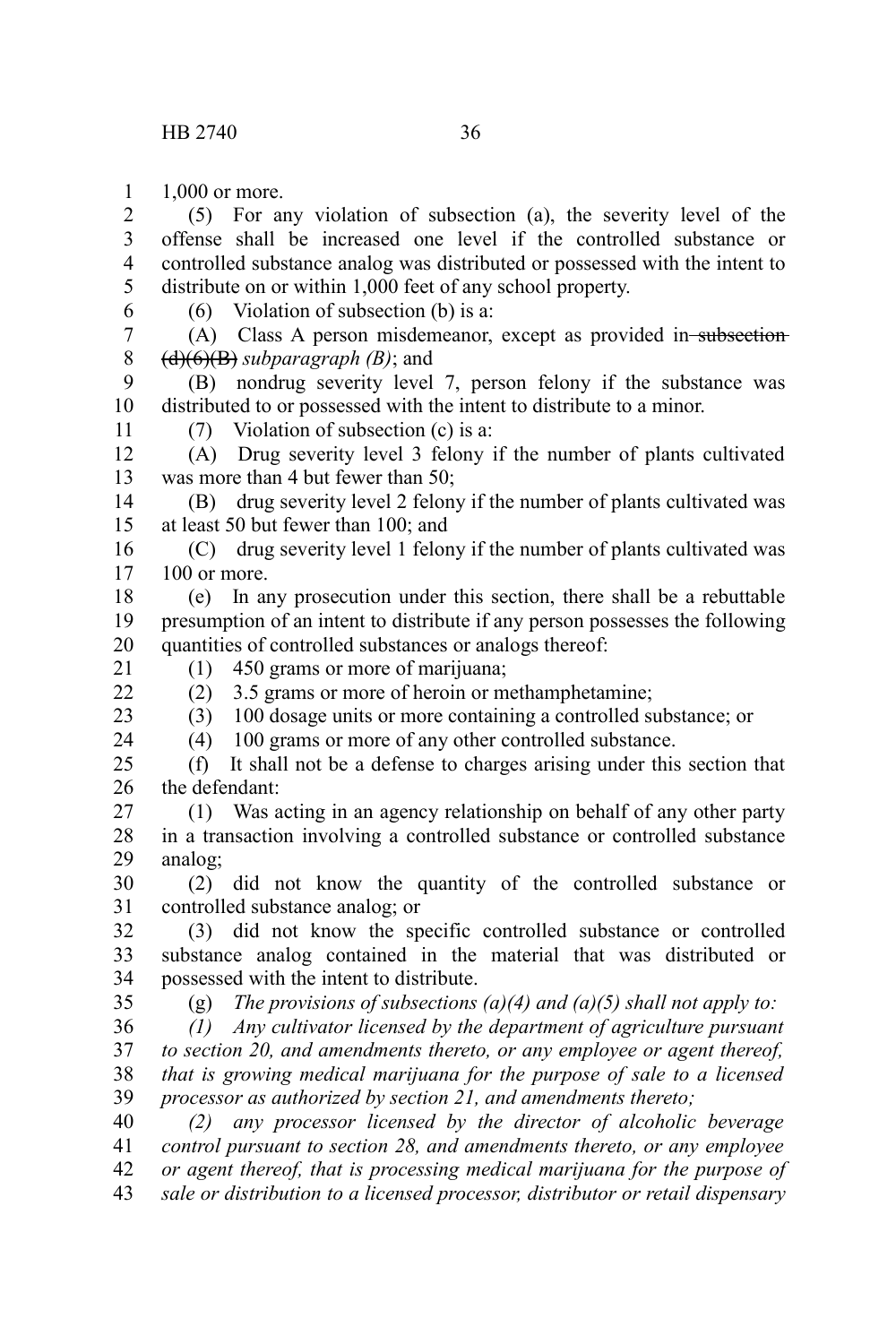*as authorized by section 29, and amendments thereto;* 1

*(3) any distributor licensed by the director of alcoholic beverage control pursuant to section 28, and amendments thereto, or any employee or agent thereof, that is storing or distributing medical marijuana for the purpose of wholesale or distribution to a licensed retail dispensary as authorized by section 30, and amendments thereto; or*  2 3 4 5 6

*(4) any retail dispensary licensed by the director of alcoholic beverage control pursuant to section 31, and amendments thereto, or any employee or agent thereof, that is engaging in the sale of medical marijuana in a manner authorized by section 32, and amendments thereto.* 7 8 9 10

11

*(h)* As used in this section:

(1) "Material" means the total amount of any substance, including a compound or a mixture, which *that* contains any quantity of a controlled substance or controlled substance analog. 12 13 14

(2) "Dosage unit" means a controlled substance or controlled substance analog distributed or possessed with the intent to distribute as a discrete unit, including*,* but not limited to, one pill, one capsule or one microdot, and not distributed by weight. 15 16 17 18

(A) For steroids, or controlled substances in liquid solution legally manufactured for prescription use, or an analog thereof, "dosage unit" means the smallest medically approved dosage unit, as determined by the label, materials provided by the manufacturer, a prescribing authority, licensed health care professional or other qualified health authority. 19 20 21 22 23

(B) For illegally manufactured controlled substances in liquid solution, or controlled substances in liquid products not intended for ingestion by human beings, or an analog thereof, "dosage unit" means 10 milligrams, including the liquid carrier medium, except as provided in subsection (g)(2)(C) *subparagraph (C)*. 24 25 26 27 28

(C) For lysergic acid diethylamide (LSD) in liquid form, or an analog thereof, a dosage unit is defined as 0.4 milligrams, including the liquid medium. 29 30 31

*(3) "Medical marijuana" means the same as defined in section 2, and amendments thereto.* 32 33

Sec. 56. K.S.A. 2019 Supp. 21-5706 is hereby amended to read as follows: 21-5706. (a) It shall be unlawful for any person to possess any opiates, opium or narcotic drugs, or any stimulant designated in K.S.A. 65-  $4107(d)(1)$ ,  $(d)(3)$  or  $(f)(1)$ , and amendments thereto, or a controlled substance analog thereof. 34 35 36 37 38

(b) It shall be unlawful for any person to possess any of the following controlled substances or controlled substance analogs thereof: 39 40

(1) Any depressant designated in K.S.A. 65-4105(e), 65-4107(e), 65-  $4109(b)$  or (c) or 65-4111(b), and amendments thereto; 41 42

(2) any stimulant designated in K.S.A.  $65-4105(f)$ ,  $65-4107(d)(2)$ , (d) 43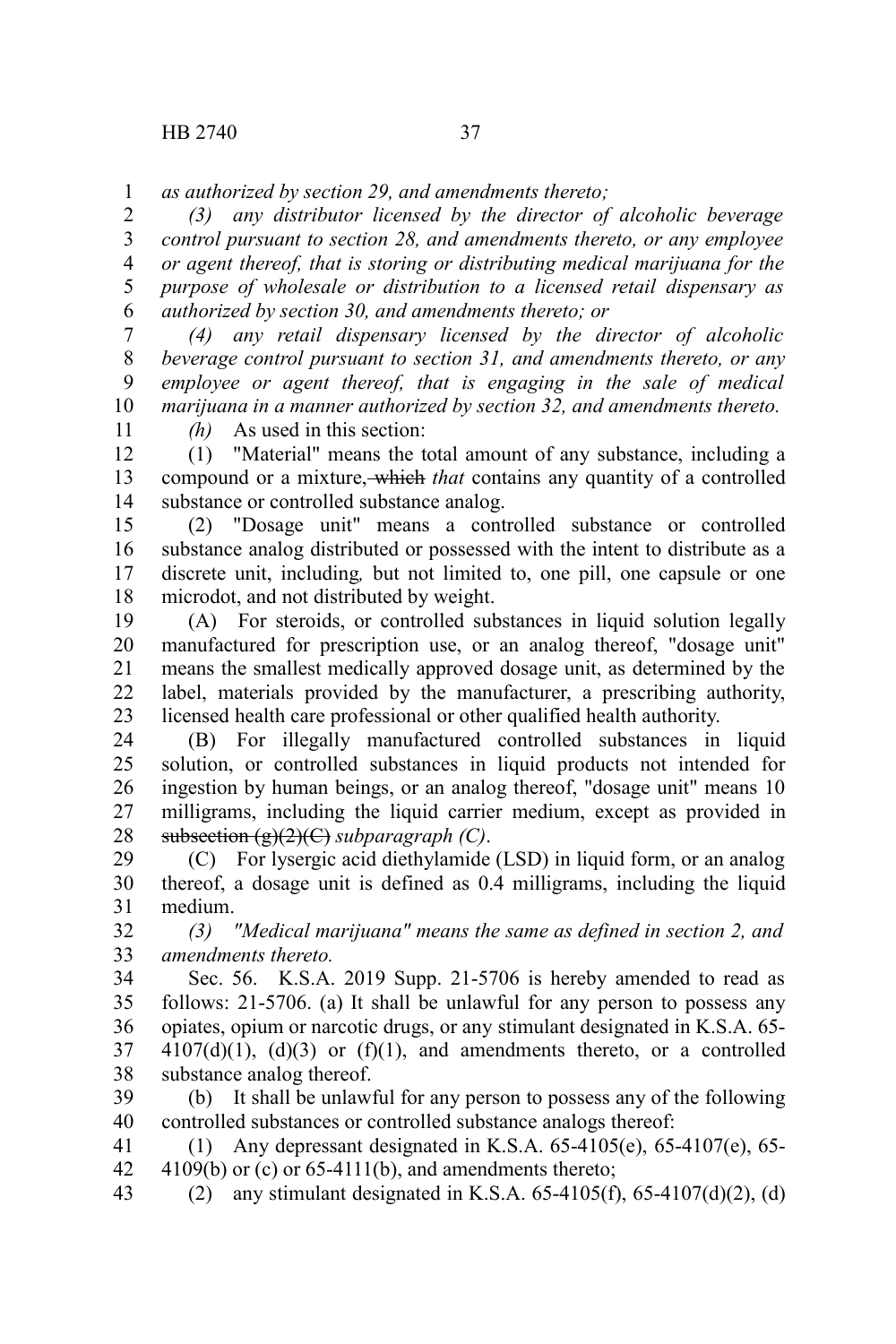$(4)$ ,  $(d)(5)$  or  $(f)(2)$  or  $65-4109(e)$ , and amendments thereto; 1

(3) any hallucinogenic drug designated in K.S.A. 65-4105(d), 65-  $4107(g)$  or 65-4109(g), and amendments thereto; 2 3

(4) any substance designated in K.S.A.  $65-4105(g)$  and  $65-4111(c)$ ,  $(d)$ ,  $(e)$ ,  $(f)$  or  $(g)$ , and amendments thereto; 4 5

(5) any anabolic steroids as defined in K.S.A. 65-4109(f), and amendments thereto; 6 7

(6) any substance designated in K.S.A. 65-4113, and amendments thereto; or 8 9

(7) any substance designated in K.S.A. 65-4105(h), and amendments thereto. 10 11

(c) (1) Violation of subsection (a) is a drug severity level 5 felony.

12

13

(2) Except as provided in subsection  $(c)(3)$ :

(A) Violation of subsection (b) is a class A nonperson misdemeanor, except as provided in subparagraph (B); and 14 15

(B) violation of subsection  $(b)(1)$  through  $(b)(5)$  or  $(b)(7)$  is a drug severity level 5 felony if that person has a prior conviction under such subsection, under K.S.A. 65-4162, prior to its repeal, under a substantially similar offense from another jurisdiction, or under any city ordinance or county resolution for a substantially similar offense if the substance involved was 3, 4-methylenedioxymethamphetamine (MDMA), marijuana as designated in K.S.A. 65-4105(d), and amendments thereto, or any substance designated in K.S.A. 65-4105(h), and amendments thereto, or an analog thereof. 16 17 18 19 20 21 22 23 24

(3) If the substance involved is marijuana, as designated in K.S.A. 65-4105(d), and amendments thereto, or tetrahydrocannabinols, as designated in K.S.A. 65-4105(h), and amendments thereto, violation of subsection (b) is a: 25 26 27 28

(A) Class B nonperson misdemeanor, except as provided in subparagraphs (B) and*,* (C) *and (D)*; 29 30

(B) class A nonperson misdemeanor if that person has a prior conviction under such subsection, under K.S.A. 65-4162, prior to its repeal, under a substantially similar offense from another jurisdiction, or under any city ordinance or county resolution for a substantially similar offense: and 31 32 33 34 35

(C) drug severity level 5 felony if that person has two or more prior convictions under such subsection, under K.S.A. 65-4162, prior to its repeal, under a substantially similar offense from another jurisdiction, or under any city ordinance or county resolution for a substantially similar offense*; and* 36 37 38 39 40

*(D) nonperson misdemeanor punishable by a fine not to exceed \$400, if that person is not a registered patient or caregiver under the Kansas medical marijuana regulation act, section 1 et seq., and amendments* 41 42 43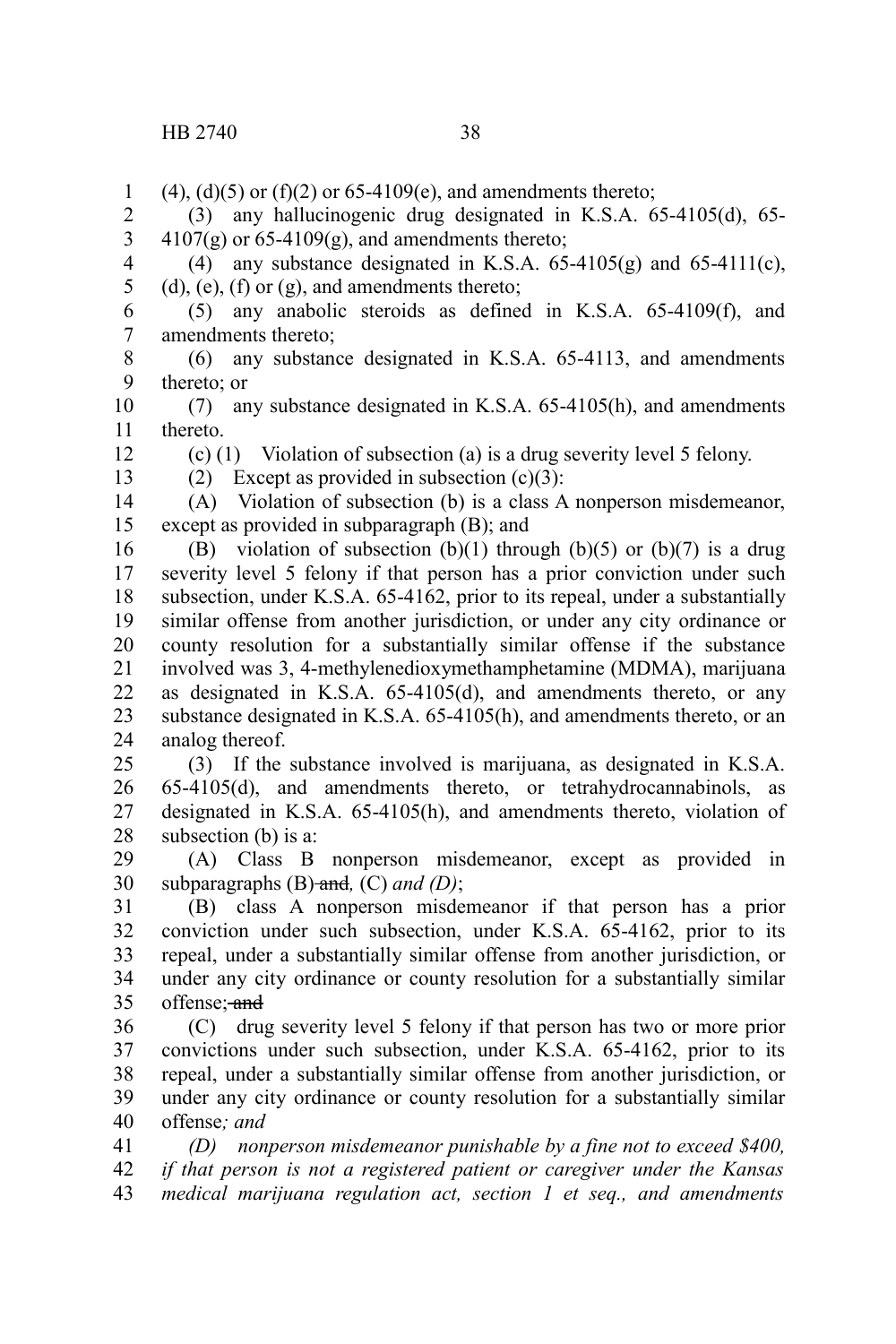*thereto, is found in possession of not more than 1.5 ounces of marijuana and provides a statement from such person's physician recommending the use of medical marijuana to treat such person's symptoms*. 1 2 3

(d) It shall be an affirmative defense to prosecution under this section arising out of a person's possession of any cannabidiol treatment preparation if the person: 4 5 6

(1) Has a debilitating medical condition, as defined in K.S.A. 2019 Supp. 65-6235, and amendments thereto, or is the parent or guardian of a minor child who has such debilitating medical condition; 7 8 9

(2) is possessing a cannabidiol treatment preparation, as defined in K.S.A. 2019 Supp. 65-6235, and amendments thereto, that is being used to treat such debilitating medical condition; and 10 11 12

(3) has possession of a letter, at all times while the person has possession of the cannabidiol treatment preparation, that: 13 14

(A) Shall be shown to a law enforcement officer on such officer's request; 15 16

(B) is dated within the preceding 15 months and signed by the physician licensed to practice medicine and surgery in Kansas who diagnosed the debilitating medical condition; 17 18 19

20

(C) is on such physician's letterhead; and

(D) identifies the person or the person's minor child as such physician's patient and identifies the patient's debilitating medical condition *If the substance involved is medical marijuana, as defined in section 2, and amendments thereto, the provisions of subsections (b) and (c) shall not apply to any person who is registered or licensed pursuant to the Kansas medical marijuana regulation act, section 1 et seq., and amendments thereto, whose possession is authorized by such act*. 21 22 23 24 25 26 27

(e) It shall not be a defense to charges arising under this section that the defendant was acting in an agency relationship on behalf of any other party in a transaction involving a controlled substance or controlled substance analog. 28 29 30 31

Sec. 57. K.S.A. 2019 Supp. 21-5707 is hereby amended to read as follows: 21-5707. (a) It shall be unlawful for any person to knowingly or intentionally use any communication facility: 32 33 34

(1) In committing, causing, or facilitating the commission of any felony under K.S.A. 2019 Supp. 21-5703, 21-5705 or 21-5706, and amendments thereto; or 35 36 37

(2) in any attempt to commit, any conspiracy to commit, or any criminal solicitation of any felony under K.S.A. 2019 Supp. 21-5703, 21- 5705 or 21-5706, and amendments thereto. Each separate use of a communication facility may be charged as a separate offense under this subsection. 38 39 40 41 42

(b) Violation of subsection (a) is a nondrug severity level 8, 43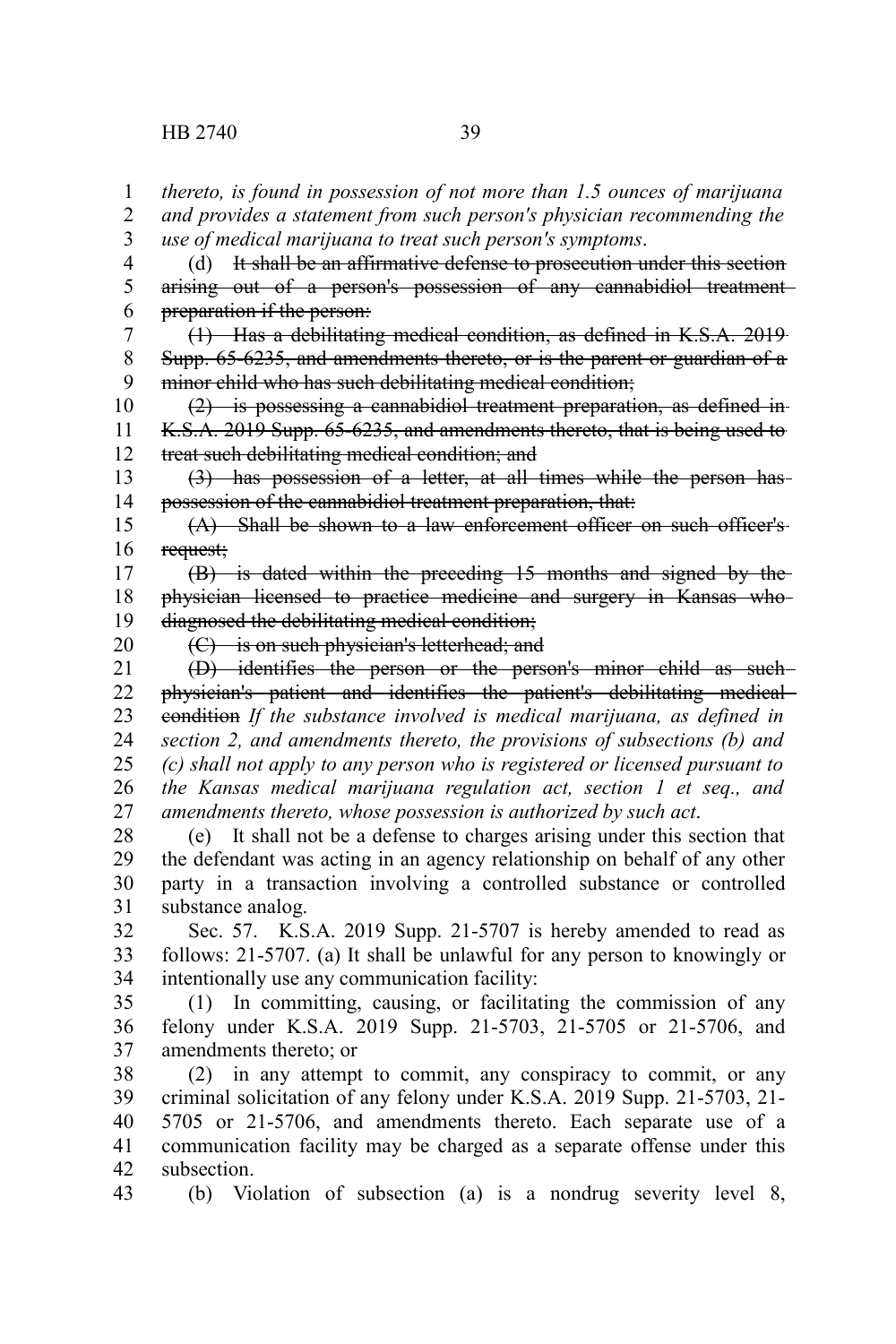nonperson felony. 1

(c) *The provisions of this section shall not apply to any person using communication facilities for those activities authorized by the Kansas medical marijuana regulation act, section 1 et seq., and amendments thereto.* 2 3 4 5

*(d)* As used in this section, "communication facility" means any and all public and private instrumentalities used or useful in the transmission of writing, signs, signals, pictures or sounds of all kinds and includes telephone, wire, radio, computer, computer networks, beepers, pagers and all other means of communication. 6 7 8 9 10

Sec. 58. K.S.A. 2019 Supp. 21-5709 is hereby amended to read as follows: 21-5709. (a) It shall be unlawful for any person to possess ephedrine, pseudoephedrine, red phosphorus, lithium metal, sodium metal, iodine, anhydrous ammonia, pressurized ammonia or phenylpropanolamine, or their salts, isomers or salts of isomers with an intent to use the product to manufacture a controlled substance. 11 12 13 14 15 16

(b) It shall be unlawful for any person to use or possess with intent to use any drug paraphernalia to: 17 18

(1) Manufacture, cultivate, plant, propagate, harvest, test, analyze or distribute a controlled substance; or 19 20

(2) store, contain, conceal, inject, ingest, inhale or otherwise introduce a controlled substance into the human body. 21 22

(c) It shall be unlawful for any person to use or possess with intent to use anhydrous ammonia or pressurized ammonia in a container not approved for that chemical by the Kansas department of agriculture. 23 24 25

(d) It shall be unlawful for any person to purchase, receive or otherwise acquire at retail any compound, mixture or preparation containing more than 3.6 grams of pseudoephedrine base or ephedrine base in any single transaction or any compound, mixture or preparation containing more than nine grams of pseudoephedrine base or ephedrine base within any 30-day period. 26 27 28 29 30 31

32 33 (e) (1) Violation of subsection (a) is a drug severity level 3 felony;

(2) violation of subsection  $(b)(1)$  is a:

(A) Drug severity level 5 felony, except as provided in subsection (e)  $(2)(B)$ ; and 34 35

(B) class B nonperson misdemeanor if the drug paraphernalia was used to cultivate fewer than five marijuana plants; 36 37

(3) violation of subsection (b)(2) is a class B nonperson misdemeanor; 38 39

40

41

(4) violation of subsection (c) is a drug severity level 5 felony; and

(5) violation of subsection (d) is a class A nonperson misdemeanor.

(f) For persons arrested and charged under subsection (a) or (c), bail shall be at least \$50,000 cash or surety, and such person shall not be 42 43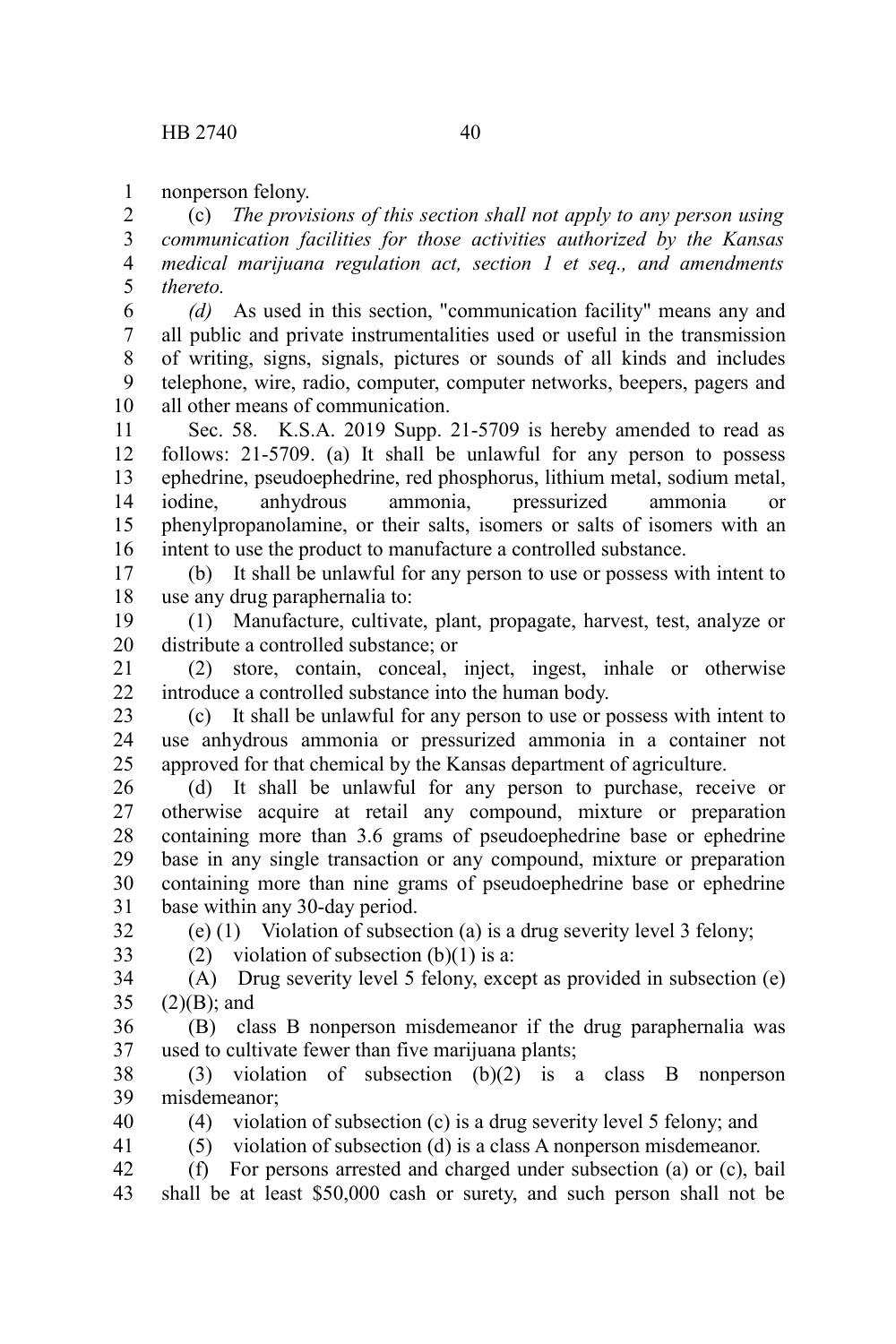released upon the person's own recognizance pursuant to K.S.A. 22-2802, and amendments thereto, unless the court determines, on the record, that the defendant is not likely to reoffend, the court imposes pretrial supervision or the defendant agrees to participate in a licensed or certified drug treatment program. 1 2 3 4 5

*(g) The provisions of subsection (b) shall not apply to any person registered or licensed pursuant to the Kansas medical marijuana regulation act, section 1 et seq., and amendments thereto, whose possession of such equipment or material is used solely to produce or for the administration of medical marijuana, as defined in section 2, and amendments thereto, in a manner authorized by the Kansas medical marijuana regulation act, section 1 et seq., and amendments thereto.* 6 7 8 9 10 11 12

Sec. 59. K.S.A. 2019 Supp. 21-5710 is hereby amended to read as follows: 21-5710. (a) It shall be unlawful for any person to advertise, market, label, distribute or possess with the intent to distribute: 13 14 15

(1) Any product containing ephedrine, pseudoephedrine, red phosphorus, lithium metal, sodium metal, iodine, anhydrous ammonia, pressurized ammonia or phenylpropanolamine or their salts, isomers or salts of isomers if the person knows or reasonably should know that the purchaser will use the product to manufacture a controlled substance or controlled substance analog; or 16 17 18 19 20 21

(2) any product containing ephedrine, pseudoephedrine or phenylpropanolamine, or their salts, isomers or salts of isomers for indication of stimulation, mental alertness, weight loss, appetite control, energy or other indications not approved pursuant to the pertinent federal over-the-counter drug final monograph or tentative final monograph or approved new drug application. 22 23 24 25 26 27

(b) It shall be unlawful for any person to distribute, possess with the intent to distribute or manufacture with intent to distribute any drug paraphernalia, knowing or under circumstances where one reasonably should know that it will be used to manufacture or distribute a controlled substance or controlled substance analog in violation of K.S.A. 2019 Supp. 21-5701 through 21-5717, and amendments thereto. 28 29 30 31 32 33

(c) It shall be unlawful for any person to distribute, possess with intent to distribute or manufacture with intent to distribute any drug paraphernalia, knowing or under circumstances where one reasonably should know, that it will be used as such in violation of K.S.A. 2019 Supp. 21-5701 through 21-5717, and amendments thereto, except subsection (b) of K.S.A. 2019 Supp. 21-5706*(b)*, and amendments thereto. 34 35 36 37 38 39

(d) It shall be unlawful for any person to distribute, possess with intent to distribute or manufacture with intent to distribute any drug paraphernalia, knowing, or under circumstances where one reasonably should know, that it will be used as such in violation of subsection (b) of 40 41 42 43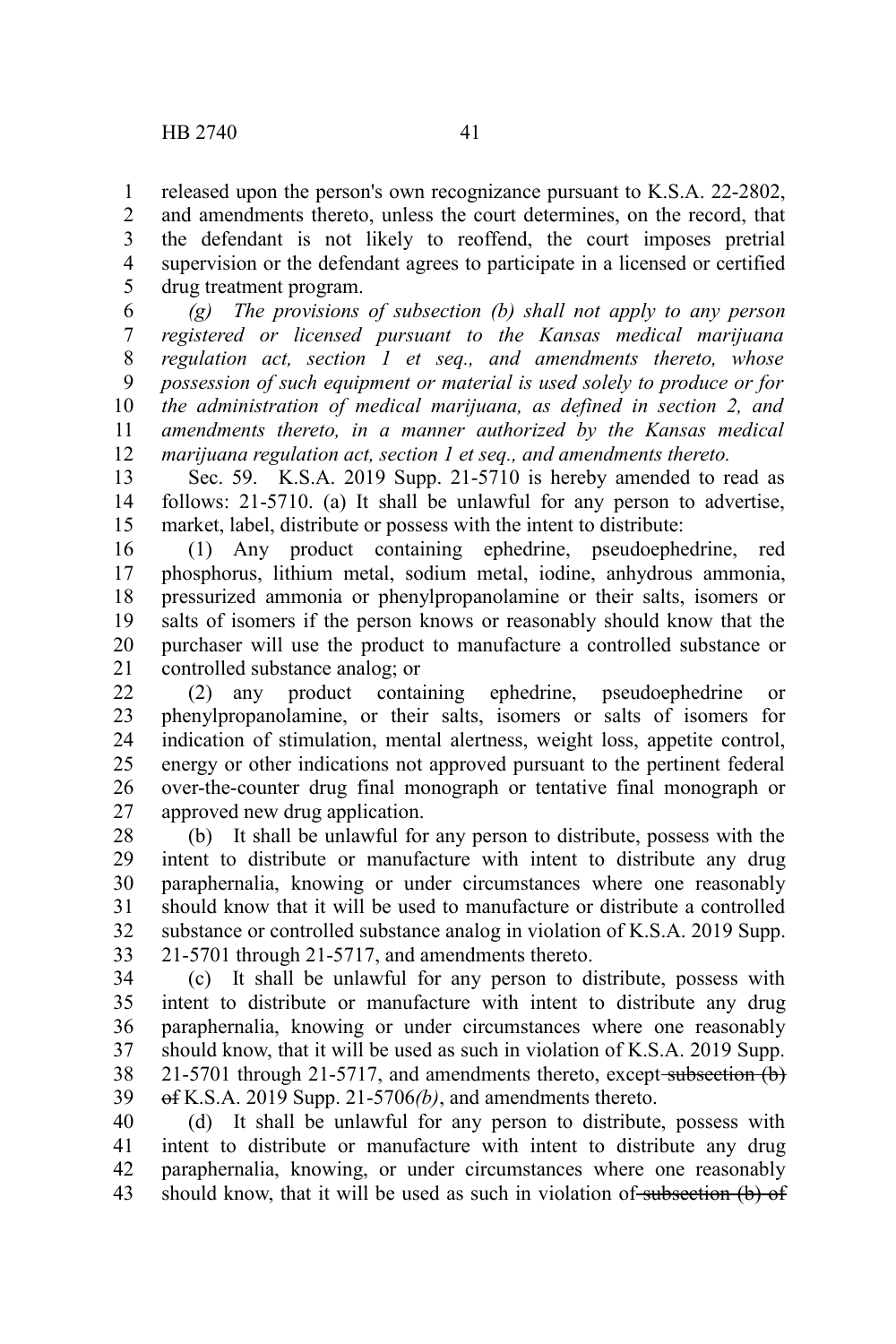(e) (1) Violation of subsection (a) is a drug severity level 3 felony;

K.S.A. 2019 Supp. 21-5706*(b)*, and amendments thereto. 1

2 3

 $(2)$  violation of subsection (b) is a:

(A) Drug severity level 5 felony, except as provided in subsection (e)  $(2)(B)$ ; and 4 5

(B) drug severity level 4 felony if the trier of fact makes a finding that the offender distributed or caused drug paraphernalia to be distributed to a minor or on or within 1,000 feet of any school property; 6 7 8

(3) violation of subsection (c) is a:

(A) Nondrug severity level 9, nonperson felony, except as provided in subsection  $(e)(3)(B)$ ; and 10 11

(B) drug severity level 5 felony if the trier of fact makes a finding that the offender distributed or caused drug paraphernalia to be distributed to a minor or on or within 1,000 feet of any school property; and 12 13 14

15

41

9

(4) violation of subsection (d) is a:

(A) Class A nonperson misdemeanor, except as provided in subsection  $(e)(4)(B)$ ; and 16 17

(B) nondrug severity level 9, nonperson felony if the trier of fact makes a finding that the offender distributed or caused drug paraphernalia to be distributed to a minor or on or within 1,000 feet of any school property. 18 19 20 21

(f) For persons arrested and charged under subsection (a), bail shall be at least \$50,000 cash or surety, and such person shall not be released upon the person's own recognizance pursuant to K.S.A. 22-2802, and amendments thereto, unless the court determines, on the record, that the defendant is not likely to re-offend, the court imposes pretrial supervision or the defendant agrees to participate in a licensed or certified drug treatment program. 22 23 24 25 26 27 28

(g) *The provisions of subsection (c) shall not apply to any person licensed pursuant to the Kansas medical marijuana regulation act, section 1 et seq., and amendments thereto, whose distribution or manufacture is used solely to distribute or produce medical marijuana, as defined in section 2, and amendments thereto, in a manner authorized by the Kansas medical marijuana regulation act, section 1 et seq., and amendments thereto.* 29 30 31 32 33 34 35

*(h)* As used in this section, "or under circumstances where one reasonably should know" that an item will be used in violation of this section, shall include, but not be limited to, the following: 36 37 38

(1) Actual knowledge from prior experience or statements by customers; 39 40

(2) inappropriate or impractical design for alleged legitimate use;

(3) receipt of packaging material, advertising information or other manufacturer supplied information regarding the item's use as drug 42 43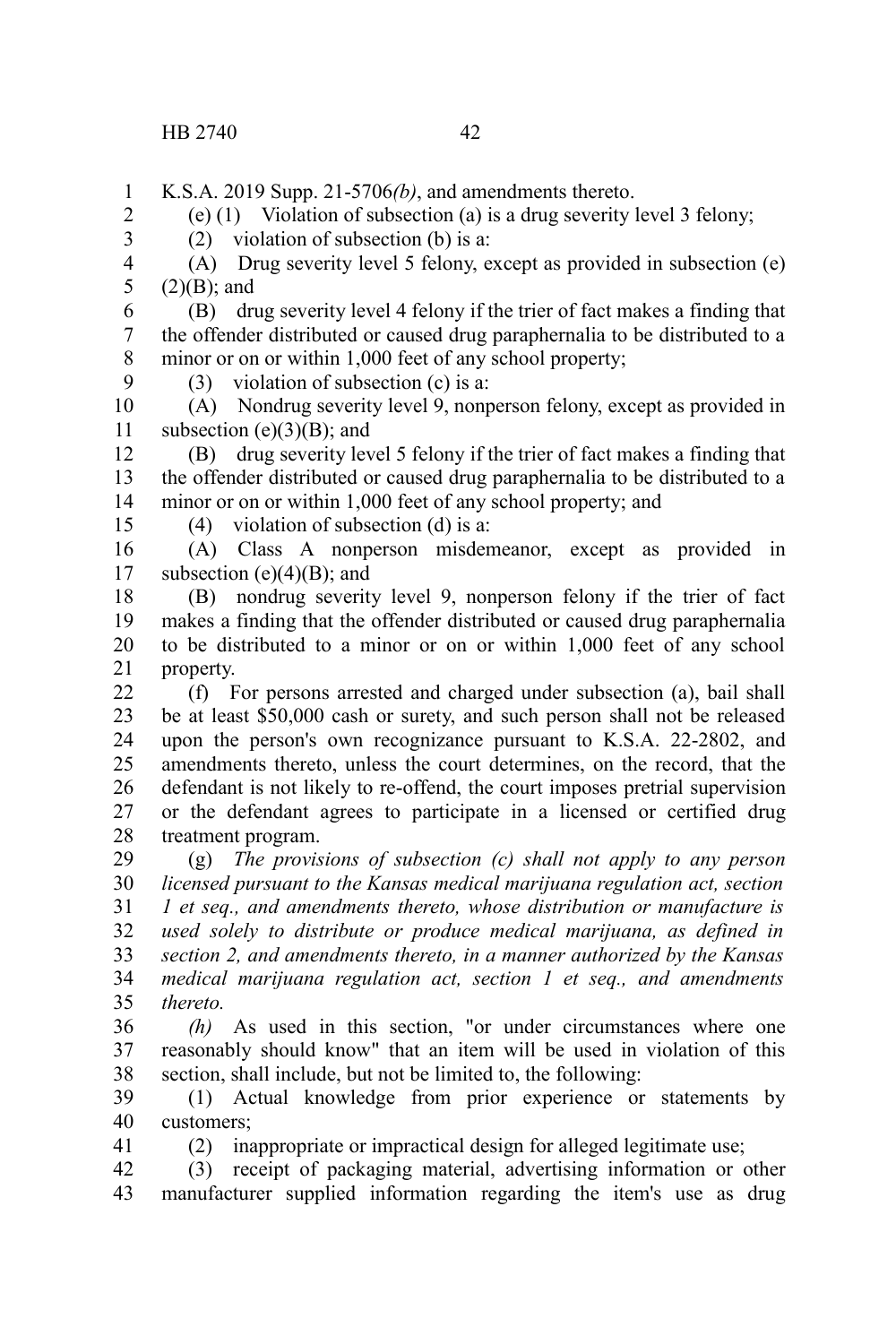paraphernalia; or 1

(4) receipt of a written warning from a law enforcement or prosecutorial agency having jurisdiction that the item has been previously determined to have been designed specifically for use as drug paraphernalia. 2 3 4 5

Sec. 60. K.S.A. 2019 Supp. 23-3201 is hereby amended to read as follows: 23-3201. *(a)* The court shall determine legal custody, residency and parenting time of a child in accordance with the best interests of the child. 6 7 8 9

*(b) The court shall not consider the fact that a parent or a child consumes medical marijuana in accordance with section 10, and amendments thereto, when determining the legal custody, residency or parenting time of a child.* 10 11 12 13

Sec. 61. K.S.A. 2019 Supp. 38-2269 is hereby amended to read as follows: 38-2269. (a) When the child has been adjudicated to be a child in need of care, the court may terminate parental rights or appoint a permanent custodian when the court finds by clear and convincing evidence that the parent is unfit by reason of conduct or condition which renders the parent unable to care properly for a child and the conduct or condition is unlikely to change in the foreseeable future. 14 15 16 17 18 19 20

(b) In making a determination of unfitness the court shall consider, but is not limited to, the following, if applicable: 21  $22$ 

(1) Emotional illness, mental illness, mental deficiency or physical disability of the parent, of such duration or nature as to render the parent unable to care for the ongoing physical, mental and emotional needs of the child; 23 24 25 26

(2) conduct toward a child of a physically, emotionally or sexually cruel or abusive nature; 27 28

(3) the use of intoxicating liquors or narcotic or dangerous drugs of such duration or nature as to render the parent unable to care for the ongoing physical, mental or emotional needs of the child*, except the use of medical marijuana in accordance with section 10, and amendments thereto, shall not be considered to render the parent unable to care for the ongoing physical, mental or emotional needs of the child*; 29 30 31 32 33 34

(4) physical, mental or emotional abuse or neglect or sexual abuse of a child; 35 36

37

(5) conviction of a felony and imprisonment;

(6) unexplained injury or death of another child or stepchild of the parent or any child in the care of the parent at the time of injury or death; 38 39

(7) failure of reasonable efforts made by appropriate public or private agencies to rehabilitate the family; 40 41

(8) lack of effort on the part of the parent to adjust the parent's circumstances, conduct or conditions to meet the needs of the child; and 42 43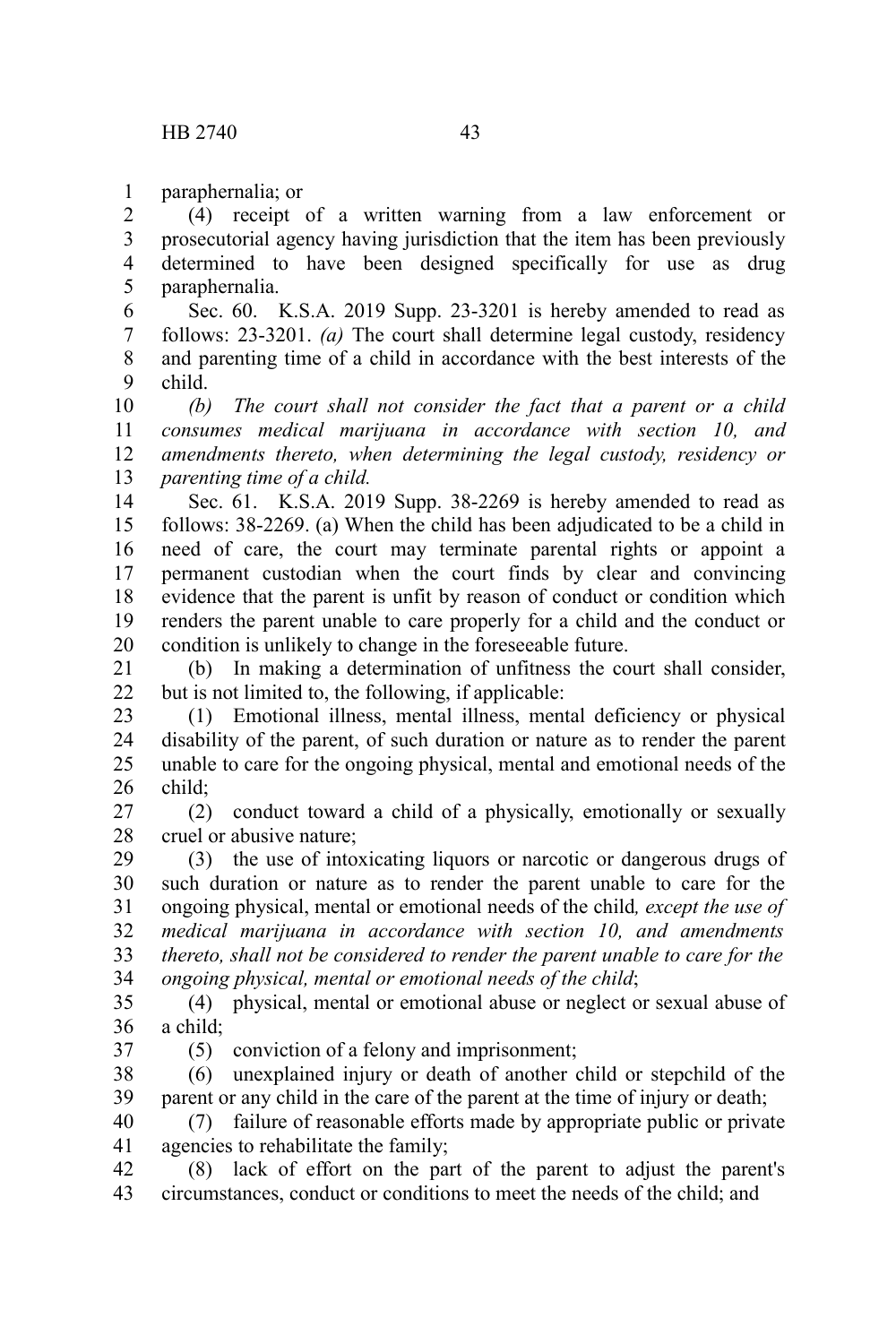(9) whether, as a result of the actions or inactions attributable to the parent and one or more of the factors listed in subsection (c) apply, the child has been in the custody of the secretary and placed with neither parent for 15 of the most recent 22 months beginning 60 days after the date on which a child in the secretary's custody was removed from the child's home. 1 2 3 4 5 6

(c) In addition to the foregoing, when a child is not in the physical custody of a parent, the court, shall consider, but is not limited to, the following: 7 8 9

(1) Failure to assure care of the child in the parental home when able to do so; 10 11

(2) failure to maintain regular visitation, contact or communication with the child or with the custodian of the child: 12 13

(3) failure to carry out a reasonable plan approved by the court directed toward the integration of the child into a parental home; and 14 15

(4) failure to pay a reasonable portion of the cost of substitute physical care and maintenance based on ability to pay. 16 17

In making the above determination, the court may disregard incidental visitations, contacts, communications or contributions. 18 19

(d) A finding of unfitness may be made as provided in this section if the court finds that the parents have abandoned the child, the custody of the child was surrendered pursuant to K.S.A. 2019 Supp. 38-2282, and amendments thereto, or the child was left under such circumstances that the identity of the parents is unknown and cannot be ascertained, despite diligent searching, and the parents have not come forward to claim the child within three months after the child is found. 20 21 22 23 24 25 26

(e) If a person is convicted of a felony in which sexual intercourse occurred, or if a juvenile is adjudicated a juvenile offender because of an act which, if committed by an adult, would be a felony in which sexual intercourse occurred, and as a result of the sexual intercourse, a child is conceived, a finding of unfitness may be made. 27 28 29 30 31

(f) The existence of any one of the above factors standing alone may, but does not necessarily, establish grounds for termination of parental rights. 32 33 34

(g) (1) If the court makes a finding of unfitness, the court shall consider whether termination of parental rights as requested in the petition or motion is in the best interests of the child. In making the determination, the court shall give primary consideration to the physical, mental and emotional health of the child. If the physical, mental or emotional needs of the child would best be served by termination of parental rights, the court shall so order. A termination of parental rights under the code shall not terminate the right of a child to inherit from or through a parent. Upon such termination all rights of the parent to such child, including, such 35 36 37 38 39 40 41 42 43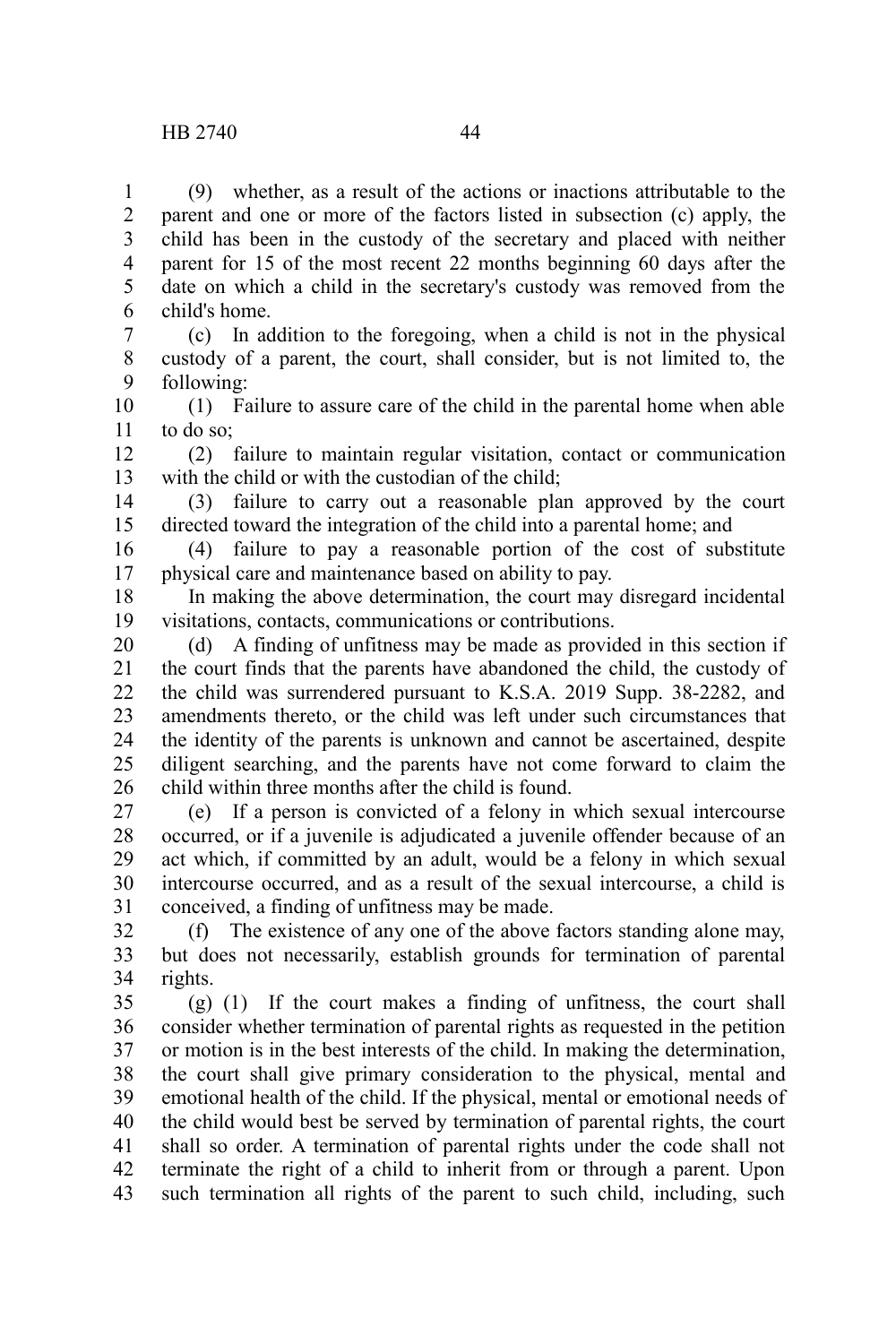parent's right to inherit from or through such child, shall cease.

(2) If the court terminates parental rights, the court may authorize adoption pursuant to K.S.A. 2019 Supp. 38-2270, and amendments thereto, appointment of a permanent custodian pursuant to K.S.A. 2019 Supp. 38-2272, and amendments thereto, or continued permanency planning. 2 3 4 5 6

(3) If the court does not terminate parental rights, the court may authorize appointment of a permanent custodian pursuant to K.S.A. 2019 Supp. 38-2272, and amendments thereto, or continued permanency planning. 7 8 9 10

(h) If a parent is convicted of an offense as provided in K.S.A. 2019 Supp.  $38-2271(a)(7)$ , and amendments thereto, or is adjudicated a juvenile offender because of an act which if committed by an adult would be an offense as provided in K.S.A. 2019 Supp. 38-2271(a)(7), and amendments thereto, and if the victim was the other parent of a child, the court may disregard such convicted or adjudicated parent's opinions or wishes in regard to the placement of such child. 11 12 13 14 15 16 17

18

(i) A record shall be made of the proceedings.

(j) When adoption, proceedings to appoint a permanent custodian or continued permanency planning has been authorized, the person or agency awarded custody of the child shall within 30 days submit a written plan for permanent placement which shall include measurable objectives and time schedules. 19 20 21 22 23

Sec. 62. K.S.A. 2019 Supp. 44-501 is hereby amended to read as follows: 44-501. (a) (1) Compensation for an injury shall be disallowed if such injury to the employee results from: 24 25 26

27

(A) The employee's deliberate intention to cause such injury;

(B) the employee's willful failure to use a guard or protection against accident or injury which is required pursuant to any statute and provided for the employee; 28 29 30

(C) the employee's willful failure to use a reasonable and proper guard and protection voluntarily furnished the employee by the employer; 31 32

(D) the employee's reckless violation of their employer's workplace safety rules or regulations; or 33 34

(E) the employee's voluntary participation in fighting or horseplay with a co-employee for any reason, work related or otherwise. 35 36

(2) Subparagraphs  $(B)$  and  $(C)$  of paragraph  $(1)$  of subsection- $(a)$ *Subsections (a)(1)(B) and (a)(1)(C)* shall not apply when it was reasonable under the totality of the circumstances to not use such equipment, or if the employer approved the work engaged in at the time of an accident or injury to be performed without such equipment. 37 38 39 40 41

(b) (1) (A) The employer shall not be liable under the workers compensation act where the injury, disability or death was contributed to 42 43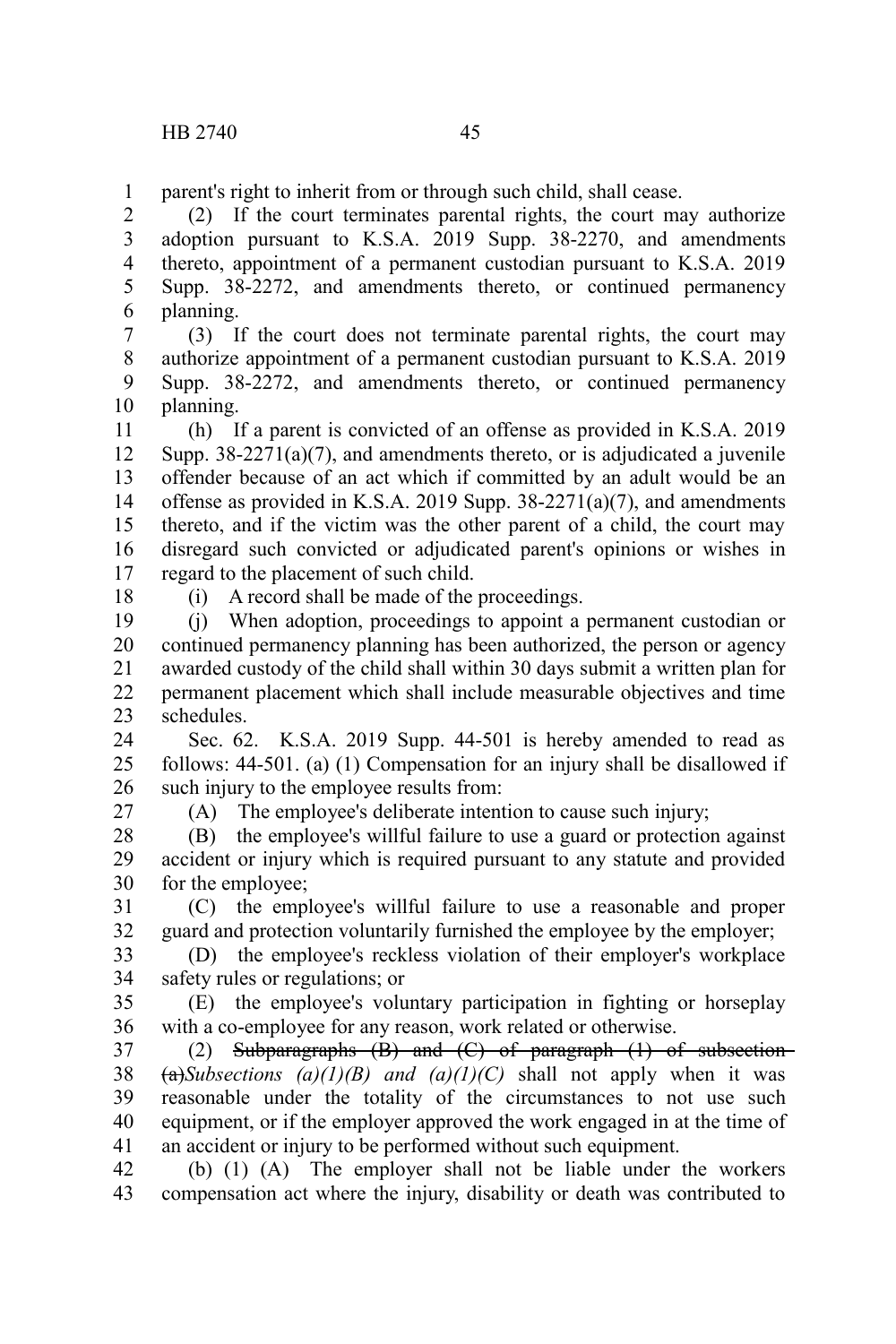drugs or medications-which *that* are available to the public without a prescription from a health care provider, prescription drugs or medications, any form or type of narcotic drugs, marijuana, stimulants, depressants or hallucinogens. 3 4 5 6

(B) *(i)* In the case of drugs or medications which are available to the public without a prescription from a health care provider and prescription drugs or medications, compensation shall not be denied if the employee can show that such drugs or medications were being taken or used in therapeutic doses and there have been no prior incidences of the employee's impairment on the job as the result of the use of such drugs or medications within the previous 24 months. 7 8 9 10 11 12 13

*(ii) In the case of marijuana or any other form of cannabis, including any cannabis derivatives, compensation shall not be denied if the employee is registered as a patient pursuant to section 8, and amendments thereto, such cannabis or cannabis derivative was used in accordance with the Kansas medical marijuana regulation act, section 1 et seq., and amendments thereto, and there has been no prior incidence of the employee's impairment on the job as a result of the use of such cannabis or cannabis derivative within the previous 24 months.* 14 15 16 17 18 19 20 21

(C) It shall be conclusively presumed that the employee was impaired due to alcohol or drugs if it is shown that, at the time of the injury, the employee had an alcohol concentration of .04 or more, or a GCMS confirmatory test by quantitative analysis showing a concentration at or above the levels shown on the following chart for the drugs of abuse listed: Confirmatory 22 23 24 25 26  $27$ 

| $\sim$ 1                 |                                                                                                                 | CUMMINIQUOI V      |  |
|--------------------------|-----------------------------------------------------------------------------------------------------------------|--------------------|--|
| 28                       | test cutoff                                                                                                     |                    |  |
| 29                       |                                                                                                                 | levels $(ng/ml)$   |  |
| 30                       |                                                                                                                 | 15                 |  |
| 31                       |                                                                                                                 | 150                |  |
| 32                       | Opiates:                                                                                                        |                    |  |
| 33                       |                                                                                                                 | 2000               |  |
| 34                       |                                                                                                                 | 2000               |  |
| 35                       |                                                                                                                 | $10 \text{ ng/ml}$ |  |
| 36                       |                                                                                                                 | 25                 |  |
| 37                       | Amphetamines:                                                                                                   |                    |  |
| 38                       |                                                                                                                 | 500                |  |
| 39                       |                                                                                                                 | 500                |  |
| 40                       | Delta-9-tetrahydrocannabinol-9-carboxylic acid.                                                                 |                    |  |
| 41                       | 2<br>Benzoylecgonine.                                                                                           |                    |  |
| $\overline{\phantom{a}}$ | the contract of the contract of the contract of the contract of the contract of the contract of the contract of |                    |  |

<sup>3</sup> Specimen must also contain amphetamine at a concentration greater than or equal to 200 ng/ml. 42 43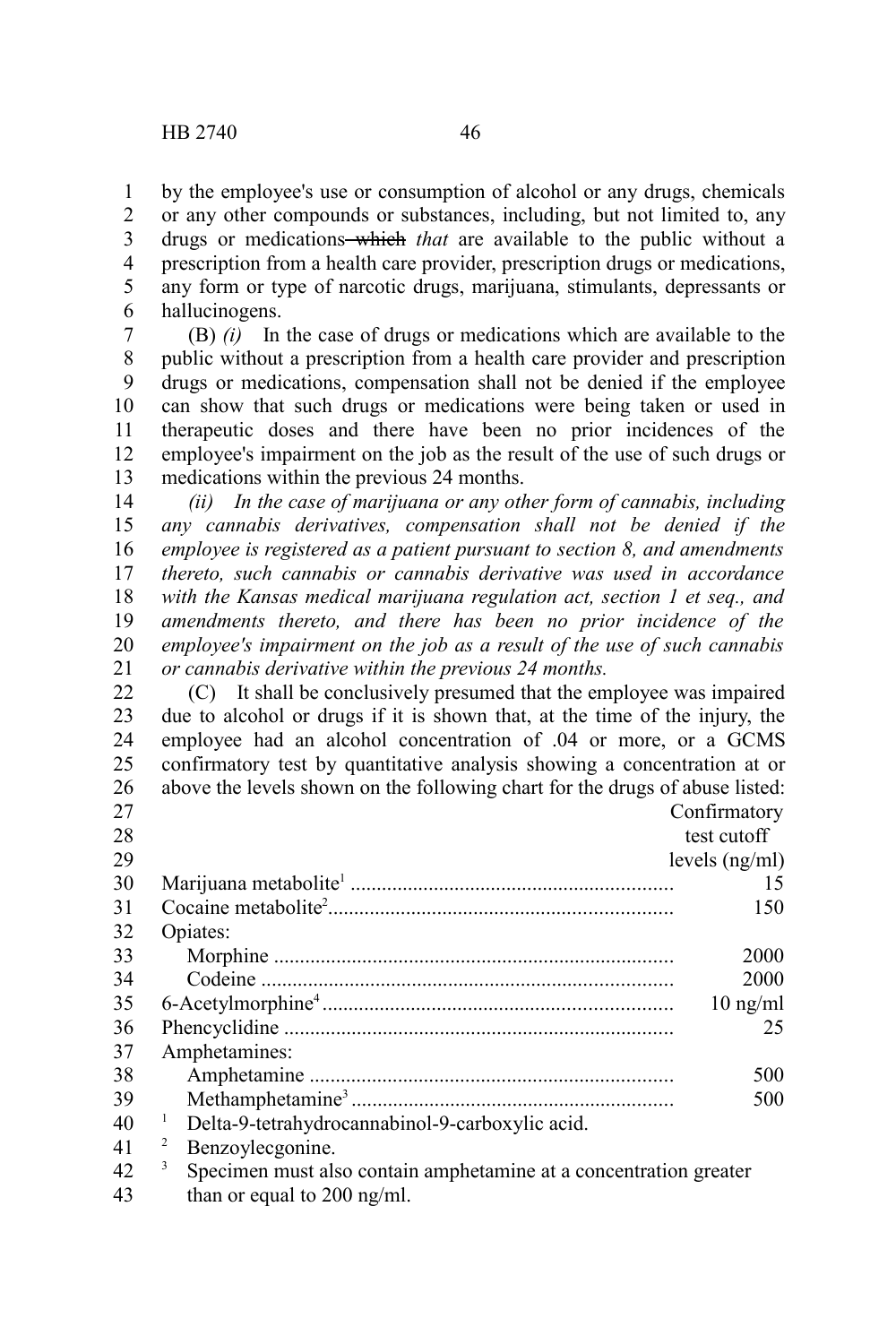<sup>4</sup> Test for 6-AM when morphine concentration exceeds 2,000 ng/ml.

(D) If it is shown that the employee was impaired pursuant to subsection  $(b)(1)(C)$  at the time of the injury, there shall be a rebuttable presumption that the accident, injury, disability or death was contributed to by such impairment. The employee may overcome the presumption of contribution by clear and convincing evidence. 2 3 4 5 6

(E) An employee's refusal to submit to a chemical test at the request of the employer shall result in the forfeiture of benefits under the workers compensation act if the employer had sufficient cause to suspect the use of alcohol or drugs by the claimant or if the employer's policy clearly authorizes post-injury testing. 7 8 9 10 11

(2) The results of a chemical test shall be admissible evidence to prove impairment if the employer establishes that the testing was done under any of the following circumstances: 12 13 14

(A) As a result of an employer mandated drug testing policy, in place in writing prior to the date of accident or injury, requiring any worker to submit to testing for drugs or alcohol; 15 16 17

(B) during an autopsy or in the normal course of medical treatment for reasons related to the health and welfare of the injured worker and not at the direction of the employer; 18 19 20

(C) the worker, prior to the date and time of the accident or injury, gave written consent to the employer that the worker would voluntarily submit to a chemical test for drugs or alcohol following any accident or injury: 21 22 23 24

(D) the worker voluntarily agrees to submit to a chemical test for drugs or alcohol following any accident or injury; or 25 26

(E) as a result of federal or state law or a federal or state rule or regulation having the force and effect of law requiring a post-injury testing program and such required program was properly implemented at the time of testing. 27 28 29 30

(3) Notwithstanding subsection  $(b)(2)$ , the results of a chemical test performed on a sample collected by an employer shall not be admissible evidence to prove impairment unless the following conditions are met: 31 32 33

(A) The test sample was collected within a reasonable time following the accident or injury; 34 35

(B) the collecting and labeling of the test sample was performed by or under the supervision of a licensed health care professional; 36 37

(C) the test was performed by a laboratory approved by the United States department of health and human services or licensed by the department of health and environment, except that a blood sample may be tested for alcohol content by a laboratory commonly used for that purpose by state law enforcement agencies; 38 39 40 41 42

(D) the test was confirmed by gas chromatography-mass 43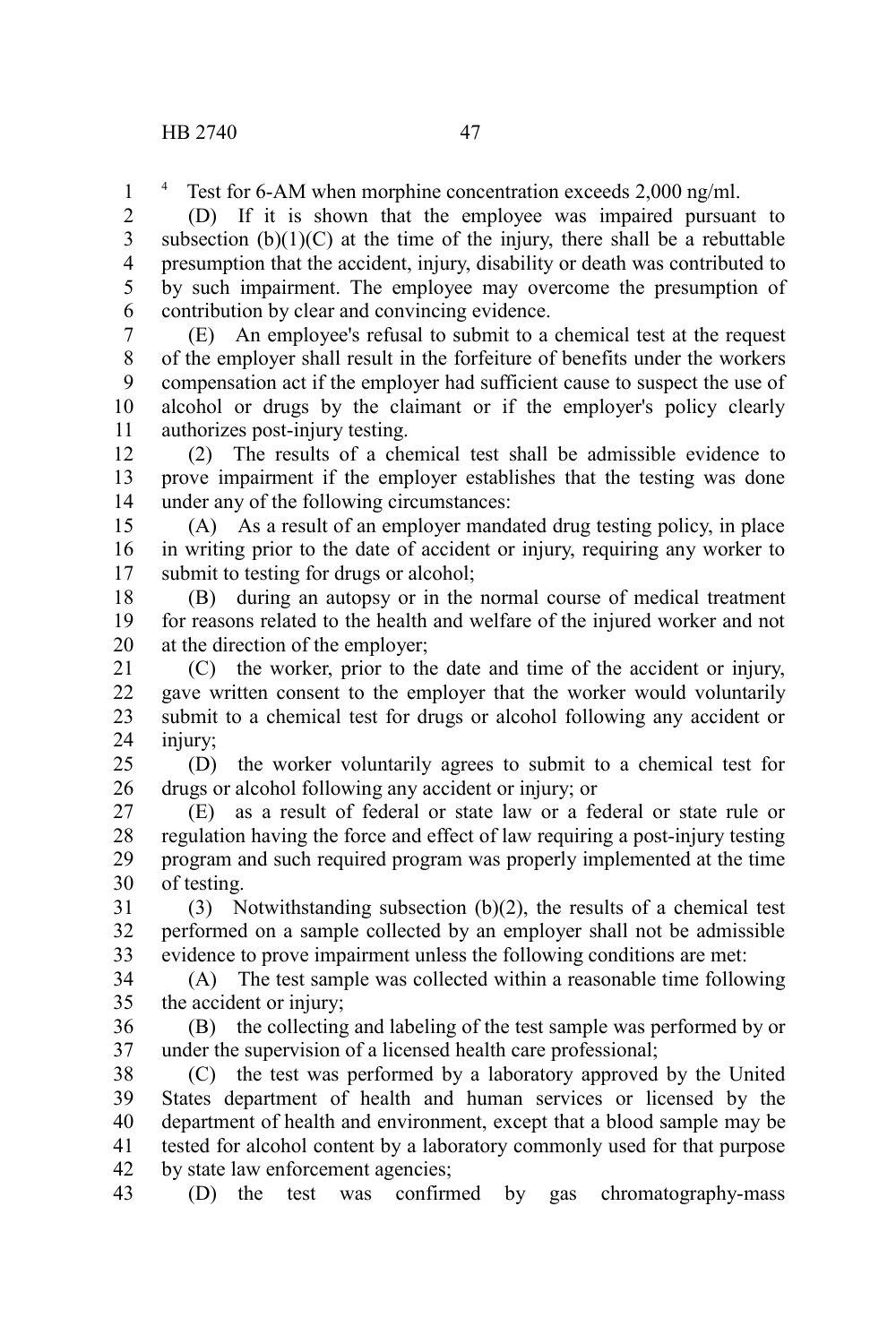spectroscopy or other comparably reliable analytical method, except that no such confirmation is required for a blood alcohol sample; 1 2

(E) the foundation evidence must establish, beyond a reasonable doubt, that the test results were from the sample taken from the employee; and 3 4 5

(F) a split sample sufficient for testing shall be retained and made available to the employee within 48 hours of a positive test. 6 7

(c) (1) Except as provided in paragraph (2), compensation shall not be paid in case of coronary or coronary artery disease or cerebrovascular injury unless it is shown that the exertion of the work necessary to precipitate the disability was more than the employee's usual work in the course of the employee's regular employment. 8 9 10 11 12

(2) For events occurring on or after July 1, 2014, in the case of a firefighter as defined by K.S.A. 40-1709(b)(1), and amendments thereto, or a law enforcement officer as defined by K.S.A. 74-5602, and amendments thereto, coronary or coronary artery disease or cerebrovascular injury shall be compensable if: 13 14 15 16 17

(A) The injury can be identified as caused by a specific event occurring in the course and scope of employment; 18 19

(B) the coronary or cerebrovascular injury occurred within 24 hours of the specific event; and 20 21

(C) the specific event was the prevailing factor in causing the coronary or coronary artery disease or cerebrovascular injury. 22 23

(d) Except as provided in the workers compensation act, no construction design professional who is retained to perform professional services on a construction project or any employee of a construction design professional who is assisting or representing the construction design professional in the performance of professional services on the site of the construction project, shall be liable for any injury resulting from the employer's failure to comply with safety standards on the construction project for which compensation is recoverable under the workers compensation act, unless responsibility for safety practices is specifically assumed by contract. The immunity provided by this subsection to any construction design professional shall not apply to the negligent preparation of design plans or specifications. 24 25 26 27 28 29 30 31 32 33 34 35

(e) An award of compensation for permanent partial impairment, work disability, or permanent total disability shall be reduced by the amount of functional impairment determined to be preexisting. Any such reduction shall not apply to temporary total disability, nor shall it apply to compensation for medical treatment. 36 37 38 39 40

(1) Where workers compensation benefits have previously been awarded through settlement or judicial or administrative determination in Kansas, the percentage basis of the prior settlement or award shall 41 42 43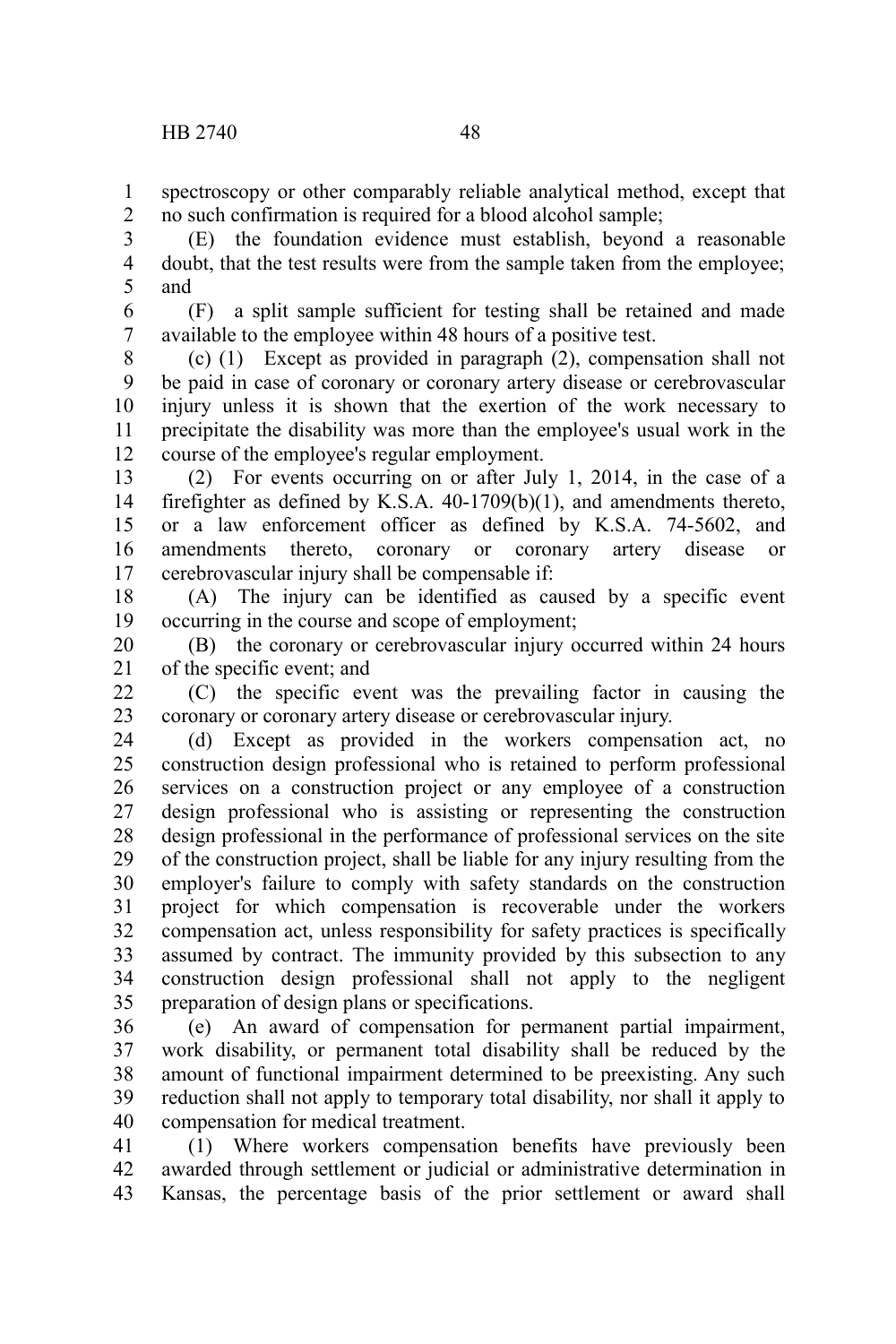conclusively establish the amount of functional impairment determined to 1

be preexisting. Where workers compensation benefits have not previously been awarded through settlement or judicial or administrative determination in Kansas, the amount of preexisting functional impairment shall be established by competent evidence. 2 3 4 5

(2) In all cases, the applicable reduction shall be calculated as follows: 6 7

(A) If the preexisting impairment is the result of injury sustained while working for the employer against whom workers compensation benefits are currently being sought, any award of compensation shall be reduced by the current dollar value attributable under the workers compensation act to the percentage of functional impairment determined to be preexisting. The "current dollar value" shall be calculated by multiplying the percentage of preexisting impairment by the compensation rate in effect on the date of the accident or injury against which the reduction will be applied. 8 9 10 11 12 13 14 15 16

(B) In all other cases, the employer against whom benefits are currently being sought shall be entitled to a credit for the percentage of preexisting impairment. 17 18 19

(f) If the employee receives, whether periodically or by lump sum, retirement benefits under the federal social security act or retirement benefits from any other retirement system, program, policy or plan-which *that* is provided by the employer against which the claim is being made, any compensation benefit payments which the employee is eligible to receive under the workers compensation act for such claim shall be reduced by the weekly equivalent amount of the total amount of all such retirement benefits, less any portion of any such retirement benefit, other than retirement benefits under the federal social security act, that is attributable to payments or contributions made by the employee, but in no event shall the workers compensation benefit be less than the workers compensation benefit payable for the employee's percentage of functional impairment. Where the employee elects to take retirement benefits in a lump sum, the lump sum payment shall be amortized at the rate of 4% per year over the employee's life expectancy to determine the weekly equivalent value of the benefits. 20 21 22 23 24 25 26 27 28 29 30 31 32 33 34 35

Sec. 63. K.S.A. 2019 Supp. 44-706 is hereby amended to read as follows: 44-706. The secretary shall examine whether an individual has separated from employment for each week claimed. The secretary shall apply the provisions of this section to the individual's most recent employment prior to the week claimed. An individual shall be disqualified for benefits: 36 37 38 39 40 41

(a) If the individual left work voluntarily without good cause attributable to the work or the employer, subject to the other provisions of 42 43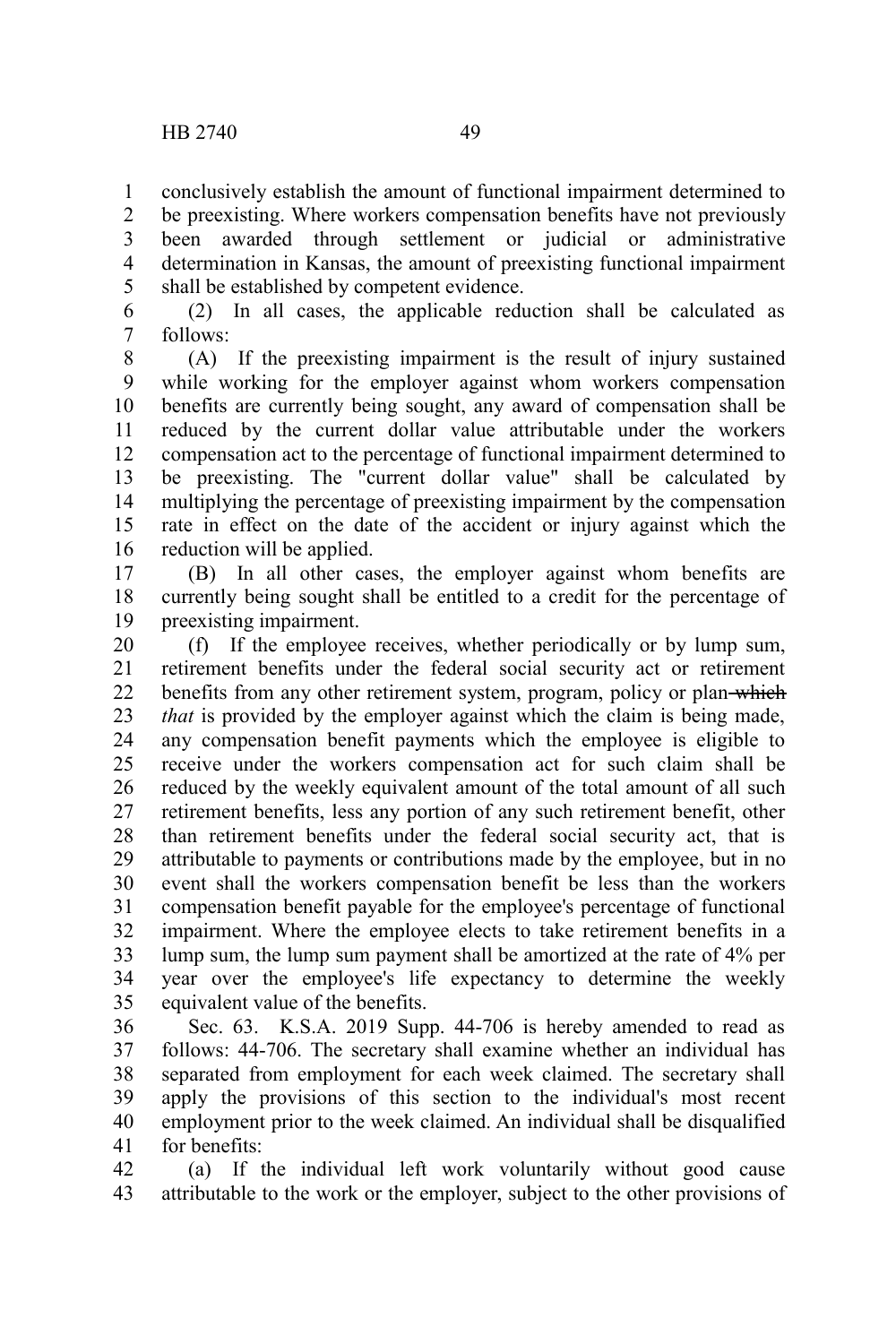this subsection. For purposes of this subsection, "good cause" is cause of such gravity that would impel a reasonable, not supersensitive, individual exercising ordinary common sense to leave employment. Good cause requires a showing of good faith of the individual leaving work, including the presence of a genuine desire to work. Failure to return to work after expiration of approved personal or medical leave, or both, shall be considered a voluntary resignation. After a temporary job assignment, failure of an individual to affirmatively request an additional assignment on the next succeeding workday, if required by the employment agreement, after completion of a given work assignment, shall constitute leaving work voluntarily. The disqualification shall begin the day following the separation and shall continue until after the individual has become reemployed and has had earnings from insured work of at least three times the individual's weekly benefit amount. An individual shall not be disqualified under this subsection if: 1 2 3 4 5 6 7 8 9 10 11 12 13 14 15

(1) The individual was forced to leave work because of illness or injury upon the advice of a licensed and practicing health care provider and, upon learning of the necessity for absence, immediately notified the employer thereof, or the employer consented to the absence, and after recovery from the illness or injury, when recovery was certified by a practicing health care provider, the individual returned to the employer and offered to perform services and the individual's regular work or comparable and suitable work was not available. As used in this paragraph "health care provider" means any person licensed by the proper licensing authority of any state to engage in the practice of medicine and surgery, osteopathy, chiropractic, dentistry, optometry, podiatry or psychology; 16 17 18 19 20 21 22 23 24 25 26

(2) the individual left temporary work to return to the regular employer; 27 28

(3) the individual left work to enlist in the armed forces of the United States, but was rejected or delayed from entry; 29 30

(4) the spouse of an individual who is a member of the armed forces of the United States who left work because of the voluntary or involuntary transfer of the individual's spouse from one job to another job, which is for the same employer or for a different employer, at a geographic location which makes it unreasonable for the individual to continue work at the individual's job. For the purposes of this provision the term "armed forces" means active duty in the army, navy, marine corps, air force, coast guard or any branch of the military reserves of the United States; 31 32 33 34 35 36 37 38

(5) the individual left work because of hazardous working conditions; in determining whether or not working conditions are hazardous for an individual, the degree of risk involved to the individual's health, safety and morals, the individual's physical fitness and prior training and the working conditions of workers engaged in the same or similar work for the same 39 40 41 42 43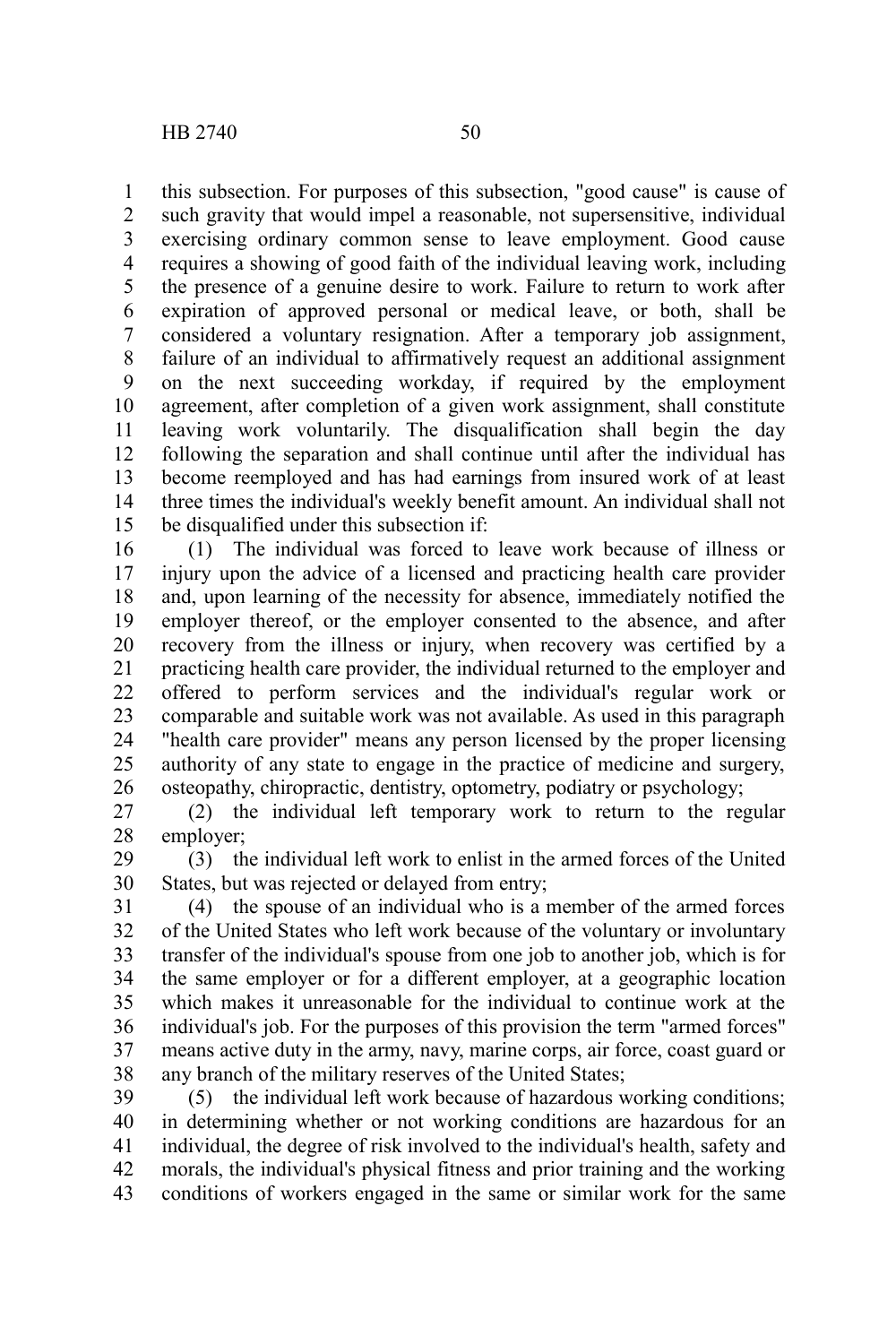and other employers in the locality shall be considered; as used in this paragraph, "hazardous working conditions" means working conditions that could result in a danger to the physical or mental well-being of the individual; each determination as to whether hazardous working conditions exist shall include, but shall not be limited to, a consideration of: (A) The safety measures used or the lack thereof; and (B) the condition of equipment or lack of proper equipment; no work shall be considered hazardous if the working conditions surrounding the individual's work are the same or substantially the same as the working conditions generally prevailing among individuals performing the same or similar work for other employers engaged in the same or similar type of activity; 1 2 3 4 5 6 7 8 9 10 11

(6) the individual left work to enter training approved under section  $236(a)(1)$  of the federal trade act of 1974, provided the work left is not of a substantially equal or higher skill level than the individual's past adversely affected employment, as defined for purposes of the federal trade act of 1974, and wages for such work are not less than 80% of the individual's average weekly wage as determined for the purposes of the federal trade act of 1974; 12 13 14 15 16 17 18

(7) the individual left work because of unwelcome harassment of the individual by the employer or another employee of which the employing unit had knowledge and that would impel the average worker to give up such worker's employment; 19 20 21 22

(8) the individual left work to accept better work; each determination as to whether or not the work accepted is better work shall include, but shall not be limited to, consideration of: (A) The rate of pay, the hours of work and the probable permanency of the work left as compared to the work accepted; (B) the cost to the individual of getting to the work left in comparison to the cost of getting to the work accepted; and (C) the distance from the individual's place of residence to the work accepted in comparison to the distance from the individual's residence to the work left; 23 24 25 26 27 28 29 30

(9) the individual left work as a result of being instructed or requested by the employer, a supervisor or a fellow employee to perform a service or commit an act in the scope of official job duties which is in violation of an ordinance or statute; 31 32 33 34

(10) the individual left work because of a substantial violation of the work agreement by the employing unit and, before the individual left, the individual had exhausted all remedies provided in such agreement for the settlement of disputes before terminating. For the purposes of this paragraph, a demotion based on performance does not constitute a violation of the work agreement; 35 36 37 38 39 40

(11) after making reasonable efforts to preserve the work, the individual left work due to a personal emergency of such nature and compelling urgency that it would be contrary to good conscience to 41 42 43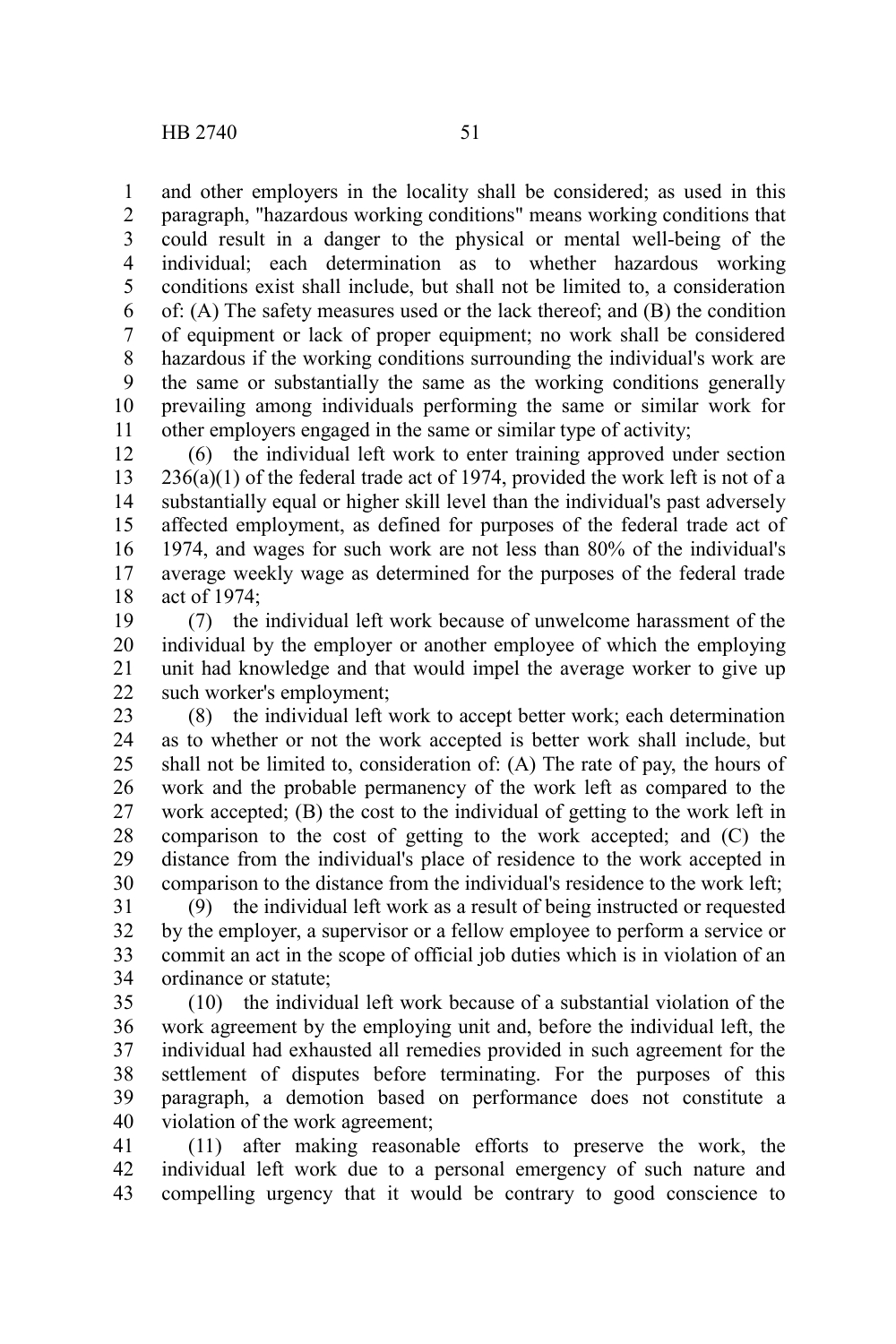impose a disqualification; or 1

(12) (A) the individual left work due to circumstances resulting from domestic violence, including: 2 3

(i) The individual's reasonable fear of future domestic violence at or en route to or from the individual's place of employment; 4 5

(ii) the individual's need to relocate to another geographic area in order to avoid future domestic violence; 6 7

(iii) the individual's need to address the physical, psychological and legal impacts of domestic violence; 8 9

(iv) the individual's need to leave employment as a condition of receiving services or shelter from an agency which provides support services or shelter to victims of domestic violence; or 10 11 12

(v) the individual's reasonable belief that termination of employment is necessary to avoid other situations which may cause domestic violence and to provide for the future safety of the individual or the individual's family. 13 14 15 16

(B) An individual may prove the existence of domestic violence by providing one of the following: 17 18

(i) A restraining order or other documentation of equitable relief by a court of competent jurisdiction; 19 20

21

(ii) a police record documenting the abuse;

(iii) documentation that the abuser has been convicted of one or more of the offenses enumerated in articles 34 and 35 of chapter 21 of the Kansas Statutes Annotated, prior to their repeal, or articles 54 or 55 of chapter 21 of the Kansas Statutes Annotated, *and amendments thereto,* or K.S.A. 2019 Supp. 21-6104, 21-6325, 21-6326 or 21-6418 through 21- 6422, and amendments thereto, where the victim was a family or household member;  $22$ 23 24 25 26 27 28

29

(iv) medical documentation of the abuse;

(v) a statement provided by a counselor, social worker, health care provider, clergy, shelter worker, legal advocate, domestic violence or sexual assault advocate or other professional who has assisted the individual in dealing with the effects of abuse on the individual or the individual's family; or 30 31 32 33 34

35

(vi) a sworn statement from the individual attesting to the abuse.

(C) No evidence of domestic violence experienced by an individual, including the individual's statement and corroborating evidence, shall be disclosed by the department of labor unless consent for disclosure is given by the individual. 36 37 38 39

(b) If the individual has been discharged or suspended for misconduct connected with the individual's work. The disqualification shall begin the day following the separation and shall continue until after the individual becomes reemployed and in cases where the disqualification is due to 40 41 42 43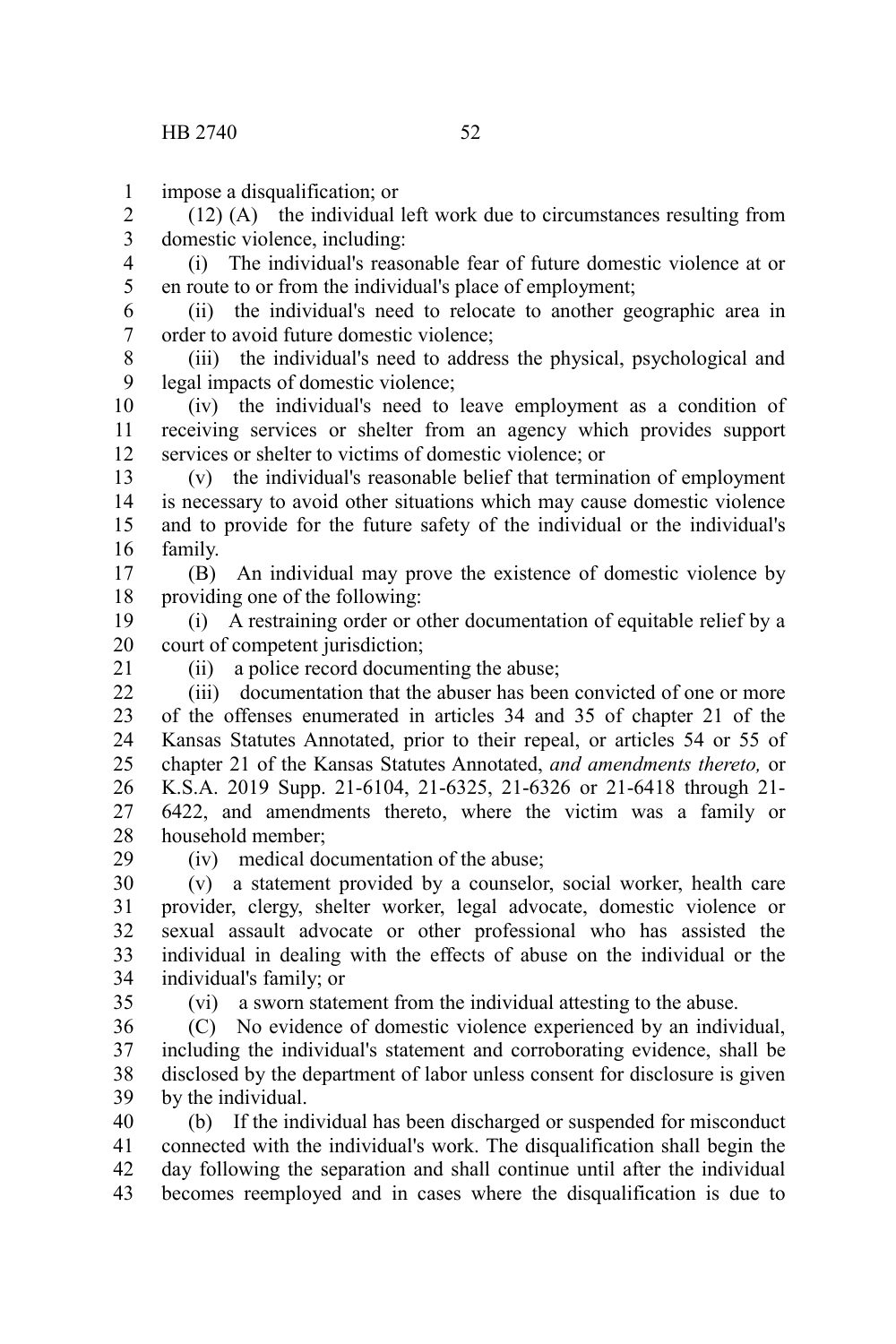discharge for misconduct has had earnings from insured work of at least 1

three times the individual's determined weekly benefit amount, except that if an individual is discharged for gross misconduct connected with the individual's work, such individual shall be disqualified for benefits until such individual again becomes employed and has had earnings from insured work of at least eight times such individual's determined weekly benefit amount. In addition, all wage credits attributable to the employment from which the individual was discharged for gross misconduct connected with the individual's work shall be canceled. No such cancellation of wage credits shall affect prior payments made as a result of a prior separation. 2 3 4 5 6 7 8 9 10 11

(1) *(A)* For the purposes of this subsection, "misconduct" is defined as a violation of a duty or obligation reasonably owed the employer as a condition of employment including, but not limited to, a violation of a company rule, including a safety rule, if: (A)*(i)* The individual knew or should have known about the rule; (B)*(ii)* the rule was lawful and reasonably related to the job; and  $\left(\frac{C}{i}\right)$  the rule was fairly and consistently enforced. 12 13 14 15 16 17 18

*(B) The term "misconduct" does not include any violation of a duty, obligation or company rule, if:* 19 20

*(i) The individual is a registered patient pursuant to section 8, and amendments thereto; and* 21 22

*(ii) the basis for the violation is the possession of an identification card issued under section 8, and amendments thereto, or the possession or use of medical marijuana in accordance with the Kansas medical marijuana regulation act, section 1 et seq., and amendments thereto.* 23 24 25 26

(2) (A) Failure of the employee to notify the employer of an absence and an individual's leaving work prior to the end of such individual's assigned work period without permission shall be considered prima facie evidence of a violation of a duty or obligation reasonably owed the employer as a condition of employment. 27 28 29 30 31

(B) For the purposes of this subsection, misconduct shall include, but not be limited to, violation of the employer's reasonable attendance expectations if the facts show: 32 33 34

35

(i) The individual was absent or tardy without good cause;

(ii) the individual had knowledge of the employer's attendance expectation; and 36 37

(iii) the employer gave notice to the individual that future absence or tardiness may or will result in discharge. 38 39

(C) For the purposes of this subsection, if an employee disputes being absent or tardy without good cause, the employee shall present evidence that a majority of the employee's absences or tardiness were for good cause. If the employee alleges that the employee's repeated absences or 40 41 42 43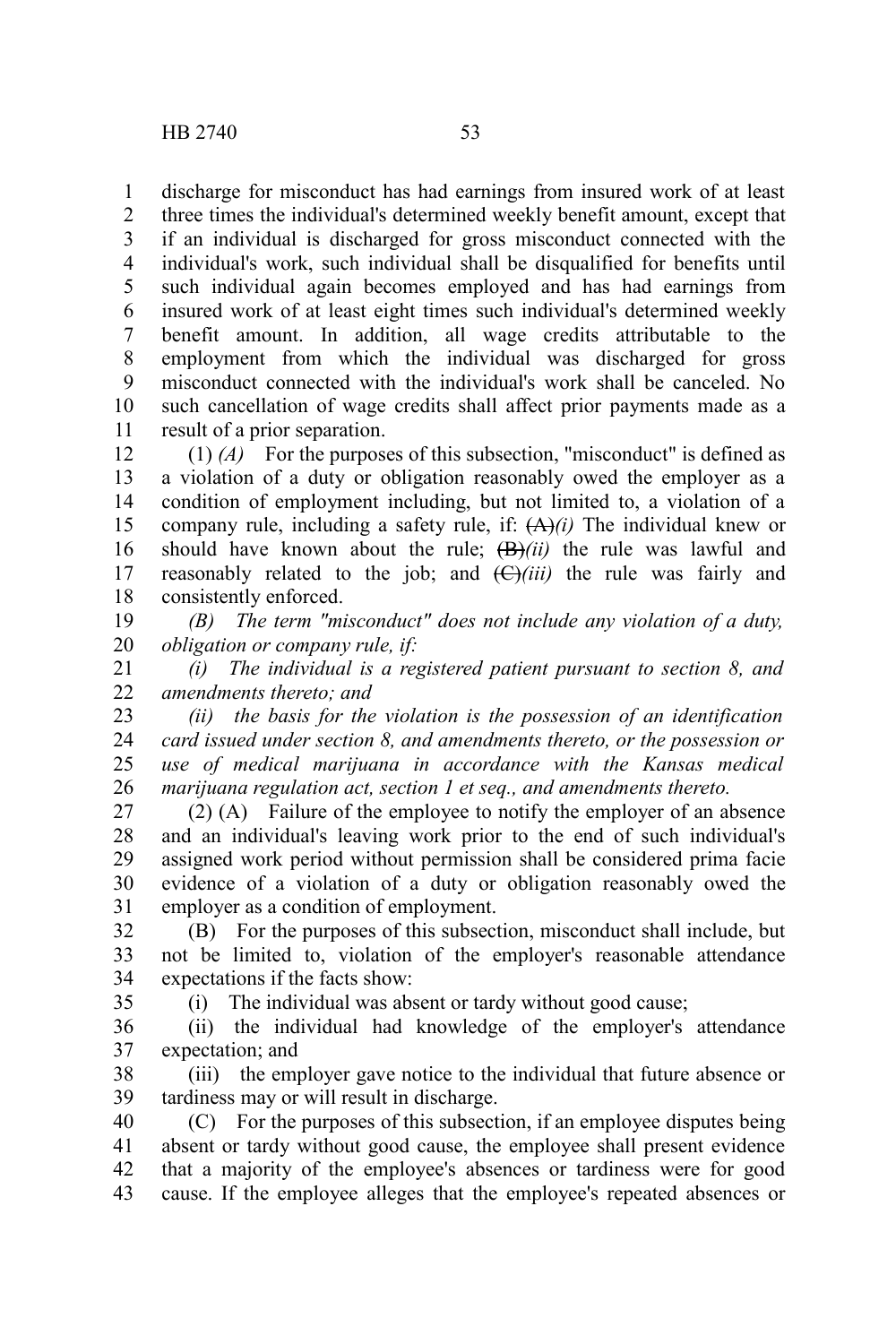(3) (A) *(i)* The term "gross misconduct" as used in this subsection shall be construed to mean conduct evincing extreme, willful or wanton misconduct as defined by this subsection. Gross misconduct shall include, but not be limited to:  $\overrightarrow{(t)}(a)$  Theft;  $\overrightarrow{(ii)}(b)$  fraud;  $\overrightarrow{(iii)}(c)$  intentional damage to property;  $(iv)(d)$  intentional infliction of personal injury; or  $(v)(e)$  any conduct that constitutes a felony. 4 5 6 7 8 9

*(ii) The term "gross misconduct" does not include any conduct of an individual, if:* 10 11

*(a) The individual is a registered patient pursuant to section 8, and amendments thereto; and*  12 13

*(b) the basis for such conduct is the possession of an identification card issued under section 8, and amendments thereto, or the possession or use of medical marijuana in accordance with the Kansas medical marijuana regulation act, section 1 et seq., and amendments thereto.* 14 15 16 17

(B) For the purposes of this subsection, the following shall be conclusive evidence of gross misconduct: 18 19

(i) The use of alcoholic liquor, cereal malt beverage or a nonprescribed controlled substance by an individual while working; 20 21

(ii) the impairment caused by alcoholic liquor, cereal malt beverage or a nonprescribed controlled substance by an individual while working; 22 23

(iii) a positive breath alcohol test or a positive chemical test, provided: 24 25

26

43

(a) The test was either:

(1) Required by law and was administered pursuant to the drug free workplace act, 41 U.S.C. § 701 et seq.; 27 28

(2) administered as part of an employee assistance program or other drug or alcohol treatment program in which the employee was participating voluntarily or as a condition of further employment; 29 30 31

(3) requested pursuant to a written policy of the employer of which the employee had knowledge and was a required condition of employment; 32 33 34

(4) required by law and the test constituted a required condition of employment for the individual's job; or 35 36

(5) there was reasonable suspicion to believe that the individual used, had possession of, or was impaired by alcoholic liquor, cereal malt beverage or a nonprescribed controlled substance while working; 37 38 39 40

(b) the test sample was collected either:

(1) As prescribed by the drug free workplace act, 41 U.S.C. § 701 et seq.; 41 42

(2) as prescribed by an employee assistance program or other drug or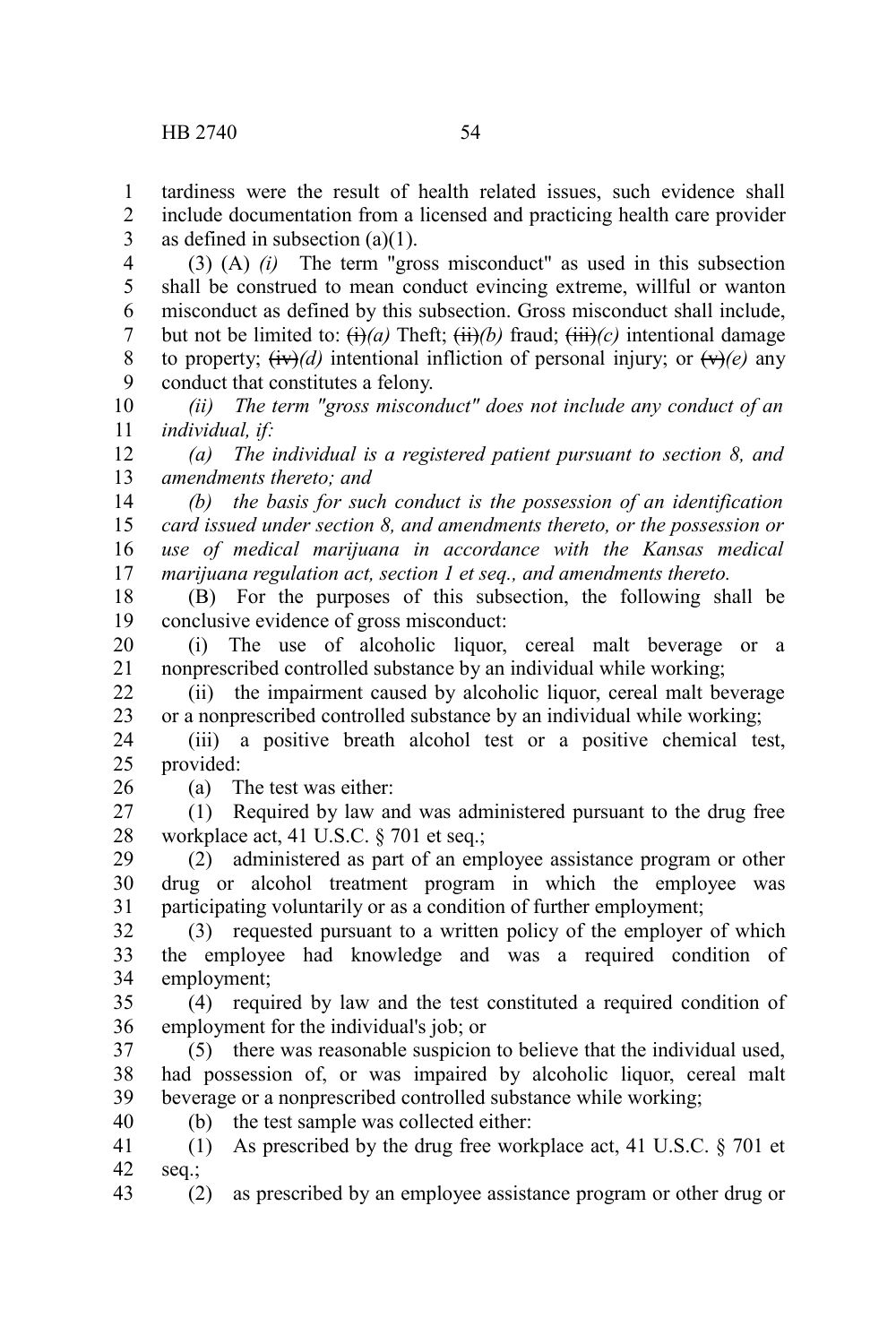alcohol treatment program in which the employee was participating voluntarily or as a condition of further employment; 1 2

(3) as prescribed by the written policy of the employer of which the employee had knowledge and which constituted a required condition of employment; 3 4 5

(4) as prescribed by a test which was required by law and which constituted a required condition of employment for the individual's job; or 6 7

(5) at a time contemporaneous with the events establishing probable cause; 8 9

(c) the collecting and labeling of a chemical test sample was performed by a licensed health care professional or any other individual certified pursuant to paragraph— $\overrightarrow{(b)}$ ( $\overrightarrow{3)}$ ( $\overrightarrow{(A)}$ ( $\overrightarrow{ii}$ )( $\overrightarrow{f}$ )( $\overrightarrow{B}$ )( $\overrightarrow{B}$ )( $\overrightarrow{B}$ )( $\overrightarrow{a}$ )( $\overrightarrow{f}$ )( $\overrightarrow{a}$ )( $\overrightarrow{a}$ )( $\overrightarrow{a}$ )( $\overrightarrow{a}$ )( $\overrightarrow{a}$ )( $\overrightarrow{a}$ )( $\overrightarrow{a}$ )( $\overrightarrow{a}$ )( $\overrightarrow{a}$ )( $\$ authorized to collect or label test samples by federal or state law, or a federal or state rule or regulation having the force or effect of law, including law enforcement personnel; 10 11 12 13 14 15

(d) the chemical test was performed by a laboratory approved by the United States department of health and human services or licensed by the department of health and environment, except that a blood sample may be tested for alcohol content by a laboratory commonly used for that purpose by state law enforcement agencies; 16 17 18 19 20

(e) the chemical test was confirmed by gas chromatography, gas chromatography-mass spectroscopy or other comparably reliable analytical method, except that no such confirmation is required for a blood alcohol sample or a breath alcohol test; 21 22 23 24

(f) the breath alcohol test was administered by an individual trained to perform breath tests, the breath testing instrument used was certified and operated strictly according to a description provided by the manufacturers and the reliability of the instrument performance was assured by testing with alcohol standards; and 25 26 27 28 29

(g) the foundation evidence establishes, beyond a reasonable doubt, that the test results were from the sample taken from the individual; 30 31

(iv) an individual's refusal to submit to a chemical test or breath alcohol test, provided: 32 33

(a) The test meets the standards of the drug free workplace act, 41 U.S.C. § 701 et seq.; 34 35

(b) the test was administered as part of an employee assistance program or other drug or alcohol treatment program in which the employee was participating voluntarily or as a condition of further employment; 36 37 38 39

(c) the test was otherwise required by law and the test constituted a required condition of employment for the individual's job; 40 41

(d) the test was requested pursuant to a written policy of the employer of which the employee had knowledge and was a required condition of 42 43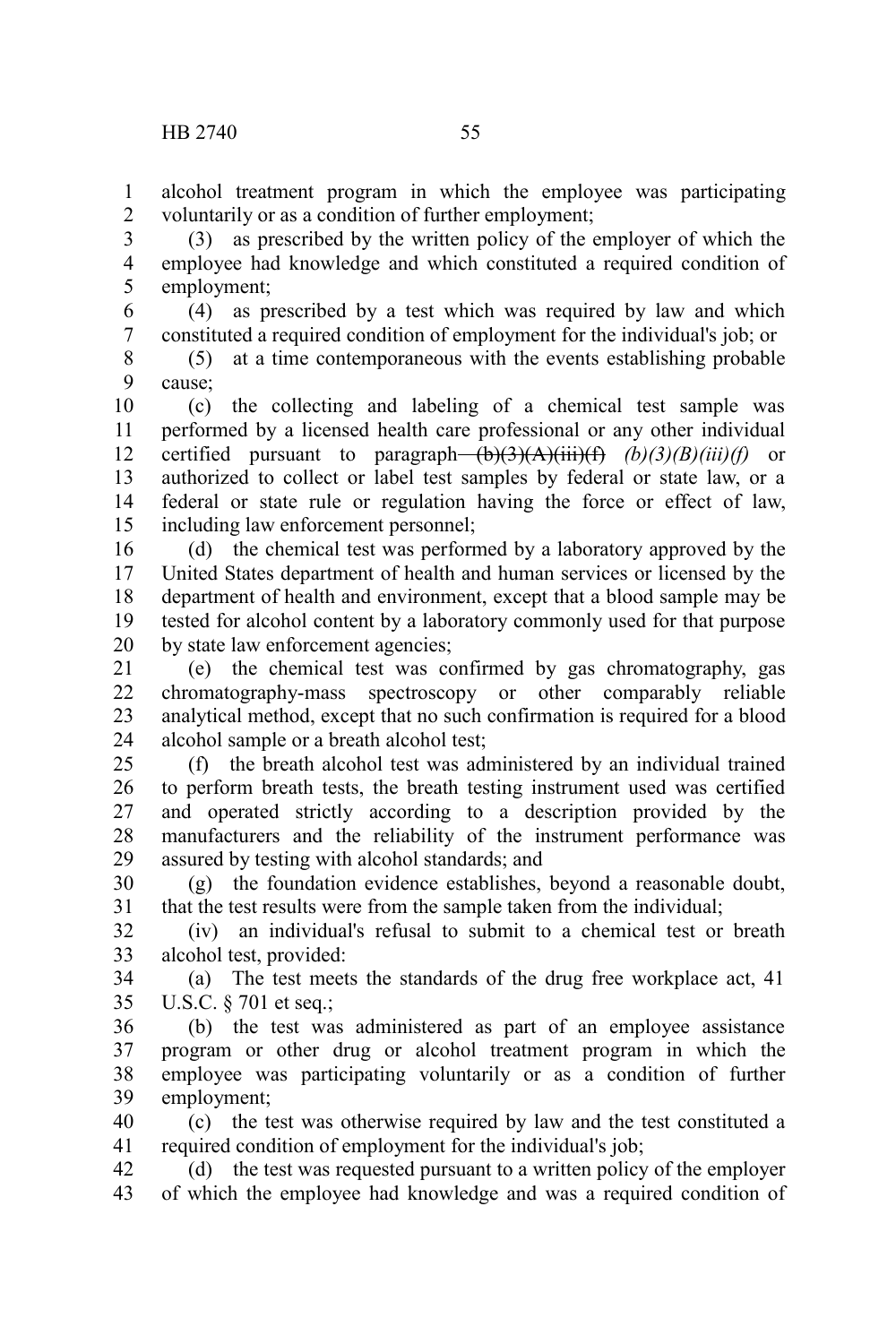employment; or 1

(e) there was reasonable suspicion to believe that the individual used, possessed or was impaired by alcoholic liquor, cereal malt beverage or a nonprescribed controlled substance while working; 2 3 4

5 6

(v) an individual's dilution or other tampering of a chemical test.

(C) For purposes of this subsection:

(i) "Alcohol concentration" means the number of grams of alcohol per 210 liters of breath; 7 8

(ii) "alcoholic liquor" shall be defined *means the same* as provided in K.S.A. 41-102, and amendments thereto; 9 10

(iii) "cereal malt beverage" shall be defined *means the same* as provided in K.S.A. 41-2701, and amendments thereto; 11 12

(iv) "chemical test" shall include *includes*, but is not limited to, tests of urine, blood or saliva; 13 14

(v) "controlled substance" shall be defined *means the same* as provided in K.S.A. 2019 Supp. 21-5701, and amendments thereto; 15 16

(vi) "required by law" means required by a federal or state law, a federal or state rule or regulation having the force and effect of law, a county resolution or municipal ordinance, or a policy relating to public safety adopted in an open meeting by the governing body of any special district or other local governmental entity; 17 18 19 20 21

(vii) "positive breath test" shall mean *means* a test result showing an alcohol concentration of 0.04 or greater, or the levels listed in 49 C.F.R. part 40, if applicable, unless the test was administered as part of an employee assistance program or other drug or alcohol treatment program in which the employee was participating voluntarily or as a condition of further employment, in which case "positive chemical test"-shall mean*means* a test result showing an alcohol concentration at or above the levels provided for in the assistance or treatment program; 22 23 24 25 26 27 28 29

(viii) "positive chemical test" shall mean *means* a chemical result showing a concentration at or above the levels listed in K.S.A. 44-501, and amendments thereto, or 49 C.F.R. part 40, as applicable, for the drugs or abuse listed therein, unless the test was administered as part of an employee assistance program or other drug or alcohol treatment program in which the employee was participating voluntarily or as a condition of further employment, in which case "positive chemical test" shall mean a chemical result showing a concentration at or above the levels provided for in the assistance or treatment program. 30 31 32 33 34 35 36 37 38

(4) An individual shall not be disqualified under this subsection if the individual is discharged under the following circumstances: 39 40

(A) The employer discharged the individual after learning the individual was seeking other work or when the individual gave notice of future intent to quit, except that the individual shall be disqualified after 41 42 43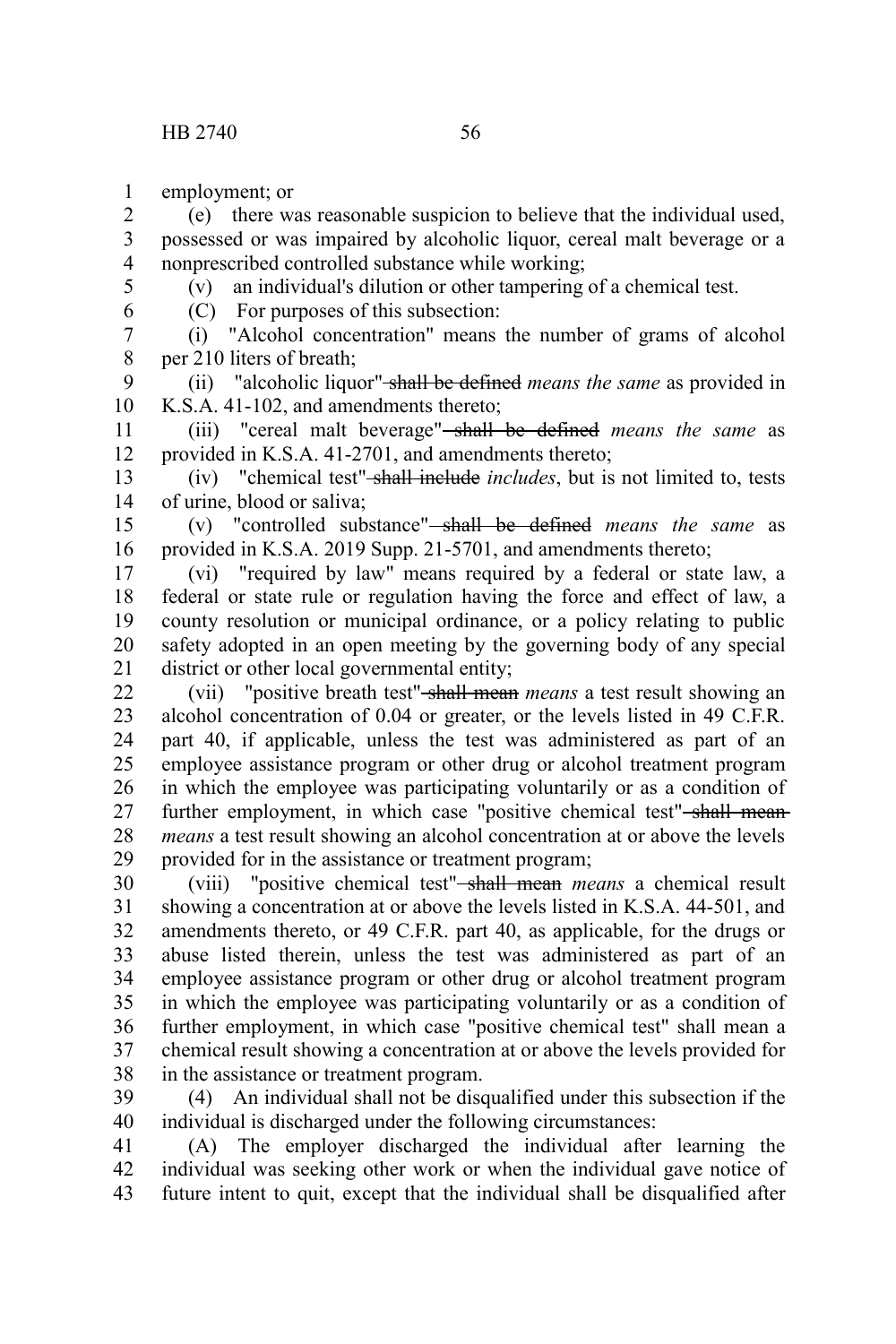the time at which such individual intended to quit and any individual who 1

commits misconduct after such individual gives notice to such individual's intent to quit shall be disqualified; 2 3

(B) the individual was making a good-faith effort to do the assigned work but was discharged due to: 4 5 6

(i) Inefficiency;

(ii) unsatisfactory performance due to inability, incapacity or lack of training or experience; 7 8

(iii) isolated instances of ordinary negligence or inadvertence;

(iv) good-faith errors in judgment or discretion; or

(v) unsatisfactory work or conduct due to circumstances beyond the individual's control; or 11 12

(C) the individual's refusal to perform work in excess of the contract of hire. 13 14

(c) If the individual has failed, without good cause, to either apply for suitable work when so directed by the employment office of the secretary of labor, or to accept suitable work when offered to the individual by the employment office, the secretary of labor, or an employer, such disqualification shall begin with the week in which such failure occurred and shall continue until the individual becomes reemployed and has had earnings from insured work of at least three times such individual's determined weekly benefit amount. In determining whether or not any work is suitable for an individual, the secretary of labor, or a person or persons designated by the secretary, shall consider the degree of risk involved to health, safety and morals, physical fitness and prior training, experience and prior earnings, length of unemployment and prospects for securing local work in the individual's customary occupation or work for which the individual is reasonably fitted by training or experience, and the distance of the available work from the individual's residence. Notwithstanding any other provisions of this act, an otherwise eligible individual shall not be disqualified for refusing an offer of suitable employment, or failing to apply for suitable employment when notified by an employment office, or for leaving the individual's most recent work accepted during approved training, including training approved under section  $236(a)(1)$  of the trade act of 1974, if the acceptance of or applying for suitable employment or continuing such work would require the individual to terminate approved training and no work shall be deemed suitable and benefits shall not be denied under this act to any otherwise eligible individual for refusing to accept new work under any of the following conditions: (1) If the position offered is vacant due directly to a strike, lockout or other labor dispute; (2) if the remuneration, hours or other conditions of the work offered are substantially less favorable to the individual than those prevailing for similar work in the locality; (3) if as a 15 16 17 18 19 20 21 22 23 24 25 26 27 28 29 30 31 32 33 34 35 36 37 38 39 40 41 42 43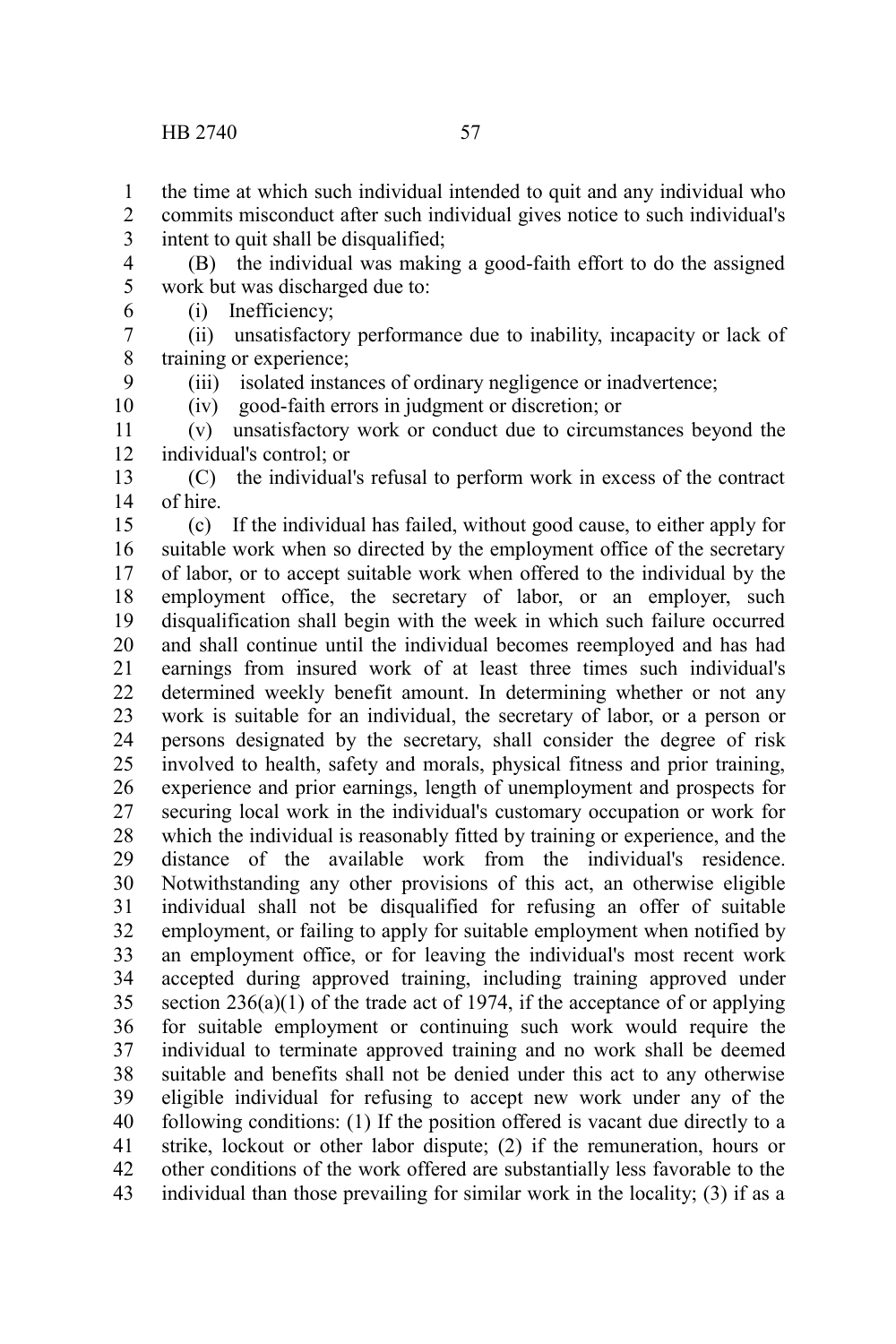condition of being employed, the individual would be required to join or to resign from or refrain from joining any labor organization; and (4) if the individual left employment as a result of domestic violence, and the position offered does not reasonably accommodate the individual's physical, psychological, safety, or legal needs relating to such domestic violence. 1 2 3 4 5 6

(d) For any week with respect to which the secretary of labor, or a person or persons designated by the secretary, finds that the individual's unemployment is due to a stoppage of work which exists because of a labor dispute or there would have been a work stoppage had normal operations not been maintained with other personnel previously and currently employed by the same employer at the factory, establishment or other premises at which the individual is or was last employed, except that this subsection (d) shall not apply if it is shown to the satisfaction of the secretary of labor, or a person or persons designated by the secretary, that: (1) The individual is not participating in or financing or directly interested in the labor dispute which caused the stoppage of work; and (2) the individual does not belong to a grade or class of workers of which, immediately before the commencement of the stoppage, there were members employed at the premises at which the stoppage occurs any of whom are participating in or financing or directly interested in the dispute. If in any case separate branches of work which are commonly conducted as separate businesses in separate premises are conducted in separate departments of the same premises, each such department shall, for the purpose of this subsection be deemed to be a separate factory, establishment or other premises. For the purposes of this subsection, failure or refusal to cross a picket line or refusal for any reason during the continuance of such labor dispute to accept the individual's available and customary work at the factory, establishment or other premises where the individual is or was last employed shall be considered as participation and interest in the labor dispute. 7 8 9 10 11 12 13 14 15 16 17 18 19 20 21 22 23 24 25 26 27 28 29 30 31

(e) For any week with respect to which or a part of which the individual has received or is seeking unemployment benefits under the unemployment compensation law of any other state or of the United States, except that if the appropriate agency of such other state or the United States finally determines that the individual is not entitled to such unemployment benefits, this disqualification shall not apply. 32 33 34 35 36 37

(f) For any week with respect to which the individual is entitled to receive any unemployment allowance or compensation granted by the United States under an act of congress to ex-service men and women in recognition of former service with the military or naval services of the United States. 38 39 40 41 42

43

(g) For the period of five years beginning with the first day following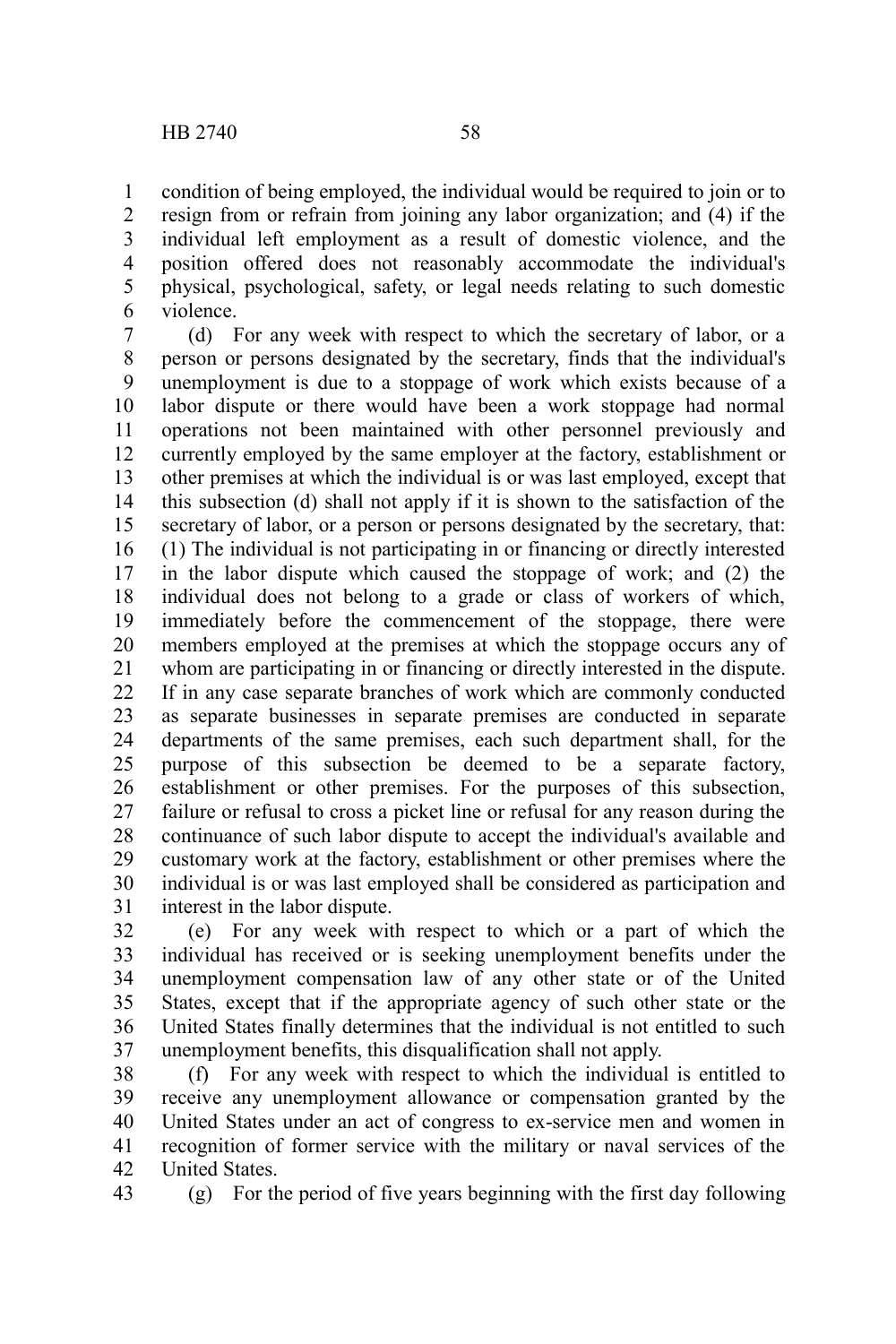the last week of unemployment for which the individual received benefits, or for five years from the date the act was committed, whichever is the later, if the individual, or another in such individual's behalf with the knowledge of the individual, has knowingly made a false statement or representation, or has knowingly failed to disclose a material fact to obtain or increase benefits under this act or any other unemployment compensation law administered by the secretary of labor. In addition to the penalties set forth in K.S.A. 44-719, and amendments thereto, an individual who has knowingly made a false statement or representation or who has knowingly failed to disclose a material fact to obtain or increase benefits under this act or any other unemployment compensation law administered by the secretary of labor shall be liable for a penalty in the amount equal to 25% of the amount of benefits unlawfully received. Notwithstanding any other provision of law, such penalty shall be deposited into the employment security trust fund. 1 2 3 4 5 6 7 8 9 10 11 12 13 14 15

(h) For any week with respect to which the individual is receiving compensation for temporary total disability or permanent total disability under the workmen's compensation law of any state or under a similar law of the United States. 16 17 18 19

(i) For any week of unemployment on the basis of service in an instructional, research or principal administrative capacity for an educational institution as defined in K.S.A.  $44-703(v)$ , and amendments thereto, if such week begins during the period between two successive academic years or terms or, when an agreement provides instead for a similar period between two regular but not successive terms during such period or during a period of paid sabbatical leave provided for in the individual's contract, if the individual performs such services in the first of such academic years or terms and there is a contract or a reasonable assurance that such individual will perform services in any such capacity for any educational institution in the second of such academic years or terms. 20 21 22 23 24 25 26 27 28 29 30 31

(j) For any week of unemployment on the basis of service in any capacity other than service in an instructional, research, or administrative capacity in an educational institution, as defined in K.S.A.  $44-703(v)$ , and amendments thereto, if such week begins during the period between two successive academic years or terms if the individual performs such services in the first of such academic years or terms and there is a reasonable assurance that the individual will perform such services in the second of such academic years or terms, except that if benefits are denied to the individual under this subsection and the individual was not offered an opportunity to perform such services for the educational institution for the second of such academic years or terms, such individual shall be entitled to a retroactive payment of benefits for each week for which the 32 33 34 35 36 37 38 39 40 41 42 43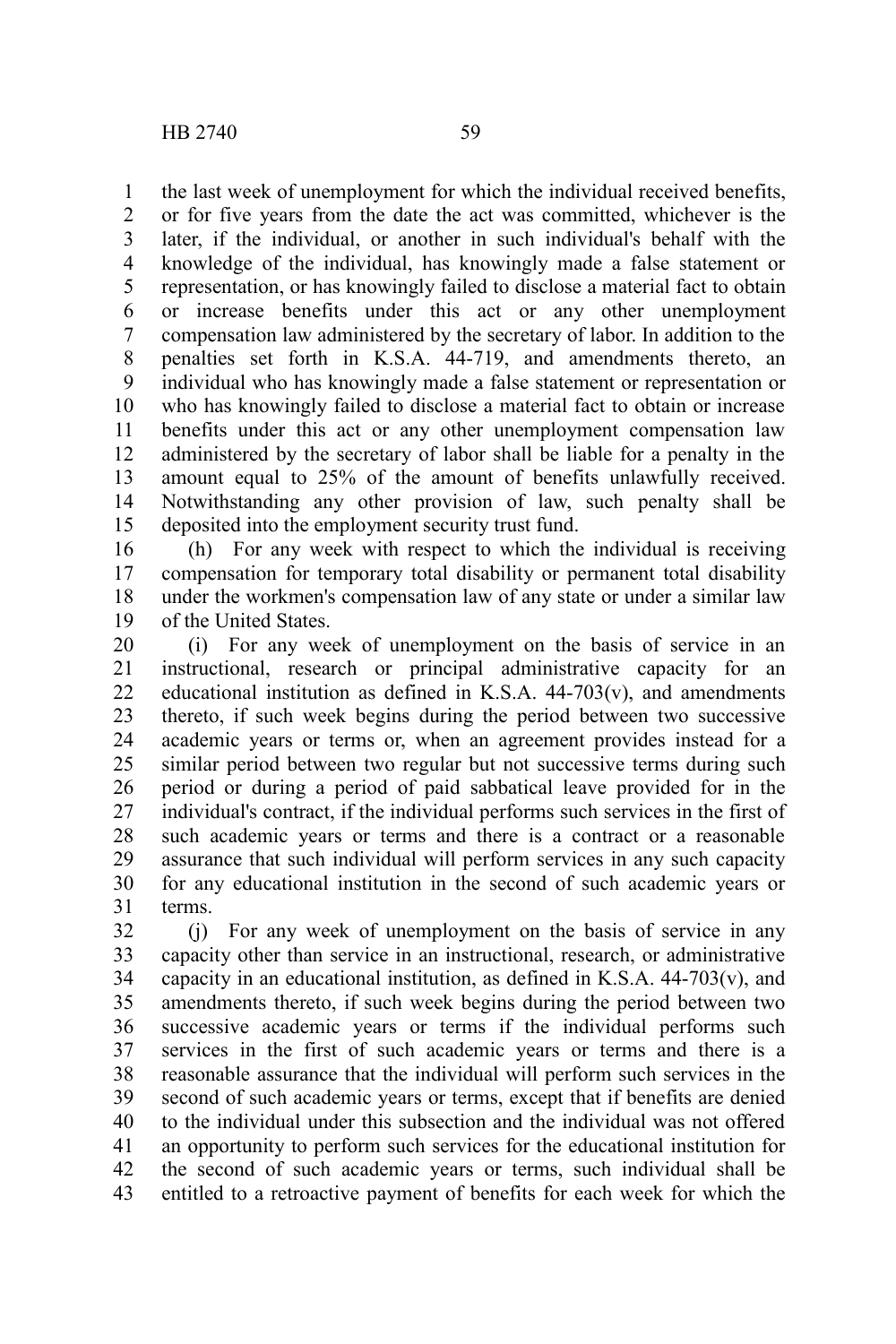individual filed a timely claim for benefits and for which benefits were denied solely by reason of this subsection. 1 2

(k) For any week of unemployment on the basis of service in any capacity for an educational institution as defined in K.S.A. 44-703(v), and amendments thereto, if such week begins during an established and customary vacation period or holiday recess, if the individual performs services in the period immediately before such vacation period or holiday recess and there is a reasonable assurance that such individual will perform such services in the period immediately following such vacation period or holiday recess. 3 4 5 6 7 8 9 10

(l) For any week of unemployment on the basis of any services, substantially all of which consist of participating in sports or athletic events or training or preparing to so participate, if such week begins during the period between two successive sport seasons or similar period if such individual performed services in the first of such seasons or similar periods and there is a reasonable assurance that such individual will perform such services in the later of such seasons or similar periods. 11 12 13 14 15 16 17

(m) For any week on the basis of services performed by an alien unless such alien is an individual who was lawfully admitted for permanent residence at the time such services were performed, was lawfully present for purposes of performing such services, or was permanently residing in the United States under color of law at the time such services were performed, including an alien who was lawfully present in the United States as a result of the application of the provisions of section 212(d)(5) of the federal immigration and nationality act. Any data or information required of individuals applying for benefits to determine whether benefits are not payable to them because of their alien status shall be uniformly required from all applicants for benefits. In the case of an individual whose application for benefits would otherwise be approved, no determination that benefits to such individual are not payable because of such individual's alien status shall be made except upon a preponderance of the evidence. 18 19 20 21 22 23 24 25 26 27 28 29 30 31 32

(n) For any week in which an individual is receiving a governmental or other pension, retirement or retired pay, annuity or other similar periodic payment under a plan maintained by a base period employer and to which the entire contributions were provided by such employer, except that: (1) If the entire contributions to such plan were provided by the base period employer but such individual's weekly benefit amount exceeds such governmental or other pension, retirement or retired pay, annuity or other similar periodic payment attributable to such week, the weekly benefit amount payable to the individual shall be reduced, but not below zero, by an amount equal to the amount of such pension, retirement or retired pay, annuity or other similar periodic payment which is attributable to such 33 34 35 36 37 38 39 40 41 42 43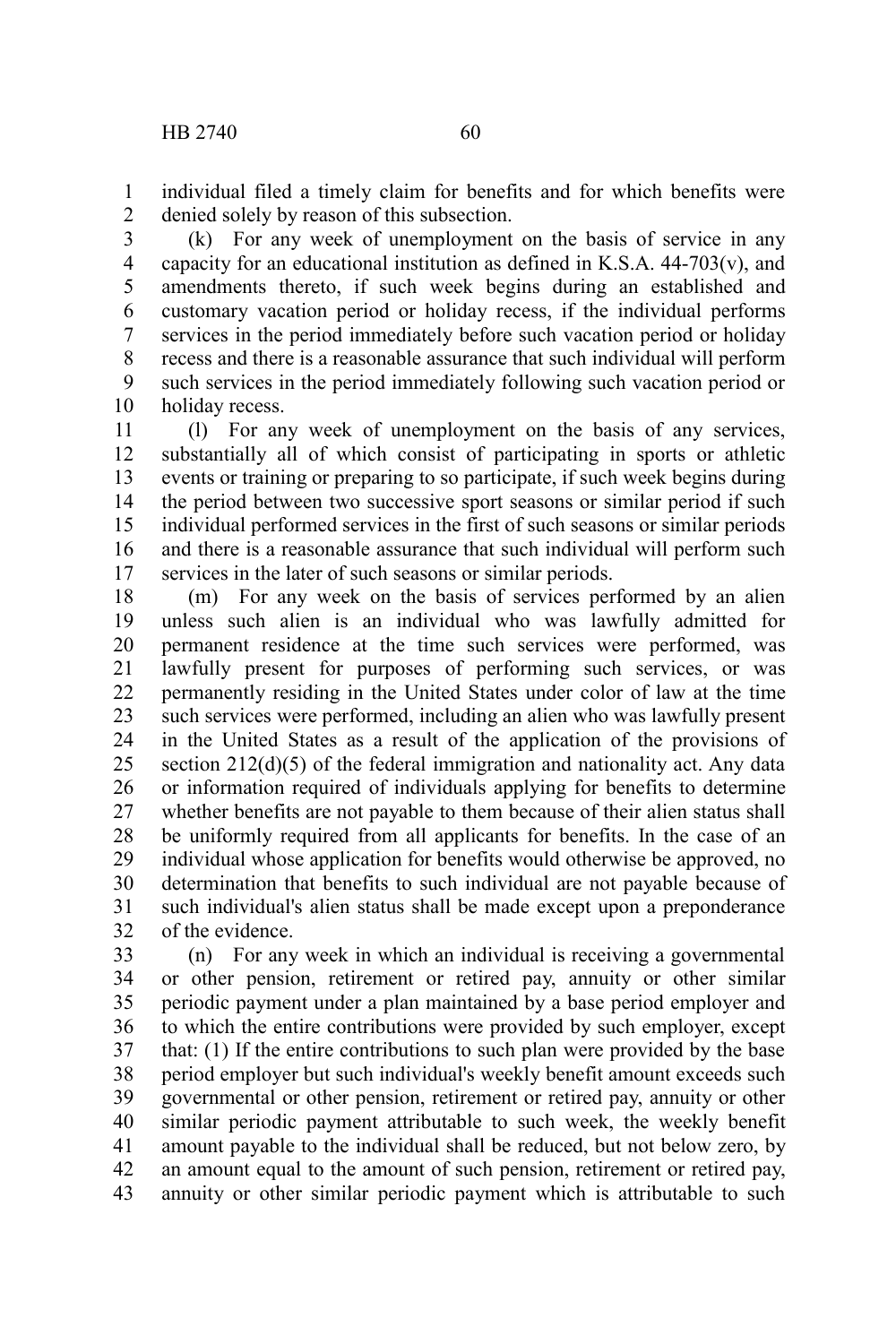week;  $\Theta$  (2) if only a portion of contributions to such plan were provided by the base period employer, the weekly benefit amount payable to such individual for such week shall be reduced, but not below zero, by the prorated weekly amount of the pension, retirement or retired pay, annuity or other similar periodic payment after deduction of that portion of the pension, retirement or retired pay, annuity or other similar periodic payment that is directly attributable to the percentage of the contributions made to the plan by such individual;  $\sigma$  (3) if the entire contributions to the plan were provided by such individual, or by the individual and an employer, or any person or organization, who is not a base period employer, no reduction in the weekly benefit amount payable to the individual for such week shall be made under this subsection; or (4) whatever portion of contributions to such plan were provided by the base period employer, if the services performed for the employer by such individual during the base period, or remuneration received for the services, did not affect the individual's eligibility for, or increased the amount of, such pension, retirement or retired pay, annuity or other similar periodic payment, no reduction in the weekly benefit amount payable to the individual for such week shall be made under this subsection. No reduction shall be made for payments made under the social security act or railroad retirement act of 1974. 1 2 3 4 5 6 7 8 9 10 11 12 13 14 15 16 17 18 19 20 21

(o) For any week of unemployment on the basis of services performed in any capacity and under any of the circumstances described in subsection (i), (j) or (k) which *that* an individual performed in an educational institution while in the employ of an educational service agency. For the purposes of this subsection, the term "educational service agency" means a governmental agency or entity which is established and operated exclusively for the purpose of providing such services to one or more educational institutions. 22 23 24 25 26 27 28 29

(p) For any week of unemployment on the basis of service as a school bus or other motor vehicle driver employed by a private contractor to transport pupils, students and school personnel to or from school-related functions or activities for an educational institution, as defined in K.S.A.  $44-703(v)$ , and amendments thereto, if such week begins during the period between two successive academic years or during a similar period between two regular terms, whether or not successive, if the individual has a contract or contracts, or a reasonable assurance thereof, to perform services in any such capacity with a private contractor for any educational institution for both such academic years or both such terms. An individual shall not be disqualified for benefits as provided in this subsection for any week of unemployment on the basis of service as a bus or other motor vehicle driver employed by a private contractor to transport persons to or from nonschool-related functions or activities. 30 31 32 33 34 35 36 37 38 39 40 41 42 43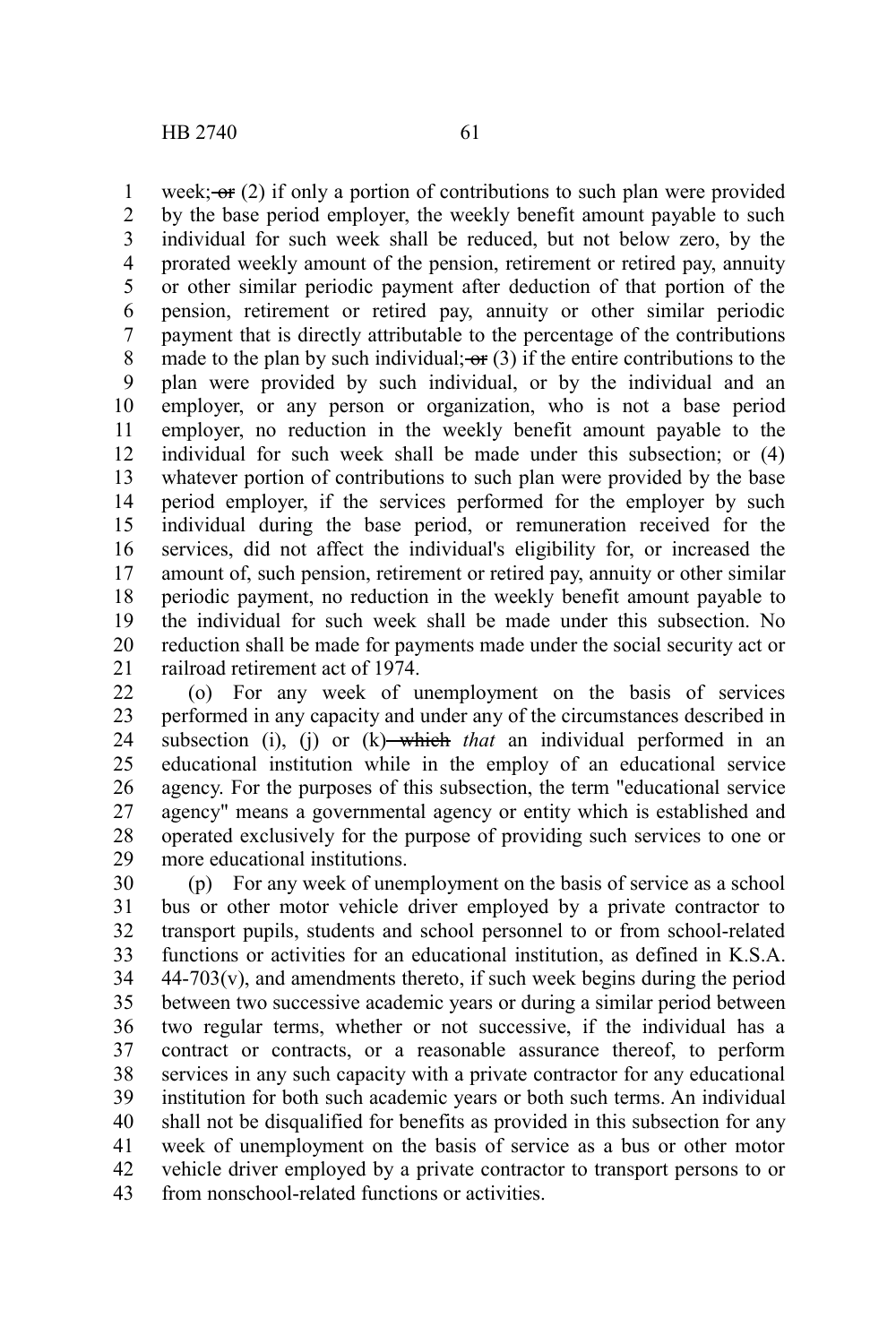(q) For any week of unemployment on the basis of services performed by the individual in any capacity and under any of the circumstances described in subsection (i), (j), (k) or (o) which *that* are provided to or on behalf of an educational institution, as defined in K.S.A.  $44-703(v)$ , and amendments thereto, while the individual is in the employ of an employer which is a governmental entity, Indian tribe or any employer described in section  $501(c)(3)$  of the federal internal revenue code of 1986 which is exempt from income under section 501(a) of the code. 1 2 3 4 5 6 7 8 9

(r) For any week in which an individual is registered at and attending an established school, training facility or other educational institution, or is on vacation during or between two successive academic years or terms. An individual shall not be disqualified for benefits as provided in this subsection provided: 10 11 12 13 14

(1) The individual was engaged in full-time employment concurrent with the individual's school attendance; 15 16

(2) the individual is attending approved training as defined in K.S.A. 44-703(s), and amendments thereto; or 17 18

(3) the individual is attending evening, weekend or limited day time classes, which would not affect availability for work, and is otherwise eligible under K.S.A. 44-705(c), and amendments thereto. 19 20 21

(s) For any week with respect to which an individual is receiving or has received remuneration in the form of a back pay award or settlement. The remuneration shall be allocated to the week or weeks in the manner as specified in the award or agreement, or in the absence of such specificity in the award or agreement, such remuneration shall be allocated to the week or weeks in which such remuneration, in the judgment of the secretary, would have been paid.  $22$ 23 24 25 26 27 28

(1) For any such weeks that an individual receives remuneration in the form of a back pay award or settlement, an overpayment will be established in the amount of unemployment benefits paid and shall be collected from the claimant. 29 30 31 32

(2) If an employer chooses to withhold from a back pay award or settlement, amounts paid to a claimant while they claimed unemployment benefits, such employer shall pay the department the amount withheld. With respect to such amount, the secretary shall have available all of the collection remedies authorized or provided in K.S.A. 44-717, and amendments thereto. 33 34 35 36 37 38

(t) (1) Any applicant for or recipient of unemployment benefits who tests positive for unlawful use of a controlled substance or controlled substance analog shall be required to complete a substance abuse treatment program approved by the secretary of labor, secretary of commerce or secretary for children and families, and a job skills program approved by 39 40 41 42 43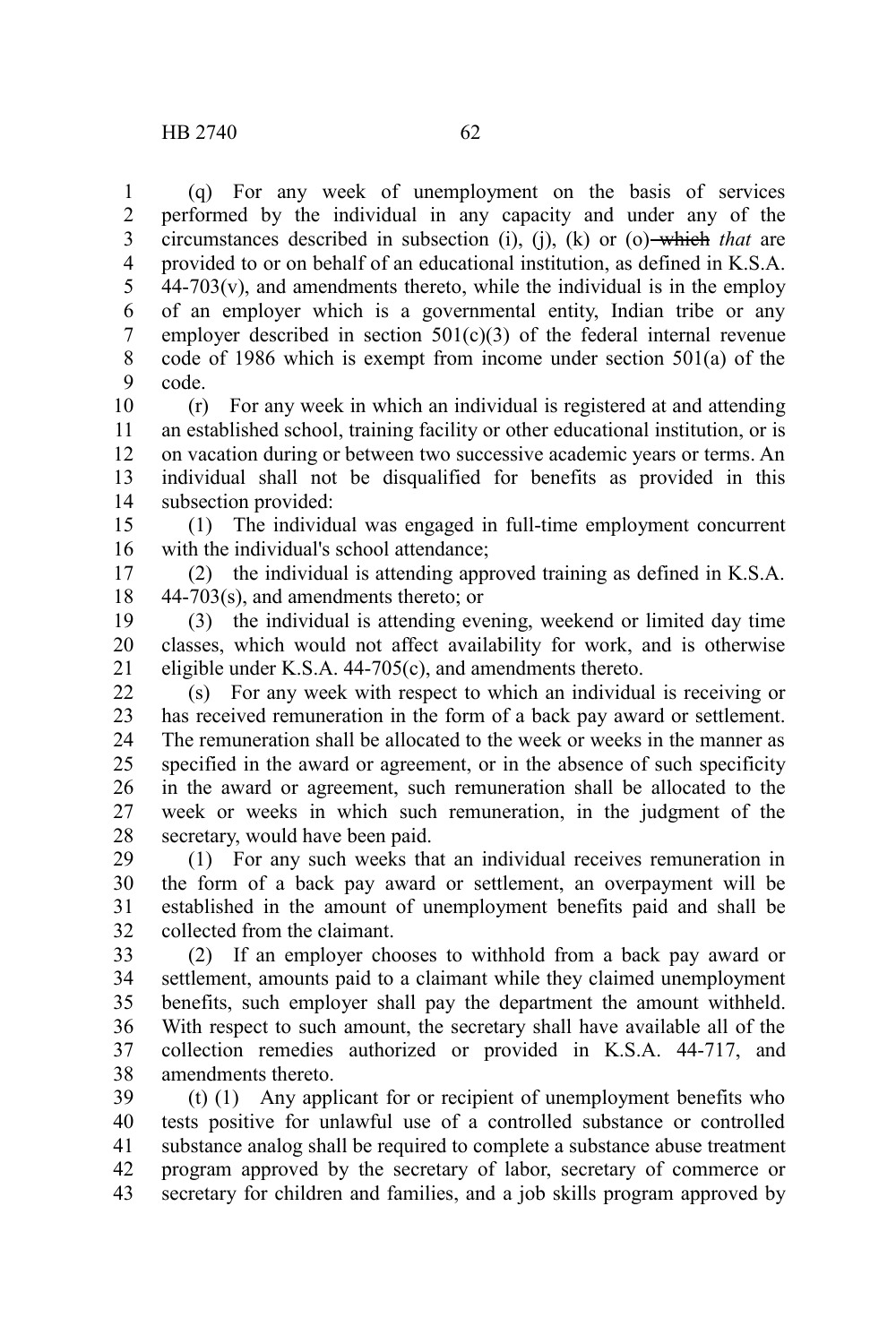the secretary of labor, secretary of commerce or the secretary for children and families. Subject to applicable federal laws, any applicant for or recipient of unemployment benefits who fails to complete or refuses to participate in the substance abuse treatment program or job skills program as required under this subsection shall be ineligible to receive unemployment benefits until completion of such substance abuse treatment and job skills programs. Upon completion of both substance abuse treatment and job skills programs, such applicant for or recipient of unemployment benefits may be subject to periodic drug screening, as determined by the secretary of labor. Upon a second positive test for unlawful use of a controlled substance or controlled substance analog, an applicant for or recipient of unemployment benefits shall be ordered to complete again a substance abuse treatment program and job skills program, and shall be terminated from unemployment benefits for a period of 12 months, or until such applicant for or recipient of unemployment benefits completes both substance abuse treatment and job skills programs, whichever is later. Upon a third positive test for unlawful use of a controlled substance or controlled substance analog, an applicant for or a recipient of unemployment benefits shall be terminated from receiving unemployment benefits, subject to applicable federal law. 1 2 3 4 5 6 7 8 9 10 11 12 13 14 15 16 17 18 19 20

(2) Any individual who has been discharged or refused employment for failing a preemployment drug screen required by an employer may request that the drug screening specimen be sent to a different drug testing facility for an additional drug screening. Any such individual who requests an additional drug screening at a different drug testing facility shall be required to pay the cost of drug screening. 21 22 23 24 25 26

*(3) The provisions of this subsection shall not apply to any individual who is a registered patient pursuant to section 8, and amendments thereto, for activities authorized by the Kansas medical marijuana regulation act, section 1 et seq., and amendments thereto.* 27 28 29 30

(u) If the individual was found not to have a disqualifying adjudication or conviction under K.S.A. 39-970 or 65-5117, and amendments thereto, was hired and then was subsequently convicted of a disqualifying felony under K.S.A. 39-970 or 65-5117, and amendments thereto, and discharged pursuant to K.S.A. 39-970 or 65-5117, and amendments thereto. The disqualification shall begin the day following the separation and shall continue until after the individual becomes reemployed and has had earnings from insured work of at least three times the individual's determined weekly benefit amount. 31 32 33 34 35 36 37 38 39

(v) Notwithstanding the provisions of any subsection, an individual shall not be disqualified for such week of part-time employment in a substitute capacity for an educational institution if such individual's most recent employment prior to the individual's benefit year begin date was for 40 41 42 43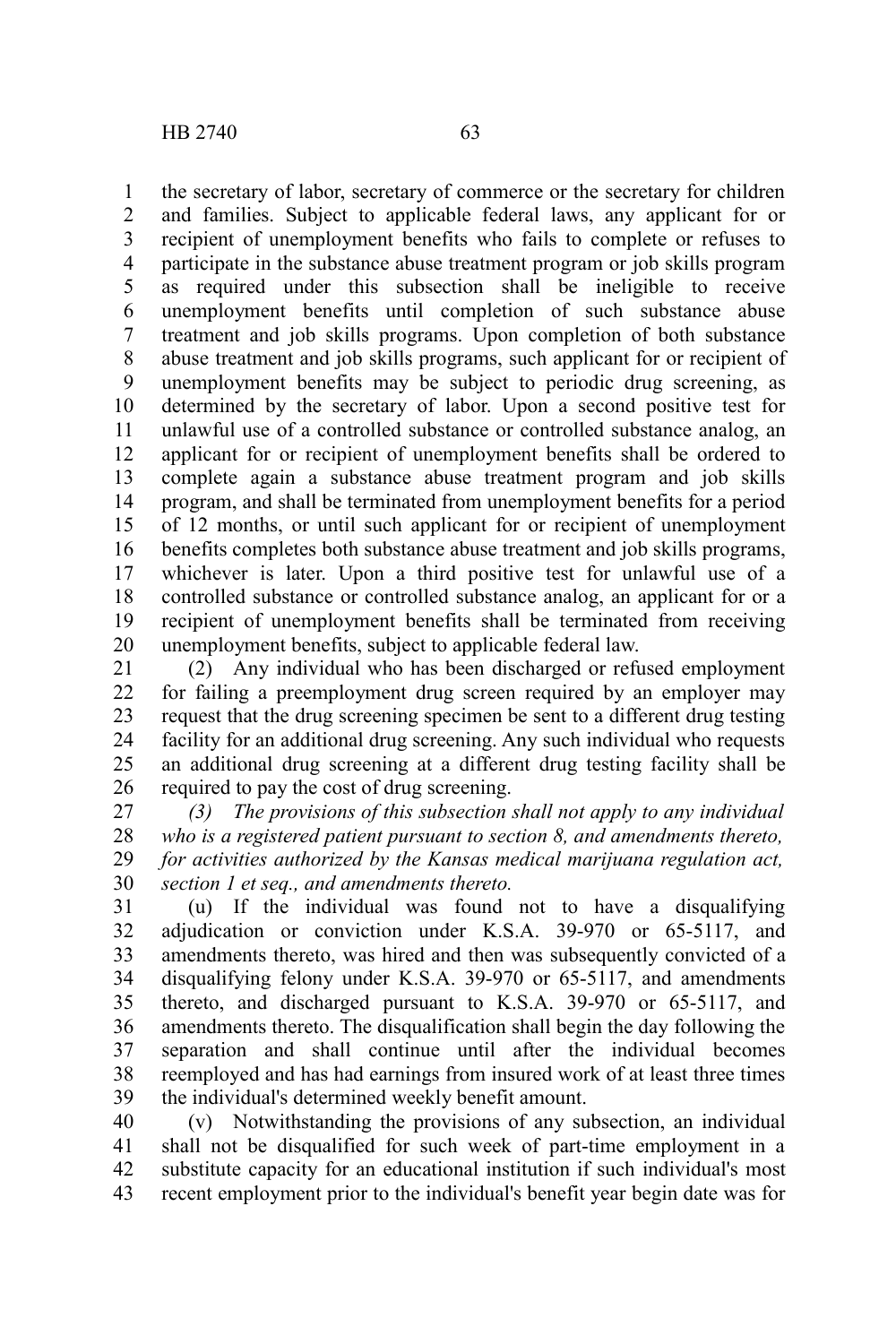a non-educational institution and such individual demonstrates application 1

for work in such individual's customary occupation or for work for which the individual is reasonably fitted by training or experience. 2 3

4 5

Sec. 64. K.S.A. 44-1009 is hereby amended to read as follows: 44- 1009. (a) It shall be an unlawful employment practice:

(1) For an employer, because of the race, religion, color, sex, disability, national origin or ancestry of any person to refuse to hire or employ such person to bar or discharge such person from employment or to otherwise discriminate against such person in compensation or in terms, conditions or privileges of employment; to limit, segregate, separate, classify or make any distinction in regards to employees; or to follow any employment procedure or practice which, in fact, results in discrimination, segregation or separation without a valid business necessity. 6 7 8 9 10 11 12 13

(2) For a labor organization, because of the race, religion, color, sex, disability, national origin or ancestry of any person, to exclude or to expel from its membership such person or to discriminate in any way against any of its members or against any employer or any person employed by an employer. 14 15 16 17 18

(3) For any employer, employment agency or labor organization to print or circulate or cause to be printed or circulated any statement, advertisement or publication, or to use any form of application for employment or membership or to make any inquiry in connection with prospective employment or membership, which expresses, directly or indirectly, any limitation, specification or discrimination as to race, religion, color, sex, disability, national origin or ancestry, or any intent to make any such limitation, specification or discrimination, unless based on a bona fide occupational qualification. 19 20 21 22 23 24 25 26 27

(4) For any employer, employment agency or labor organization to discharge, expel or otherwise discriminate against any person because such person has opposed any practices or acts forbidden under this act or because such person has filed a complaint, testified or assisted in any proceeding under this act. 28 29 30 31 32

(5) For an employment agency to refuse to list and properly classify for employment or to refuse to refer any person for employment or otherwise discriminate against any person because of such person's race, religion, color, sex, disability, national origin or ancestry; or to comply with a request from an employer for a referral of applicants for employment if the request expresses, either directly or indirectly, any limitation, specification or discrimination as to race, religion, color, sex, disability, national origin or ancestry. 33 34 35 36 37 38 39 40

(6) For an employer, labor organization, employment agency, or school which provides, coordinates or controls apprenticeship, on-the-job, or other training or retraining program, to maintain a practice of 41 42 43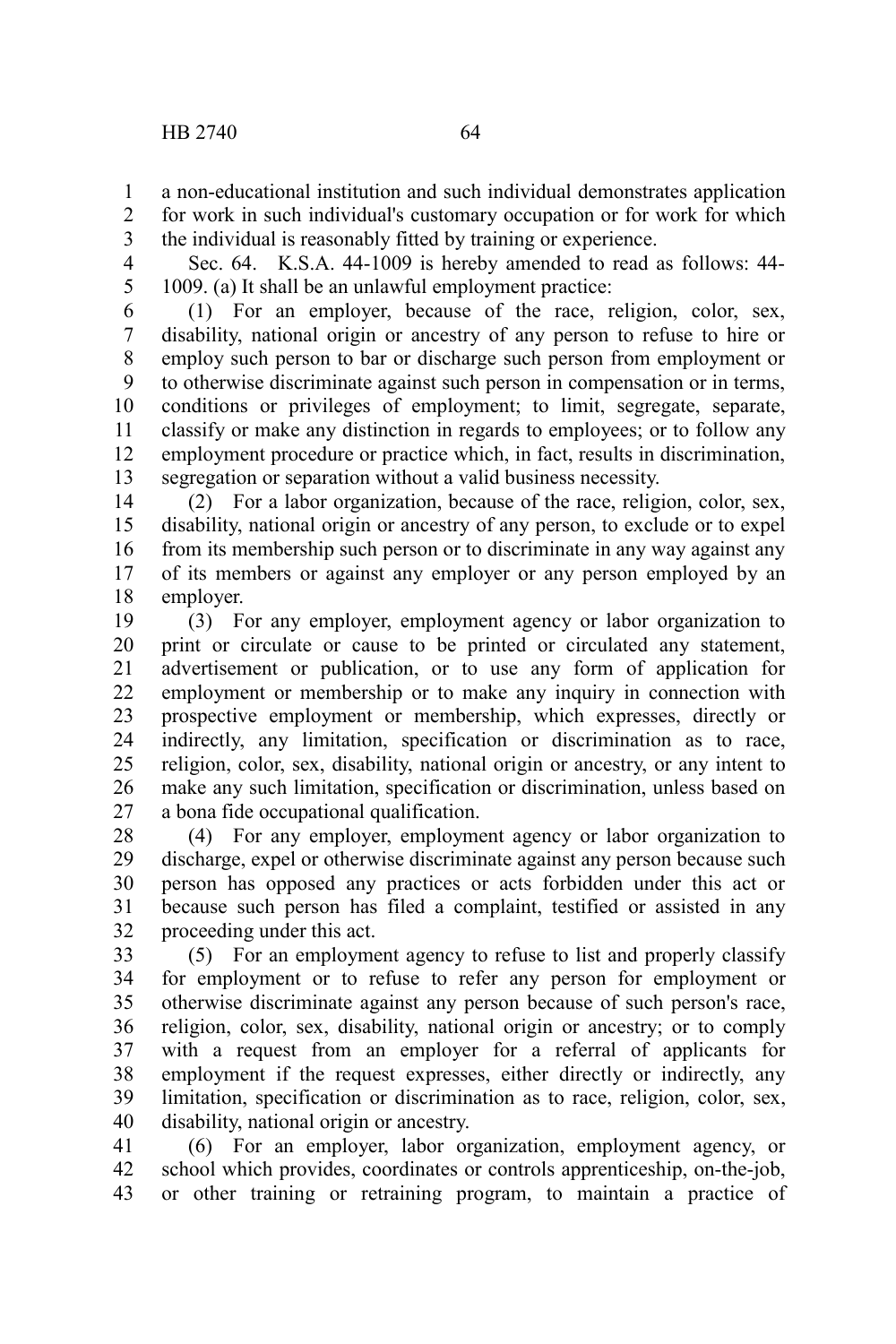discrimination, segregation or separation because of race, religion, color, sex, disability, national origin or ancestry, in admission, hiring, assignments, upgrading, transfers, promotion, layoff, dismissal, apprenticeship or other training or retraining program, or in any other terms, conditions or privileges of employment. membership terms, conditions or privileges of employment, membership, apprenticeship or training; or to follow any policy or procedure which, in fact, results in such practices without a valid business motive. 1 2 3 4 5 6 7

(7) For any person, whether an employer or an employee or not, to aid, abet, incite, compel or coerce the doing of any of the acts forbidden under this act, or attempt to do so. 8 9 10

(8) For an employer, labor organization, employment agency or joint labor-management committee to: 11 12

(A) Limit, segregate or classify a job applicant or employee in a way that adversely affects the opportunities or status of such applicant or employee because of the disability of such applicant or employee; 13 14 15

(B) participate in a contractual or other arrangement or relationship, including a relationship with an employment or referral agency, labor union, an organization providing fringe benefits to an employee or an organization providing training and apprenticeship programs that has the effect of subjecting a qualified applicant or employee with a disability to the discrimination prohibited by this act; 16 17 18 19 20 21

(C) utilize standards criteria, or methods of administration that have the effect of discrimination on the basis of disability or that perpetuate the discrimination of others who are subject to common administrative control; 22 23 24 25

(D) exclude or otherwise deny equal jobs or benefits to a qualified individual because of the known disability of an individual with whom the qualified individual is known to have a relationship or association; 26 27 28

(E) not make reasonable accommodations to the known physical or mental limitations of an otherwise qualified individual with a disability who is an applicant or employee, unless such employer, labor organization, employment agency or joint labor-management committee can demonstrate that the accommodation would impose an undue hardship on the operation of the business thereof; 29 30 31 32 33 34

(F) deny employment opportunities to a job applicant or employee who is an otherwise qualified individual with a disability, if such denial is based on the need to make reasonable accommodation to the physical or mental impairments of the employee or applicant; 35 36 37 38

(G) use qualification standards, employment tests or other selection criteria that screen out or tend to screen out an individual with a disability or a class of individuals with disabilities unless the standard, test or other selection criteria, as used, is shown to be job-related for the position in question and is consistent with business necessity; or 39 40 41 42 43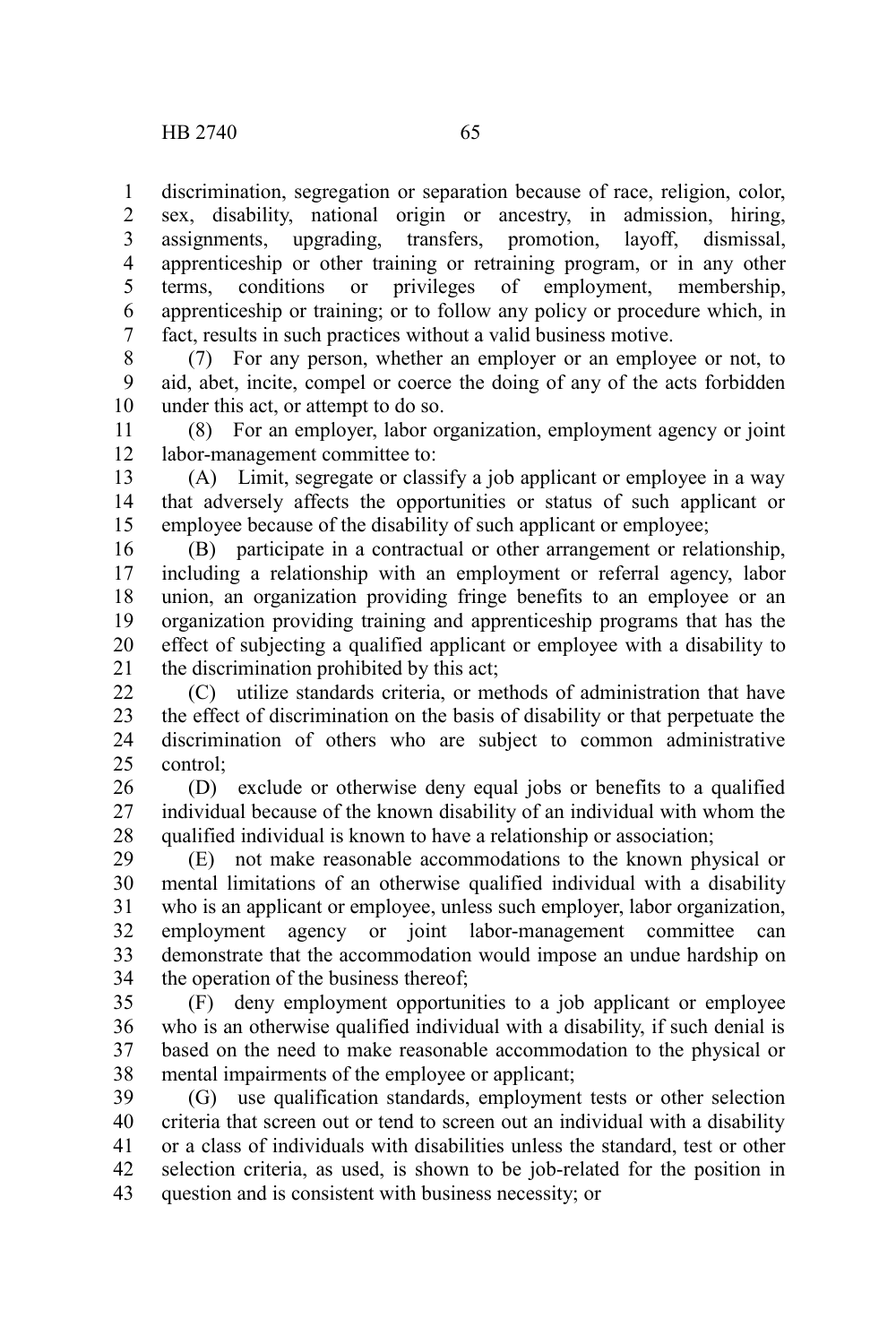(H) fail to select and administer tests concerning employment in the most effective manner to ensure that, when such test is administered to a job applicant or employee who has a disability that impairs sensory, manual or speaking skills, the test results accurately reflect the skills, aptitude or whatever other factor of such applicant or employee that such test purports to measure, rather than reflecting the impaired sensory, manual or speaking skills of such employee or applicant (*f*, except where such skills are the factors that the test purports to measure). 1 2 3 4 5 6 7 8

9

(9) For any employer to:

(A) Seek to obtain, to obtain or to use genetic screening or testing information of an employee or a prospective employee to distinguish between or discriminate against or restrict any right or benefit otherwise due or available to an employee or a prospective employee; or 10 11 12 13

(B) subject, directly or indirectly, any employee or prospective employee to any genetic screening or test. 14 15

*(10) (A) For an employer, because a person is a registered patient or caregiver pursuant to section 8, and amendments thereto, or possesses or uses medical marijuana in accordance with the Kansas medical marijuana regulation act, section 1 et seq., and amendments thereto, to:* 16 17 18 19

20 21

*(i) Refuse to hire or employ a person;*

*(ii) bar or discharge such person from employment; or*

*(iii) otherwise discriminate against such person in compensation or in terms, conditions or privileges of employment without a valid business necessity.* 22 23 24

*(B) For a labor organization, because a person is a registered patient or caregiver pursuant to section 8, and amendments thereto, or possesses or uses medical marijuana in accordance with the Kansas medical marijuana regulation act, section 1 et seq., and amendments thereto, to exclude or expel such person from its membership.* 25 26 27 28 29

*(C) Nothing in this paragraph shall be construed to prohibit a person from taking any action necessary to procure or retain any monetary benefit provided under federal law, or any rules and regulations adopted thereunder, or to obtain or maintain any license, certificate, registration or other legal status issued or bestowed under federal law, or any rules and regulations adopted thereunder.* 30 31 32 33 34 35

(b) It shall not be an unlawful employment practice to fill vacancies in such way as to eliminate or reduce imbalance with respect to race, religion, color, sex, disability, national origin or ancestry. 36 37 38

39

(c) It shall be an unlawful discriminatory practice:

(1) For any person, as defined herein being the owner, operator, lessee, manager, agent or employee of any place of public accommodation to refuse, deny or make a distinction, directly or indirectly, in offering its goods, services, facilities, and accommodations to any person as covered 40 41 42 43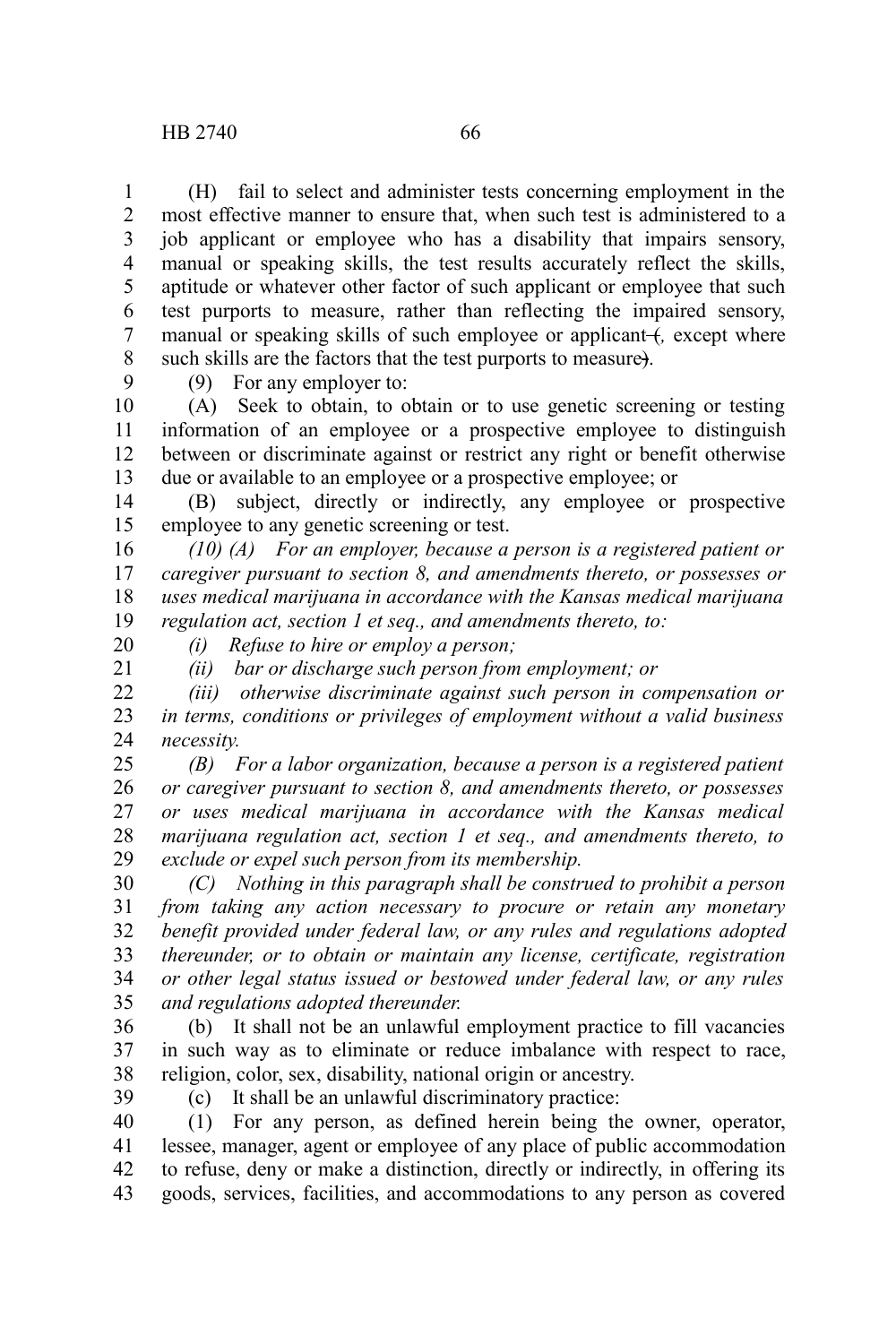by this act because of race, religion, color, sex, disability, national origin or ancestry, except where a distinction because of sex is necessary because of the intrinsic nature of such accommodation. 1 2 3

(2) For any person, whether or not specifically enjoined from discriminating under any provisions of this act, to aid, abet, incite, compel or coerce the doing of any of the acts forbidden under this act, or to attempt to do so. 4 5 6 7

(3) For any person, to refuse, deny, make a distinction, directly or indirectly, or discriminate in any way against persons because of the race, religion, color, sex, disability, national origin or ancestry of such persons in the full and equal use and enjoyment of the services, facilities, privileges and advantages of any institution, department or agency of the state of Kansas or any political subdivision or municipality thereof. 8 9 10 11 12 13

Sec. 65. K.S.A. 44-1015 is hereby amended to read as follows: 44- 1015. As used in this act, unless the context otherwise requires: 14 15

(a) "Commission" means the Kansas human rights commission.

(b) "Real property" means and includes:

17 18

16

(1) All vacant or unimproved land; and (2) any building or structure which *that* is occupied or designed or

intended for occupancy, or any building or structure having a portion thereof which *that* is occupied or designed or intended for occupancy. 19 20 21

 $22$ 

(c) "Family" includes a single individual.

(d) "Person" means an individual, corporation, partnership, association, labor organization, legal representative, mutual company, joint-stock company, trust, unincorporated organization, trustee, trustee in bankruptcy, receiver and fiduciary. 23 24 25 26

(e) "To rent" means to lease, to sublease, to let and otherwise to grant for a consideration the right to occupy premises not owned by the occupant. 27 28 29

(f) "Discriminatory housing practice" means any act that is unlawful under K.S.A. 44-1016, 44-1017 or 44-1026, and amendments thereto*, or section 48, and amendments thereto*. 30 31 32

(g) "Person aggrieved" means any person who claims to have been injured by a discriminatory housing practice or believes that such person will be injured by a discriminatory housing practice that is about to occur. 33 34 35

(h) "Disability" has the meaning provided by *means the same as defined in* K.S.A. 44-1002*,* and amendments thereto. 36 37

(i) "Familial status" means having one or more individuals less than 18 years of age domiciled with: 38 39

(1) A parent or another person having legal custody of such individual or individuals; or 40 41

(2) the designee of such parent or other person having such custody, with the written permission of such parent or other person. 42 43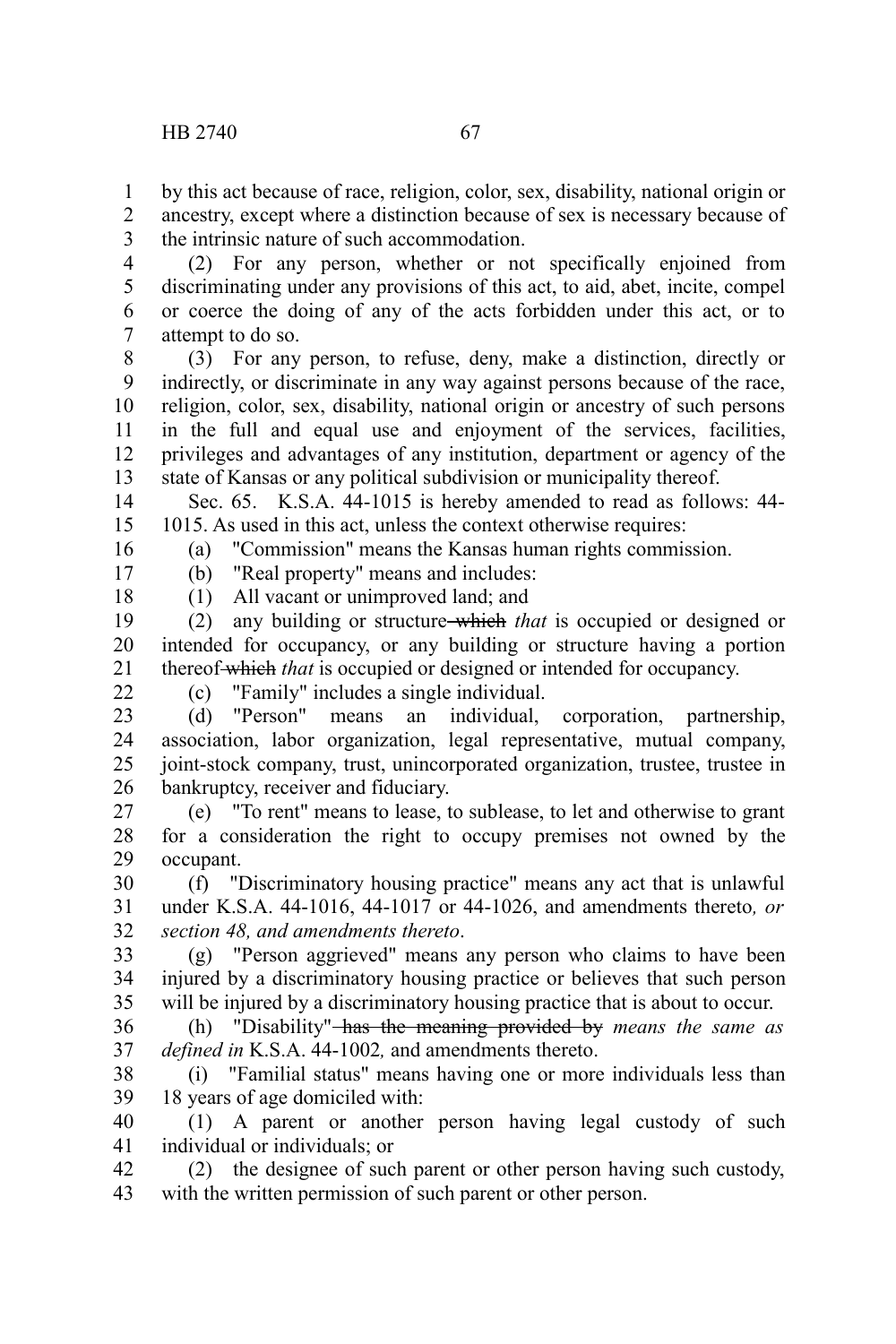Sec. 66. K.S.A. 2019 Supp. 65-1120 is hereby amended to read as follows: 65-1120. (a) *Grounds for disciplinary actions.* The board may deny, revoke, limit or suspend any license or authorization to practice nursing as a registered professional nurse, as a licensed practical nurse, as an advanced practice registered nurse or as a registered nurse anesthetist that is issued by the board or applied for under this act, or may require the licensee to attend a specific number of hours of continuing education in addition to any hours the licensee may already be required to attend or may publicly or privately censure a licensee or holder of a temporary permit or authorization, if the applicant, licensee or holder of a temporary permit or authorization is found after hearing: 1 2 3 4 5 6 7 8 9 10 11

(1) To be guilty of fraud or deceit in practicing nursing or in procuring or attempting to procure a license to practice nursing; 12 13

(2) to have been guilty of a felony or to have been guilty of a misdemeanor involving an illegal drug offense unless the applicant or licensee establishes sufficient rehabilitation to warrant the public trust, except that notwithstanding K.S.A. 74-120, and amendments thereto, no license or authorization to practice nursing as a licensed professional nurse, as a licensed practical nurse, as an advanced practice registered nurse or registered nurse anesthetist shall be granted to a person with a felony conviction for a crime against persons as specified in article 34 of chapter 21 of the Kansas Statutes Annotated, prior to their repeal, or article 54 of chapter 21 of the Kansas Statutes Annotated, *and amendments thereto,* or K.S.A. 2019 Supp. 21-6104, 21-6325, 21-6326 or 21-6418, and amendments thereto; 14 15 16 17 18 19 20 21 22 23 24 25

(3) has been convicted or found guilty or has entered into an agreed disposition of a misdemeanor offense related to the practice of nursing as determined on a case-by-case basis; 26 27 28

(4) to have committed an act of professional incompetency as defined in subsection (e); 29 30

(5) to be unable to practice with skill and safety due to current abuse of drugs or alcohol; 31 32

(6) to be a person who has been adjudged in need of a guardian or conservator, or both, under the act for obtaining a guardian or conservator, or both, and who has not been restored to capacity under that act; 33 34 35

(7) to be guilty of unprofessional conduct as defined by rules and regulations of the board; 36 37

(8) to have willfully or repeatedly violated the provisions of the Kansas nurse practice act or any rules and regulations adopted pursuant to that act, including K.S.A. 65-1114 and 65-1122, and amendments thereto; 38 39 40

(9) to have a license to practice nursing as a registered nurse or as a practical nurse denied, revoked, limited or suspended, or to be publicly or privately censured, by a licensing authority of another state, agency of the 41 42 43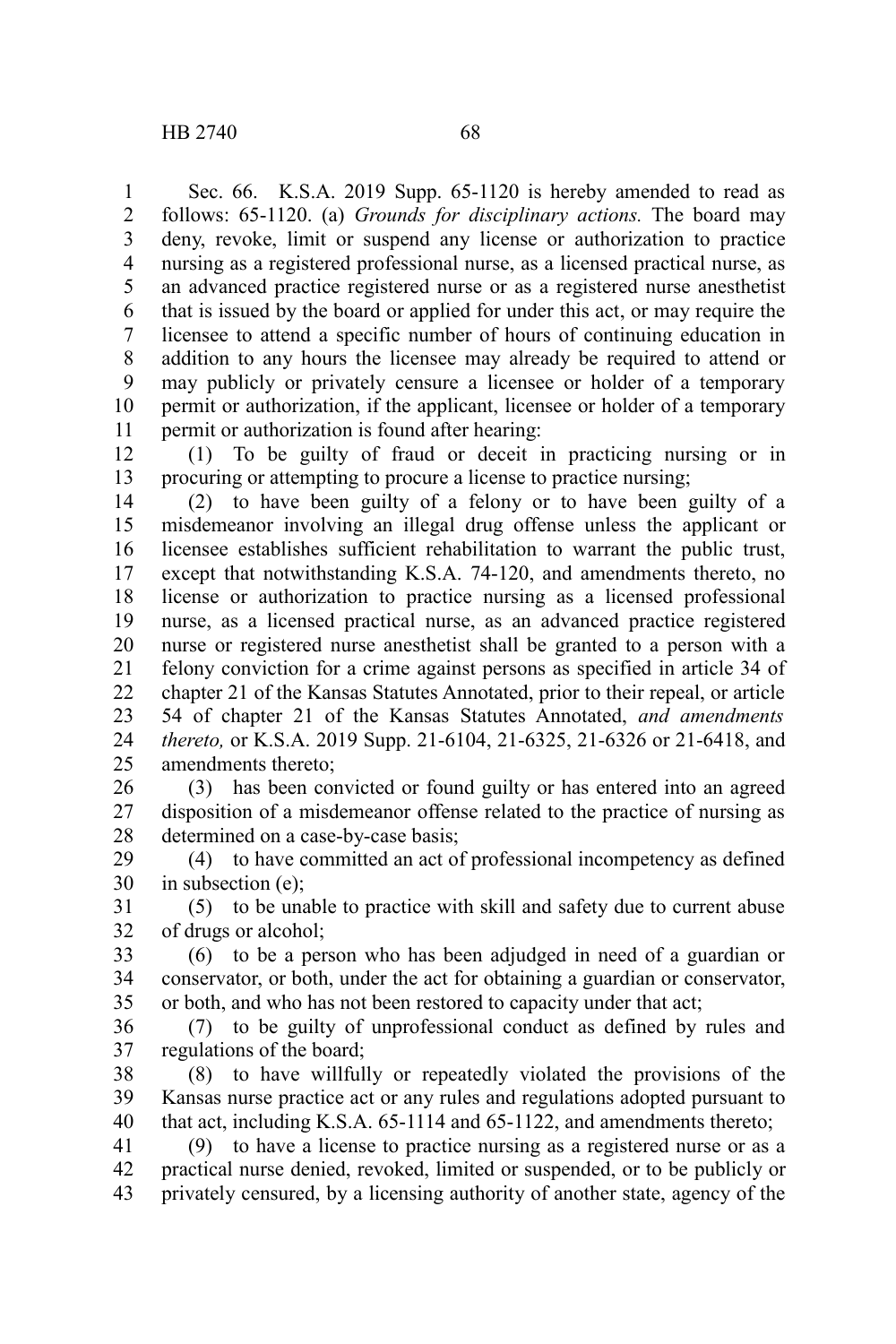United States government, territory of the United States or country or to have other disciplinary action taken against the applicant or licensee by a licensing authority of another state, agency of the United States government, territory of the United States or country. A certified copy of the record or order of public or private censure, denial, suspension, limitation, revocation or other disciplinary action of the licensing authority of another state, agency of the United States government, territory of the United States or country shall constitute prima facie evidence of such a fact for purposes of this paragraph (9); or 1 2 3 4 5 6 7 8 9

(10) to have assisted suicide in violation of K.S.A. 21-3406, prior to its repeal, or K.S.A. 2019 Supp. 21-5407, and amendments thereto, as established by any of the following: 10 11 12

(A) A copy of the record of criminal conviction or plea of guilty for a felony in violation of K.S.A. 21-3406, prior to its repeal, or K.S.A. 2019 Supp. 21-5407, and amendments thereto. 13 14 15

(B) A copy of the record of a judgment of contempt of court for violating an injunction issued under K.S.A. 2019 Supp. 60-4404, and amendments thereto. 16 17 18

(C) A copy of the record of a judgment assessing damages under K.S.A. 2019 Supp. 60-4405, and amendments thereto. 19 20

(b) *Proceedings.* Upon filing of a sworn complaint with the board charging a person with having been guilty of any of the unlawful practices specified in subsection (a), two or more members of the board shall investigate the charges, or the board may designate and authorize an employee or employees of the board to conduct an investigation. After investigation, the board may institute charges. If an investigation, in the opinion of the board, reveals reasonable grounds for believing the applicant or licensee is guilty of the charges, the board shall fix a time and place for proceedings, which shall be conducted in accordance with the provisions of the Kansas administrative procedure act. 21 22 23 24 25 26 27 28 29 30

(c) *Witnesses.* No person shall be excused from testifying in any proceedings before the board under this act or in any civil proceedings under this act before a court of competent jurisdiction on the ground that such testimony may incriminate the person testifying, but such testimony shall not be used against the person for the prosecution of any crime under the laws of this state except the crime of perjury as defined in K.S.A. 2019 Supp. 21-5903, and amendments thereto. 31 32 33 34 35 36 37

(d) *Costs.* If final agency action of the board in a proceeding under this section is adverse to the applicant or licensee, the costs of the board's proceedings shall be charged to the applicant or licensee as in ordinary civil actions in the district court, but if the board is the unsuccessful party, the costs shall be paid by the board. Witness fees and costs may be taxed by the board according to the statutes relating to procedure in the district 38 39 40 41 42 43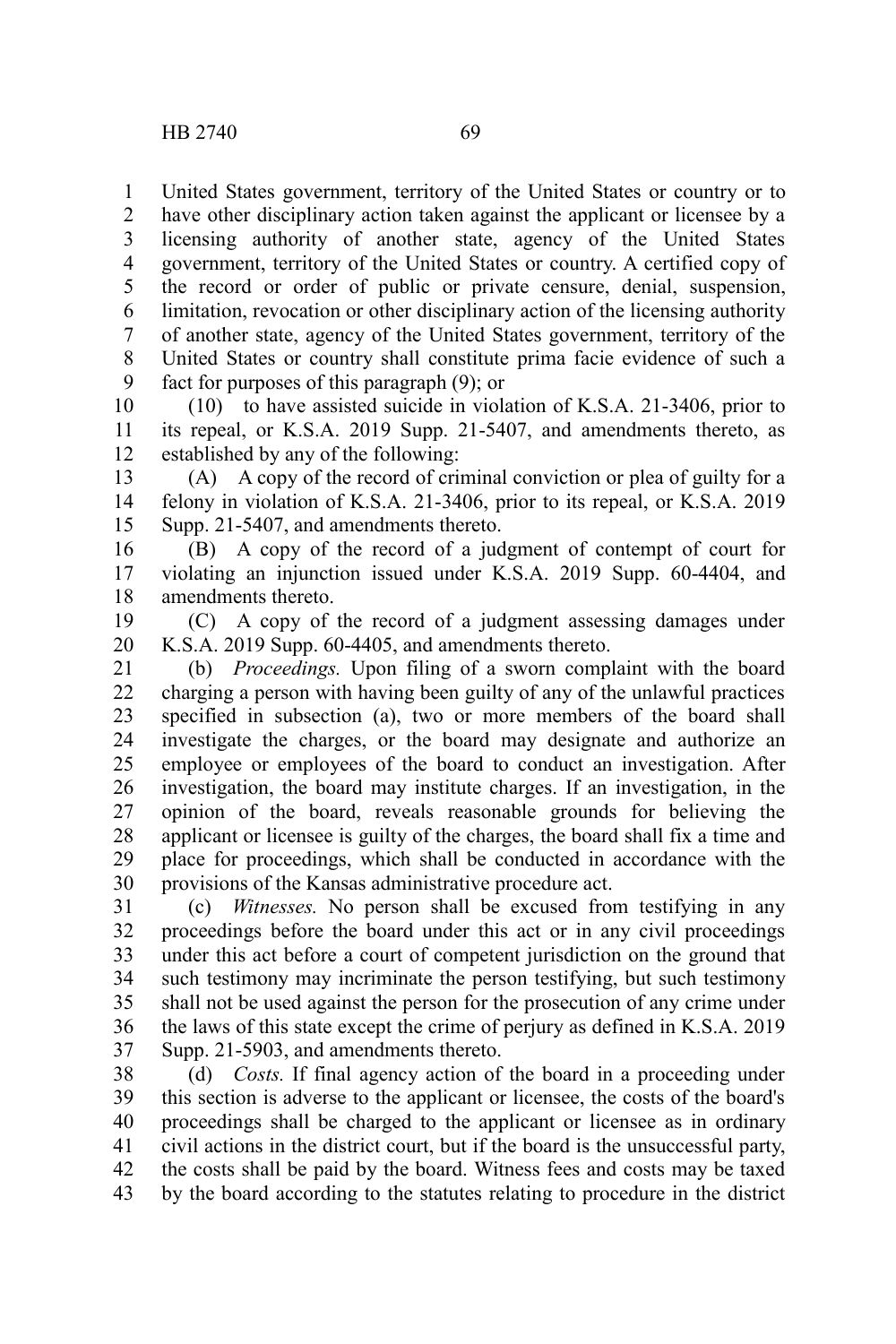court. All costs accrued by the board, when it is the successful party, and which *that* the attorney general certifies cannot be collected from the applicant or licensee shall be paid from the board of nursing fee fund. All moneys collected following board proceedings shall be credited in full to the board of nursing fee fund. 1 2 3 4 5

(e) *Professional incompetency defined.* As used in this section, "professional incompetency" means: 6 7

(1) One or more instances involving failure to adhere to the applicable standard of care to a degree which *that* constitutes gross negligence, as determined by the board; 8 9 10

(2) repeated instances involving failure to adhere to the applicable standard of care to a degree which *that* constitutes ordinary negligence, as determined by the board; or 11 12 13

(3) a pattern of practice or other behavior which *that* demonstrates a manifest incapacity or incompetence to practice nursing. 14 15

(f) *Criminal justice information.* The board upon request shall receive from the Kansas bureau of investigation such criminal history record information relating to arrests and criminal convictions as necessary for the purpose of determining initial and continuing qualifications of licensees of and applicants for licensure by the board. 16 17 18 19 20

*(g) Medical marijuana exemption. The board shall not deny, revoke, limit or suspend an advanced practice registered nurse's license or publicly or privately censure an advanced practice registered nurse for any of the following:* 21 22 23 24 25

*(1) The advanced practice registered nurse has:*

*(A) Advised a patient about the possible benefits and risks of using medical marijuana; or* 26 27

*(B) advised a patient that using medical marijuana may mitigate the patient's symptoms; or* 28 29

*(2) the advanced practice registered nurse is a registered patient or caregiver pursuant to section 8, and amendments thereto, possesses or has possessed, or uses or has used medical marijuana in accordance with the Kansas medical marijuana regulation act, section 1 et seq., and amendments thereto.* 30 31 32 33 34

Sec. 67. K.S.A. 65-28b08 is hereby amended to read as follows: 65- 28b08. (a) The board may deny, revoke, limit or suspend any license or authorization issued to a certified nurse-midwife to engage in the independent practice of midwifery that is issued by the board or applied for under this act, or may publicly censure a licensee or holder of a temporary permit or authorization, if the applicant or licensee is found after a hearing: 35 36 37 38 39 40 41

(1) To be guilty of fraud or deceit while engaging in the independent practice of midwifery or in procuring or attempting to procure a license to 42 43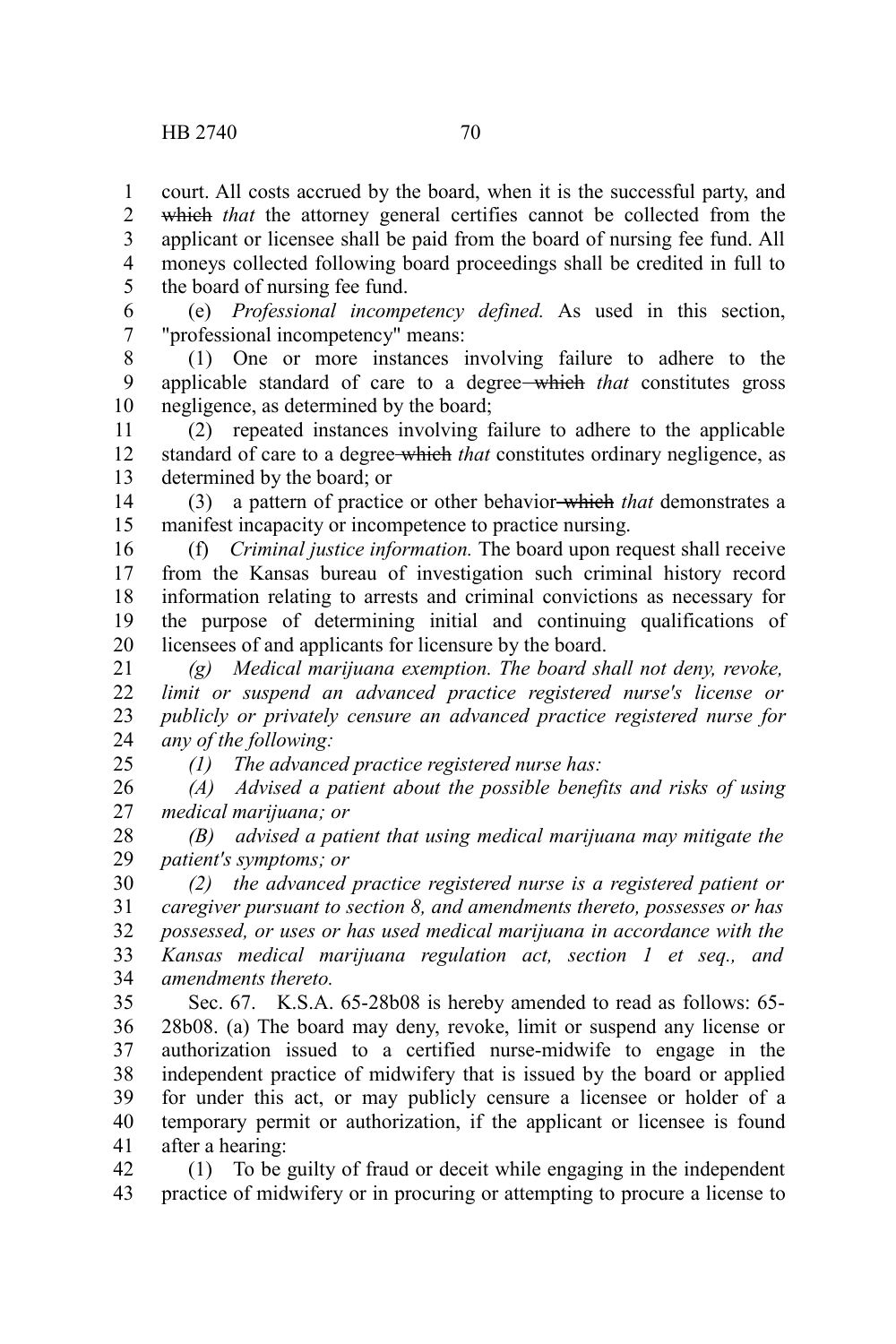engage in the independent practice of midwifery; 1

(2) to have been found guilty of a felony or to have been found guilty of a misdemeanor involving an illegal drug offense unless the applicant or licensee establishes sufficient rehabilitation to warrant the public trust, except that notwithstanding K.S.A. 74-120, and amendments thereto, no license or authorization to practice and engage in the independent practice of midwifery shall be granted to a person with a felony conviction for a crime against persons as specified in article 34 of chapter 21 of the Kansas Statutes Annotated, prior to its repeal, or article 54 of chapter 21 of the Kansas Statutes Annotated, and amendments thereto, or K.S.A. 2019 Supp. 21-6104, 21-6325, 21-6326 or 21-6418, and amendments thereto; 2 3 4 5 6 7 8 9 10 11

(3) to have committed an act of professional incompetence as defined in subsection (c); 12 13

(4) to be unable to practice the healing arts with reasonable skill and safety by reason of impairment due to physical or mental illness or condition or use of alcohol, drugs or controlled substances. All information, reports, findings and other records relating to impairment shall be confidential and not subject to discovery or release to any person or entity outside of a board proceeding. The provisions of this paragraph providing confidentiality of records shall expire on July 1, 2022, unless the legislature reviews and reenacts such provisions pursuant to K.S.A. 45- 229, and amendments thereto, prior to July 1, 2022; 14 15 16 17 18 19 20 21 22

(5) to be a person who has been adjudged in need of a guardian or conservator, or both, under the act for obtaining a guardian or conservator, or both, and who has not been restored to capacity under that act; 23 24 25

(6) to be guilty of unprofessional conduct as defined by rules and regulations of the board; 26 27

(7) to have willfully or repeatedly violated the provisions of the Kansas nurse practice act or any rules and regulations adopted pursuant to that act; 28 29 30

(8) to have a license to practice nursing as a registered nurse or as a practical nurse denied, revoked, limited or suspended, or to have been publicly or privately censured, by a licensing authority of another state, agency of the United States government, territory of the United States or country, or to have other disciplinary action taken against the applicant or licensee by a licensing authority of another state, agency of the United States government, territory of the United States or country. A certified copy of the record or order of public or private censure, denial, suspension, limitation, revocation or other disciplinary action of the licensing authority of another state, agency of the United States government, territory of the United States or country shall constitute prima facie evidence of such a fact for purposes of this paragraph; or 31 32 33 34 35 36 37 38 39 40 41 42

(9) to have assisted suicide in violation of K.S.A. 21-3406, prior to its 43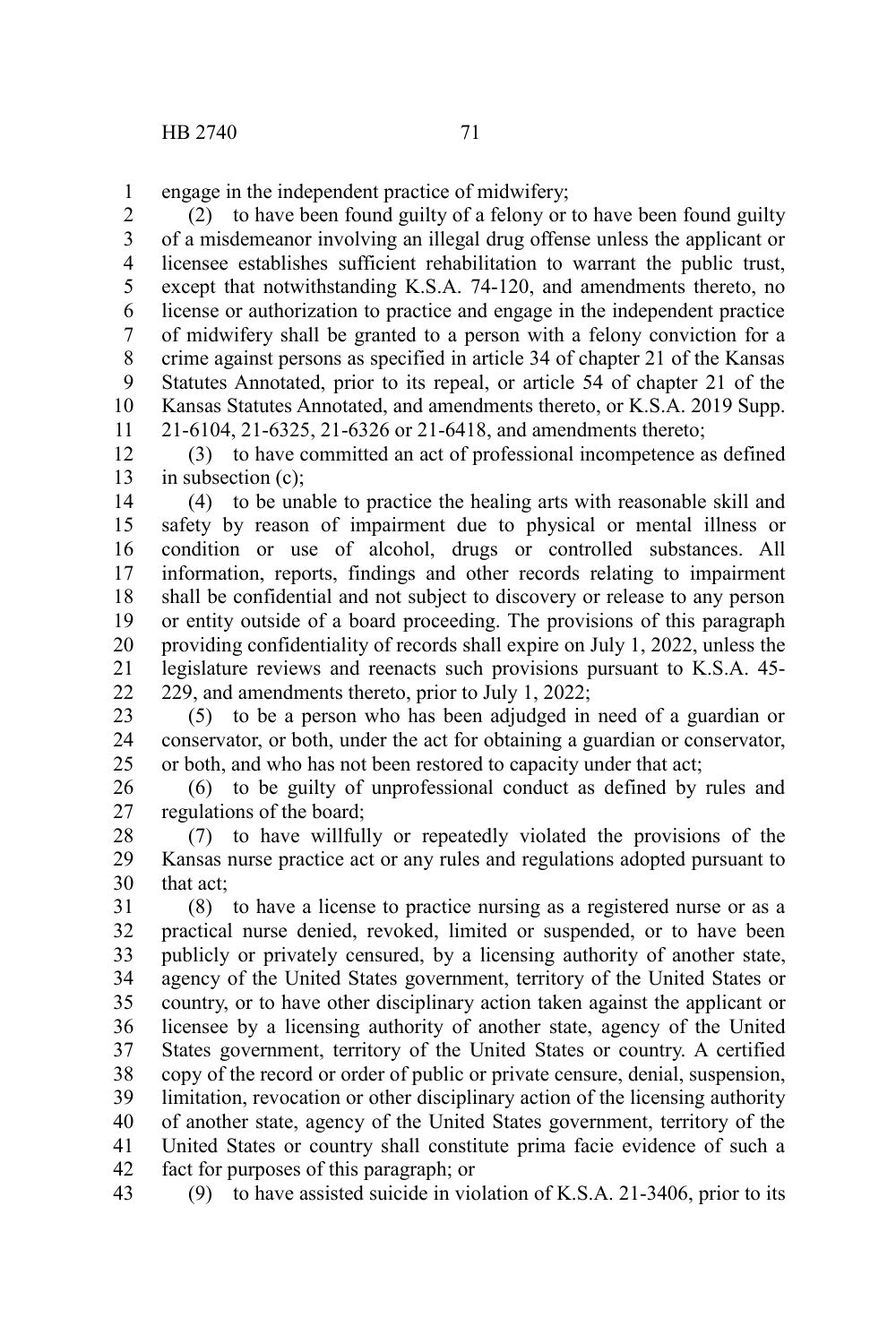repeal, or K.S.A. 2019 Supp. 21-5407, and amendments thereto, as established by any of the following: 1 2

(A) A copy of the record of criminal conviction or plea of guilty to a felony in violation of K.S.A. 21-3406, prior to its repeal, or K.S.A. 2019 Supp. 21-5407, and amendments thereto; 3 4 5

(B) a copy of the record of a judgment of contempt of court for violating an injunction issued under K.S.A. 60-4404, and amendments thereto; or 6 7 8

(C) a copy of the record of a judgment assessing damages under K.S.A. 60-4405, and amendments thereto. 9 10

(b) No person shall be excused from testifying in any proceedings before the board under this act or in any civil proceedings under this act before a court of competent jurisdiction on the ground that such testimony may incriminate the person testifying, but such testimony shall not be used against the person for the prosecution of any crime under the laws of this state, except the crime of perjury as defined in K.S.A. 2019 Supp. 21- 5903, and amendments thereto. 11 12 13 14 15 16 17

(c) *The board shall not deny, revoke, limit or suspend any license or authorization issued to a certified nurse-midwife or publicly censure a certified nurse-midwife upon any of the following:* 18 19 20

*(1) The certified nurse-midwife has:*

*(A) Advised a patient about the possible benefits and risks of using medical marijuana; or*  $22$ 23

*(B) advised the patient that using medical marijuana may mitigate the patient's symptoms; or* 24 25

*(2) the certified nurse-midwife is a registered patient or caregiver pursuant to section 8, and amendments thereto, possesses or has possessed, or uses or has used medical marijuana in accordance with the Kansas medical marijuana regulation act, section 1 et seq., and amendments thereto.* 26 27 28 29 30

31

21

*(d)* As used in this section, "professional incompetency" means:

(1) One or more instances involving failure to adhere to the applicable standard of care to a degree which constitutes gross negligence, as determined by the board; 32 33 34

(2) repeated instances involving failure to adhere to the applicable standard of care to a degree which constitutes ordinary negligence, as determined by the board; or 35 36 37

(3) a pattern of practice or other behavior which demonstrates a manifest incapacity or incompetence to engage in the independent practice of midwifery. 38 39 40

 $(d)$ (e) The board, upon request, shall receive from the Kansas bureau of investigation such criminal history record information relating to arrests and criminal convictions, as necessary, for the purpose of determining 41 42 43